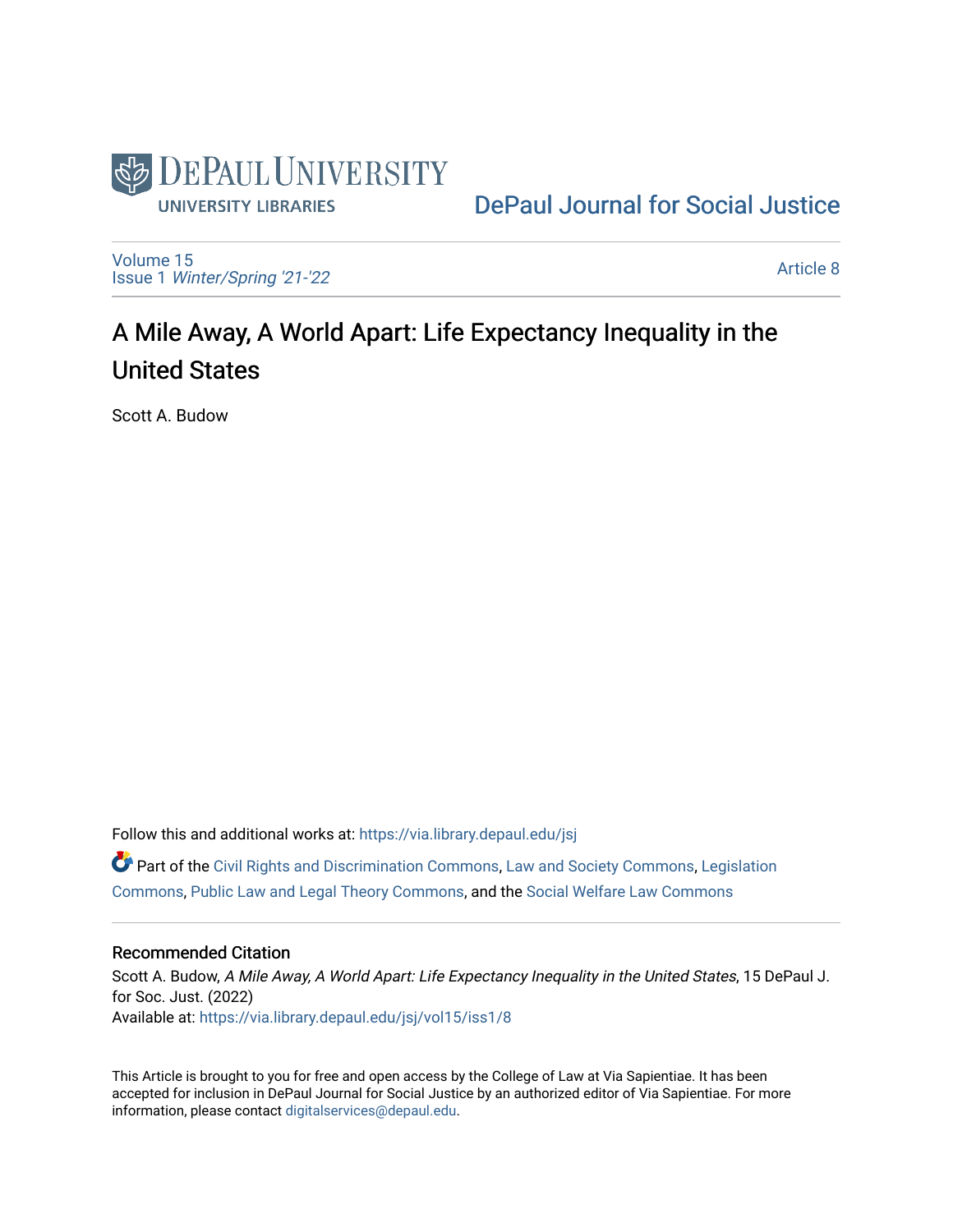# **A MILE AWAY, A WORLD APART: LIFE EXPECTANCY INEQUALITY IN THE UNITED STATES**

SCOTT A. BUDOW1

*"Where systematic differences in health are judged to be avoidable by reasonable action they are, quite simply, unfair. It is this that we label health inequity. Putting right these inequities – the huge and remediable differences in health between and within countries – is a matter of social justice. Reducing health inequities is, for the Commission on Social Determinants of Health[], an ethical imperative. Social injustice is killing people on a grand scale." -World Health Organization, Commission on Social Determinants of Health2*

Ted Reid lived a full life. Born during the Great Depression, Ted served

active duty in Korea before earning a law degree. He was hired out of law school

by the law firm Davis Polk & Wardwell, where he made partner and spent his

career. He served on numerous boards and cultural associations, ran marathons,

and raised a family in Brooklyn Heights, a charming residential neighborhood.

Ted passed away peacefully there at the age of 90.<sup>3</sup>

Curtis Hodges lived just over a mile away, but under very different

circumstances. Hodges lived at the Walt Whitman Houses, a public housing

2 WORLD HEALTH ORGANIZATION, *Closing the Gap in a Generation: Final Report of the Commission on Social Determinants of Health* (2008),

http://apps.who.int/iris/bitstream/handle/10665/43943/9789241563703\_eng.pdf;jsessionid=4D82C 9D15038C9672DEC907B90477B38?sequence=1.

<sup>3</sup> *Brooklyn Heights Mourns Ted Reid, 90, Davis Polk partner, BBG board members, Brooklyn Museum to Bargemusic* (July 28, 2020), BROOKLYN DAILY EAGLE. https://brooklyneagle.com/articles/2020/07/28/brooklyn-heights-mourns-ted-reid-90-davis-polkpartner-bbg-board-member-brooklyn-museum-to-bargemusic/.

<sup>&</sup>lt;sup>1</sup> Scott Budow is an Adjunct Professor of Law at Fordham Law School. The views expressed in this article are solely the views of the author.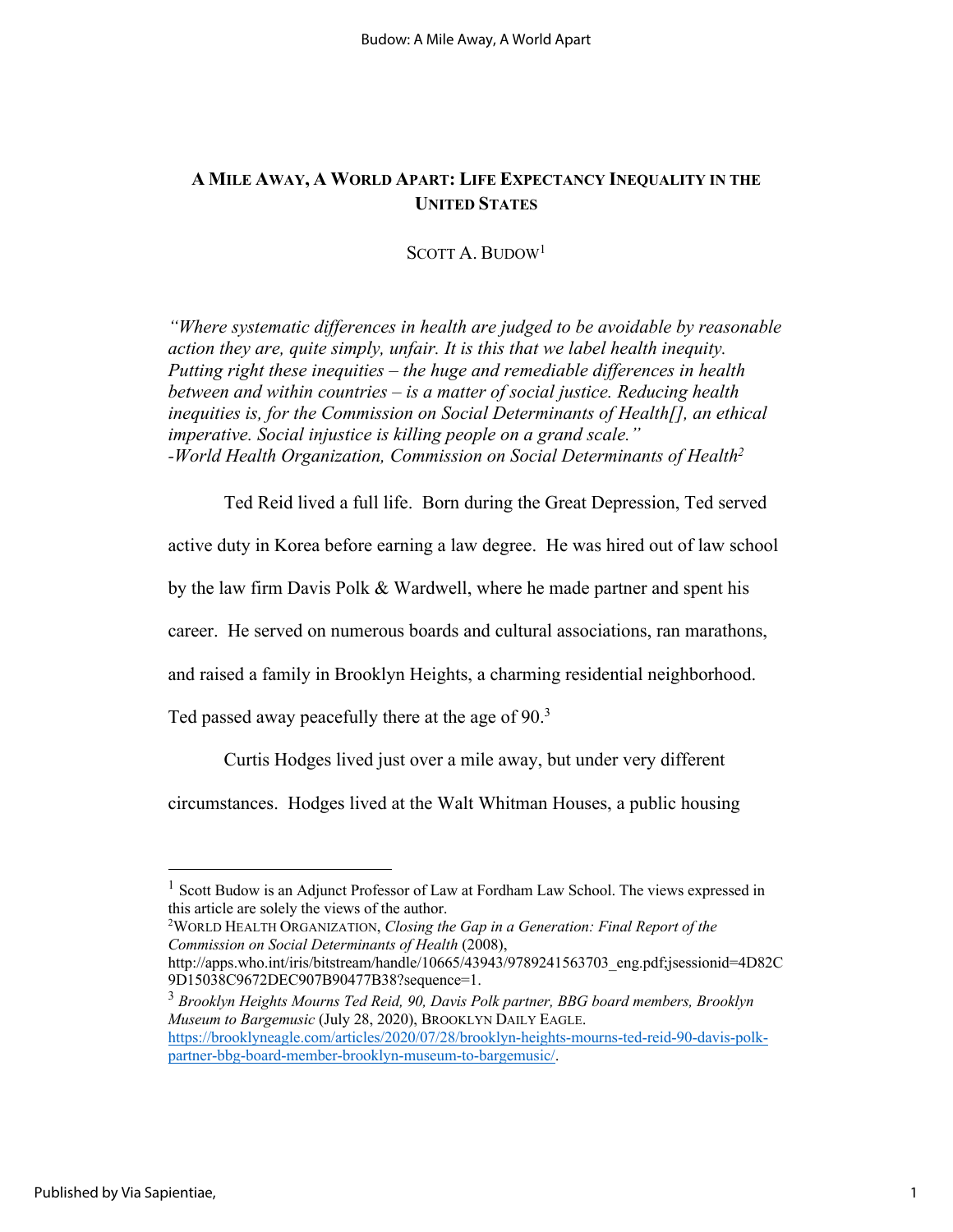complex run by the New York City Housing Authority (NYCHA), where he shared an apartment with his granddaughter and two kids.<sup>4</sup> Like Reid, Hodges was a fixture in his community and was someone who was "loved by everyone" and considered the "neighborhood grandfather."5 However, the NYCHA houses he lived in were chronically underfunded and in such dire need of vital repairs<sup>6</sup> that one resident compared them to "living in prison."7 The kitchens and electrical systems required particular maintenance.<sup>8</sup> One Saturday afternoon, Hodges ventured into his kitchen and a fire broke out. When firefighters arrived, he was unconscious on the kitchen floor with severe burns covering his body. Paramedics rushed him to the nearby Brooklyn Hospital, but he died shortly later of cardiac arrest at the age of  $73.9$ 

It is not surprising that Reid lived to be 90 while Hodges only lived to be 73. In Reid's neighborhood, the life expectancy is 89 years. In Hodges' neighborhood, just over a mile away, the life expectancy is just under 73 years, meaning that Hodges lived an average life, despite his tragic death. To put that

<sup>4</sup> Will Yakowicz, *Man Dies in Kitchen Fire in the Walt Whitman Houses*, PATCH (Dec. 18, 2011), https://patch.com/new-york/fortgreene/man-dies-in-kitchen-fire-in-the-walt-whitman-houses. 5 *Id.*

<sup>6</sup> Kathleen Culliton, *Brooklyn's Worst NYCHA Housing Needs \$4B Repairs, Study Finds*, PATCH, (Nov. 27, 2018), https://patch.com/new-york/bed-stuy/brooklyns-worst-nycha-housing-needs-4brepairs-study-finds. 7 *Id.*

<sup>8</sup> *Physical Needs Assessment 2017*, N.Y. CITY HOUSING AUTHORITY (Mar. 25, 2018), https://www1.nyc.gov/assets/nycha/downloads/pdf/PNA%202017.pdf.

<sup>9</sup> Yakowicz, *supra* note 4.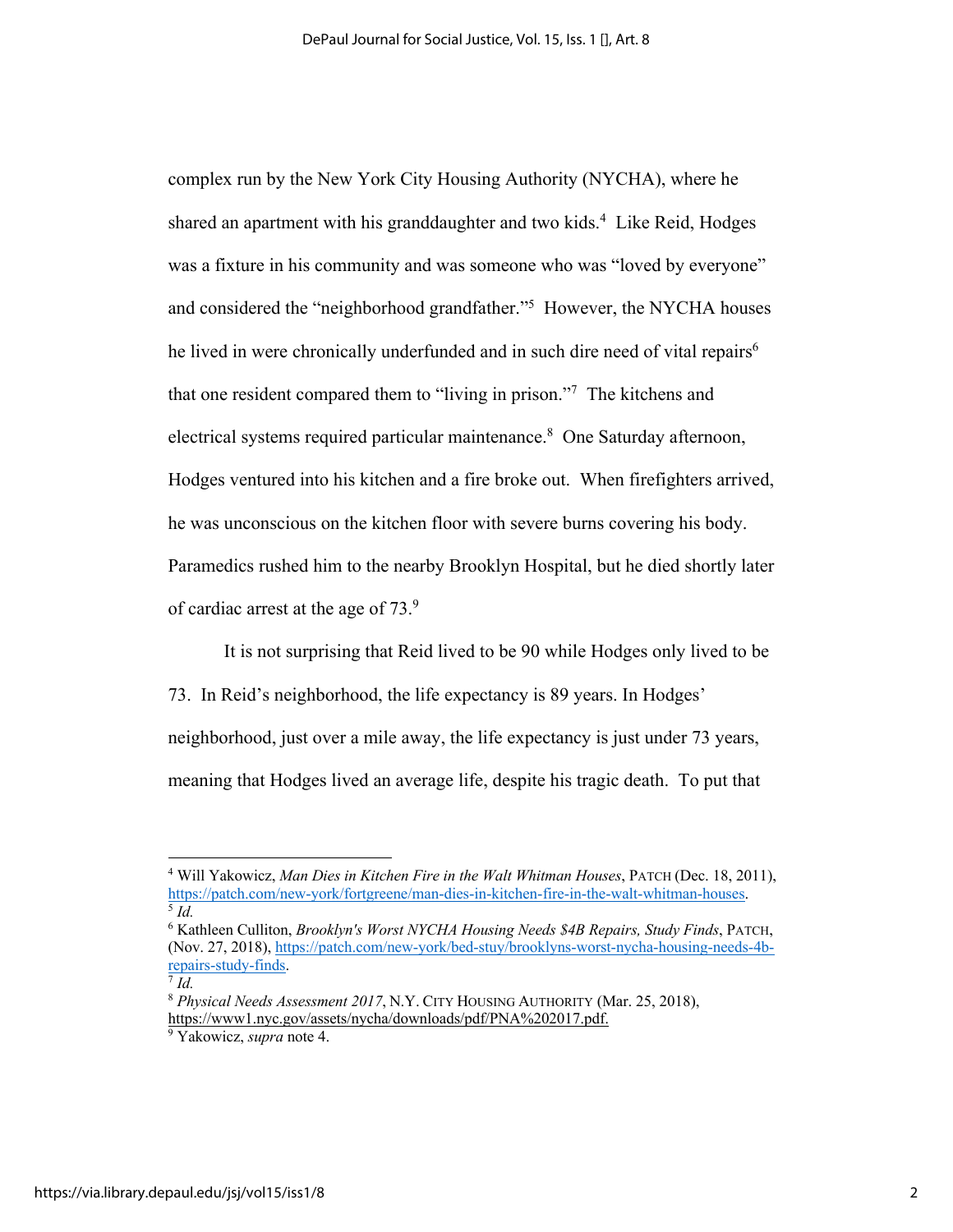remarkable disparity into context, if Reid's neighborhood was a country, it would have the highest life expectancy of any country in the world by several years; by contrast, the life expectancy in Hodges' neighborhood was comparable to Libya.<sup>10</sup>

The life expectancy gap between these two neighborhoods reflects a national epidemic replicated across the country.<sup>11</sup> People may have always suspected that the rich live longer than the poor, but the size of this gap reveals a stunning level of inequality on the most fundamental metric of human existence.

This gap does not have to be inevitable. It is the residue of society's decisions, both affirmatively and by neglect. Those decisions are codified in statutes and explained in judicial opinions, but they are also in bills that never became law and longstanding assumptions that have not been revisited. Life expectancy inequality has been thoroughly incorporated into the American experience through a comprehensive legal infrastructure that can be deconstructed and reconfigured at our will.

This article explains how our legal system contributes to unequal health outcomes for different neighborhoods and proposes responsive solutions. Specifically, it tracks the "social determinants of health," which focus on how

https://data.worldbank.org/indicator/SP.DYN.LE00.IN?most\_recent\_value\_desc=true.

<sup>10</sup> World Development Indicators, *Life Expectancy at birth, total (years)*, THE WORLD BANK, last updated Apr. 27, 2022,

<sup>&</sup>lt;sup>11</sup> Life Expectancy at Birth for U.S. States and Census Tracts, 2010-2015, Centers for Disease Control and Prevention, https://www.cdc.gov/nchs/data-visualization/life-expectancy/index.html; Sabrina Tavernise and Albert Sun, *Same City, but Very Different Life Spans,* N.Y. TIMES (Apr. 28, 2015), https://www.nytimes.com/interactive/2015/04/29/health/life-expectancy-nyc-chi-atlrichmond.html.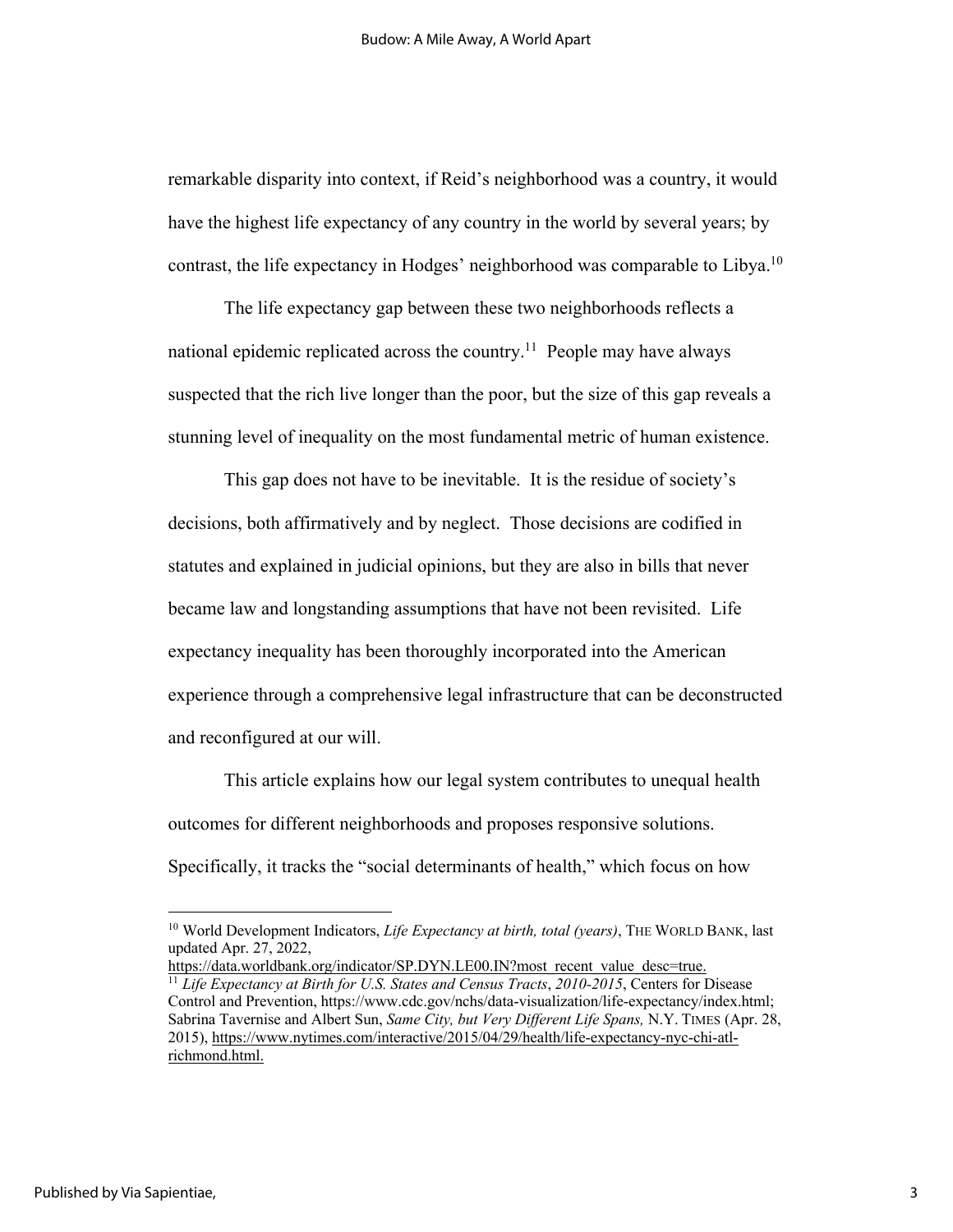"conditions in the environments where people are born, live, learn, work, play, worship, and age affect a wide range of health, functioning, and quality-of-life outcomes and risks."12 The social determinants of health, which are predetermined by the legal system, largely explain life expectancy inequality in the U.S.

#### I. A SNAPSHOT OF THE TWO NEIGHBORHOODS

Reid and Hodges practically lived in two separate universes. The average person that Reid would have encountered in his neighborhood was educated, prosperous, and white. Today, almost two-thirds of the people in his neighborhood have a bachelor's degree, the median household income is above  $$100,000$ , and more than three in four are white.<sup>13</sup> The average person in Hodges' neighborhood was not as educated, earned far less, and was not white. Today, approximately 15% have bachelor's degrees, the median household income is just above \$17,000, and less than five percent of the neighborhood is white.<sup>14</sup>

A quick way to understand the differences between two neighborhoods is to analyze the neighborhood's area deprivation index (ADI). The ADI looks at 17

<sup>12</sup> *Social Determinants of Health*, U.S. DEP'T HEALTH AND HUMAN SERVICES, https://health.gov/healthypeople/objectives-and-data/social-determinants-health. 13 *Life Expectancy by Census Tract in New York State*, NYS HEALTH FOUND.,

https://nyshealthfoundation.org/resource/life-expectancy-by-census-tract-in-new-york-state/#lifeexpectancy-variation-by-census-tract-map

<sup>14</sup> *Id.*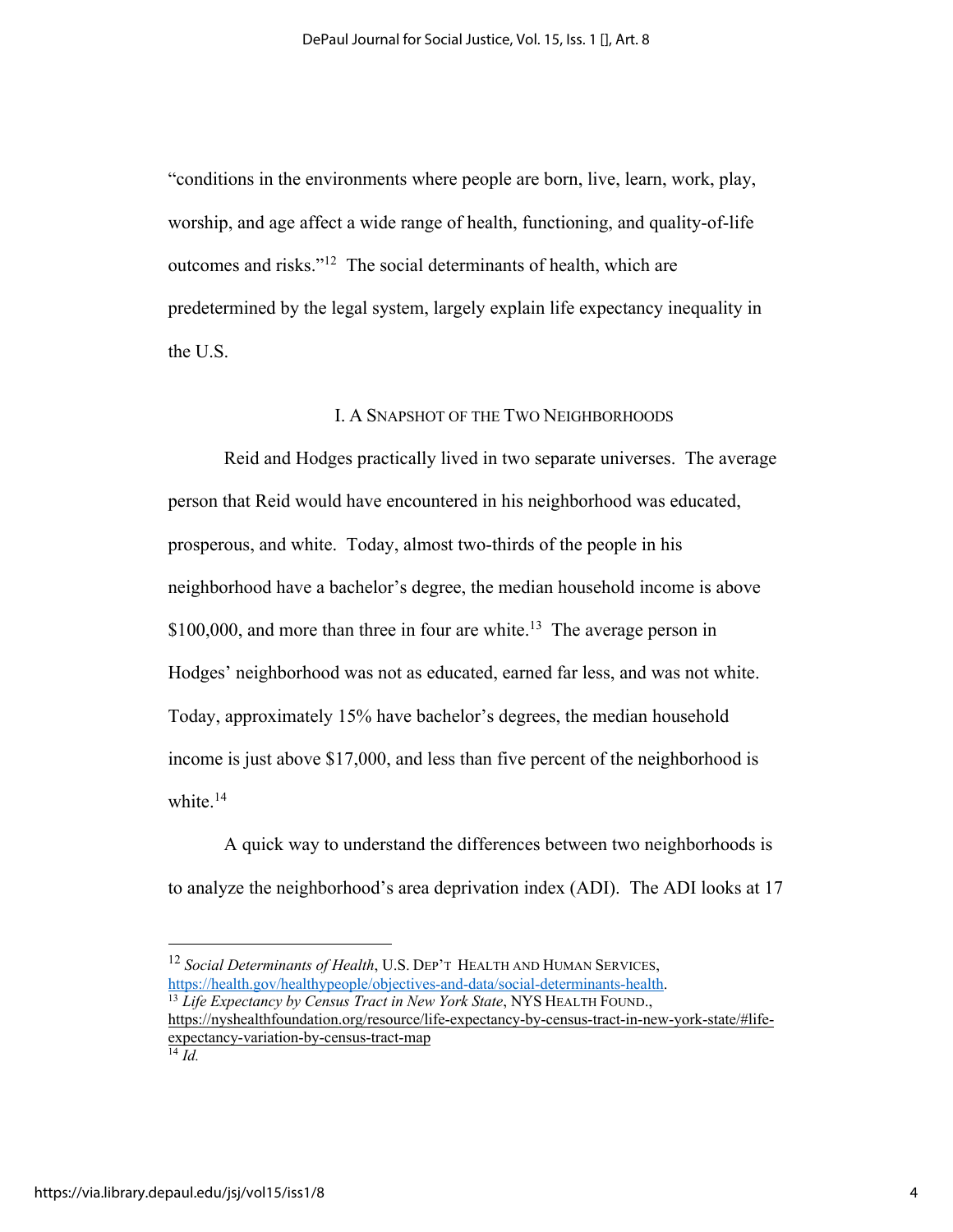variables associated with health outcomes, including education, income, and housing metrics, to identify which neighborhoods require additional social services.<sup>15</sup> Unsurprisingly, Hodges' neighborhood had an ADI approximately 225% that of Reid's neighborhood,<sup>16</sup> meaning that Curtis's neighborhood was significantly more socioeconomically deprived relative to Reid's neighborhood.

# II. WHY IT'S THE NEIGHBORHOOD, NOT THE PEOPLE IN THE **NEIGHBORHOOD**

These vast differences in income, education, and life expectancy may be because financially successful, healthy people cluster in sought-after neighborhoods, while disadvantaged and unhealthy people cluster in undesirable neighborhoods. In other words, it is possible that the differences in what brings people to live in certain neighborhoods may be driving divergent health outcomes. The data, however, demonstrates otherwise. Researchers have tracked children's outcomes using anonymous census data, allowing us to see what their lives look like at age 35. We can therefore answer basic questions about children born in Hodges' census tract and compare them to children born in Reid's census tract.

By the age of 35, a person born in Hodges' neighborhood earns far less, is

<sup>15</sup> Andrew Maroko et. al., *Integrating Social Determinants of Health With Treatment and Prevention: A New Tool to Assess Local Area Deprivation*, 13 PREVENTING CHRONIC DISEASE: PUB. HEALTH RSCH., PRACTICE, AND POLICY 1 (2015), http://dx.doi.org/10.5888/pcd13.160221. <sup>16</sup> Life Expectancy by Census Tract, *supra* note 13 (Compare census tract 185.01 (Curtis) to census tract 3.01 (Ted)).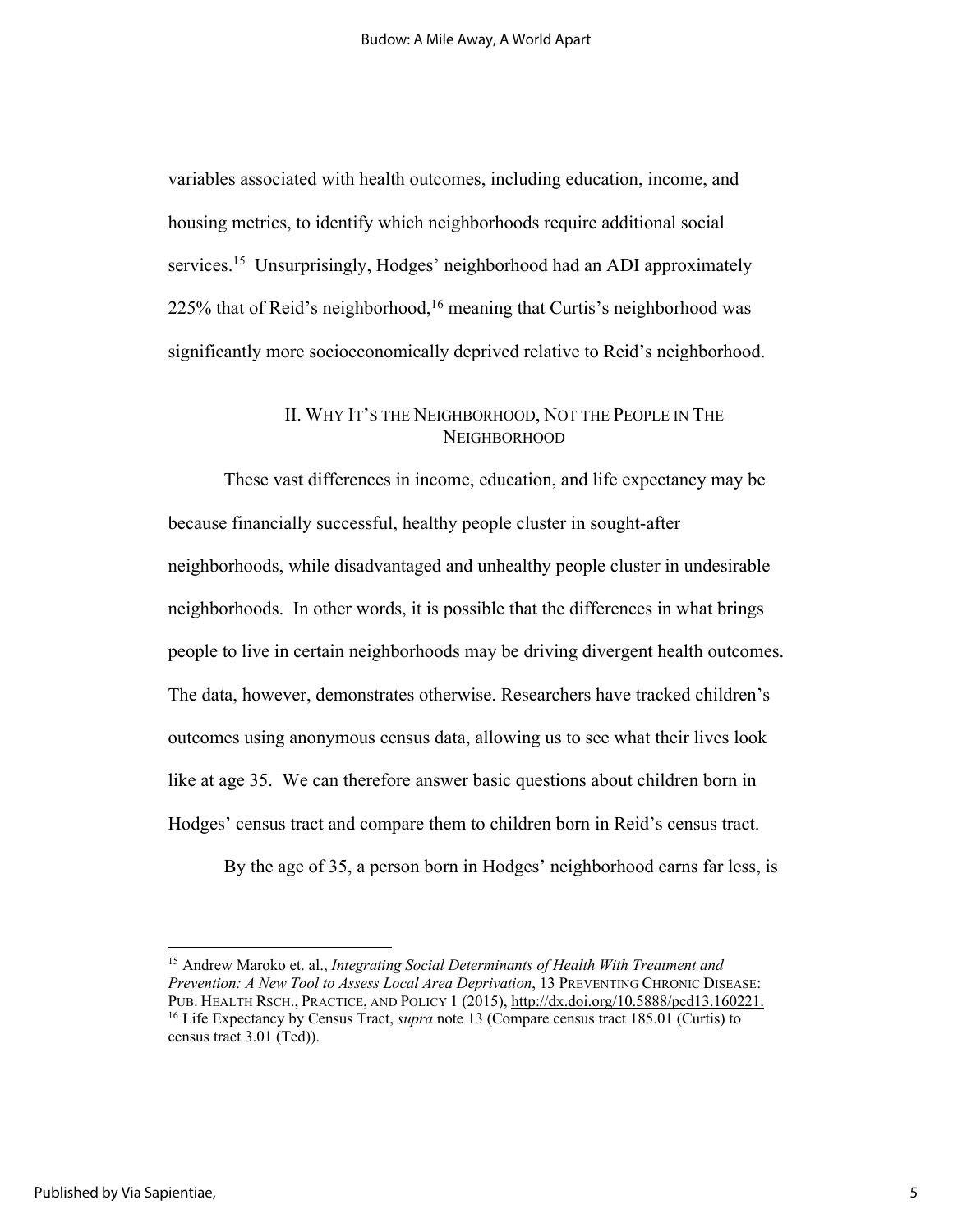far less likely to be married, is less likely to be employed, and is far more likely to be incarcerated than a person born in Reid's neighborhood:

| <b>Child's Outcome in</b>    | <b>Hodges' Census Tract</b> | <b>Reid's Census Tract</b> |
|------------------------------|-----------------------------|----------------------------|
| Adulthood <sup>17</sup>      |                             |                            |
| Annual Household Income at   | \$23,000                    | \$65,000                   |
| Age 35                       |                             |                            |
| Individual Income (Excluding | \$21,000                    | \$44,000                   |
| Spouse) at Age 35            |                             |                            |
| Fraction Married at Age 35   | 12%                         | 52%                        |
| <b>Incarceration Rate</b>    | 4%                          | $< 1\%$                    |
| Employment Rate at Age 35    | 73%                         | 79%                        |
| Fraction in top 20% based on | 2.8%                        | 47%                        |
| Household Income             |                             |                            |
| Fraction in top 20% based on | 9.9%                        | 44%                        |
| Individual Income            |                             |                            |

These outcomes are truly startling. As depicted in the chart above, 1 in 25

children from Hodges' neighborhood are *currently* incarcerated, compared to

<sup>&</sup>lt;sup>17</sup> *The Opportunity Atlas*, https://www.opportunityatlas.org/ (Compare census tract 185.01) (Hodges) to census tract 3.01 (Reid)).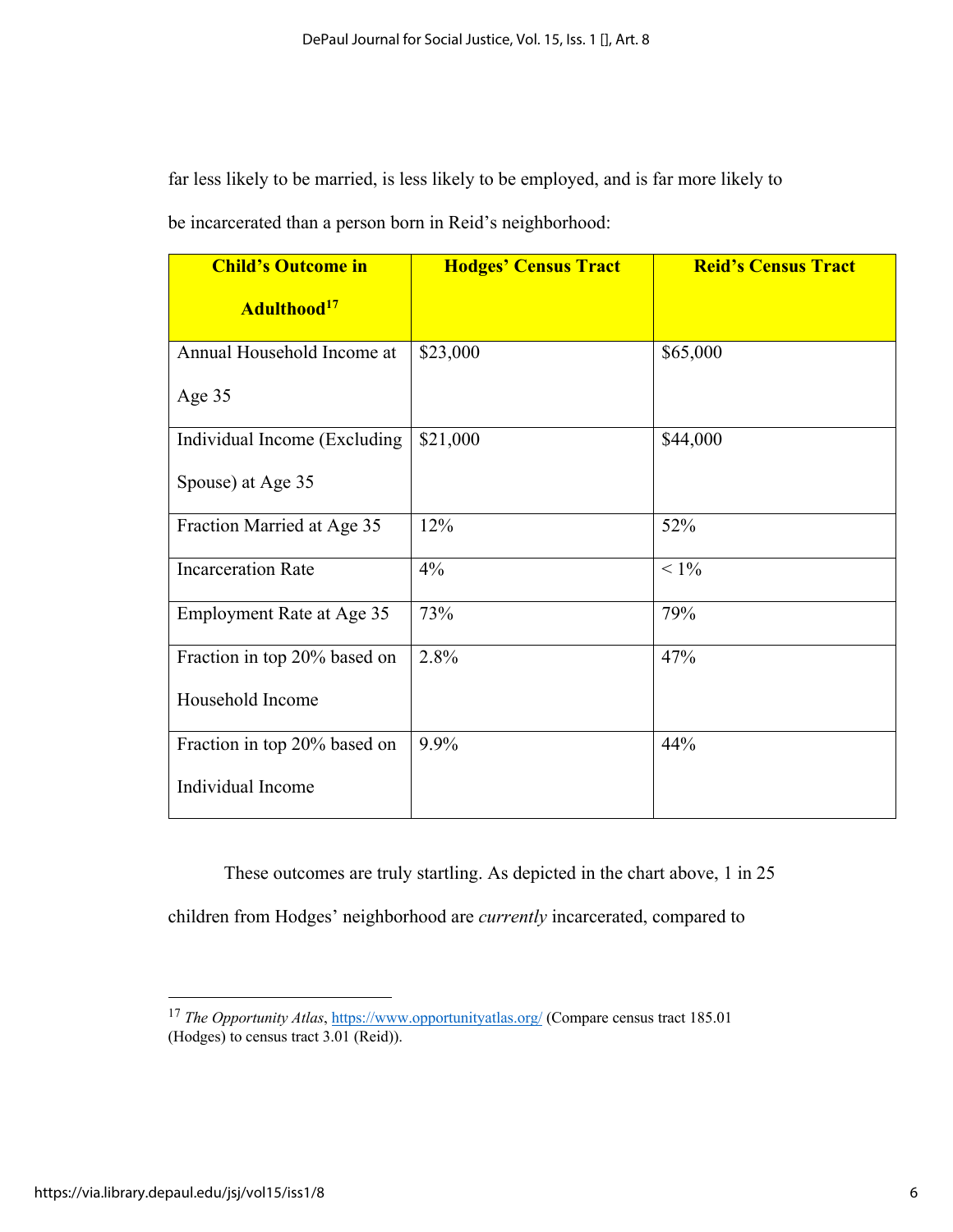fewer than 1 in 100 in Reid's neighborhood. A child born in Reid's neighborhood is almost 17 times more likely to have a household income in the top 20% than a child born in Hodges' neighborhood. Further, children from Hodges' neighborhood are more than four times less likely to be married by age 35, limiting their ability to rely on another individual for support.

#### III. GROWING UP

To understand the different life expectancies for people like Reid and Hodges, one must start at the beginning of life. The United States has made two hugely consequential educational decisions that help explain divergent outcomes decades later. First, we lack universal pre-K. Instead, we have a patchwork system where a child's attendance is largely dependent on the wealth of the child's parents, leading to an achievement gap that never narrows. Second, primary education is funded largely through local property taxes that are dependent on a neighborhood's underlying wealth. This further increases the existing achievement gap between rich and poor students.

# A. *Education*

#### i. Pre-K

Despite the clear health and economic benefits of investing in early childhood development, the United States has largely failed to do so. States and cities have largely abdicated responsibility on this issue: only two states and a few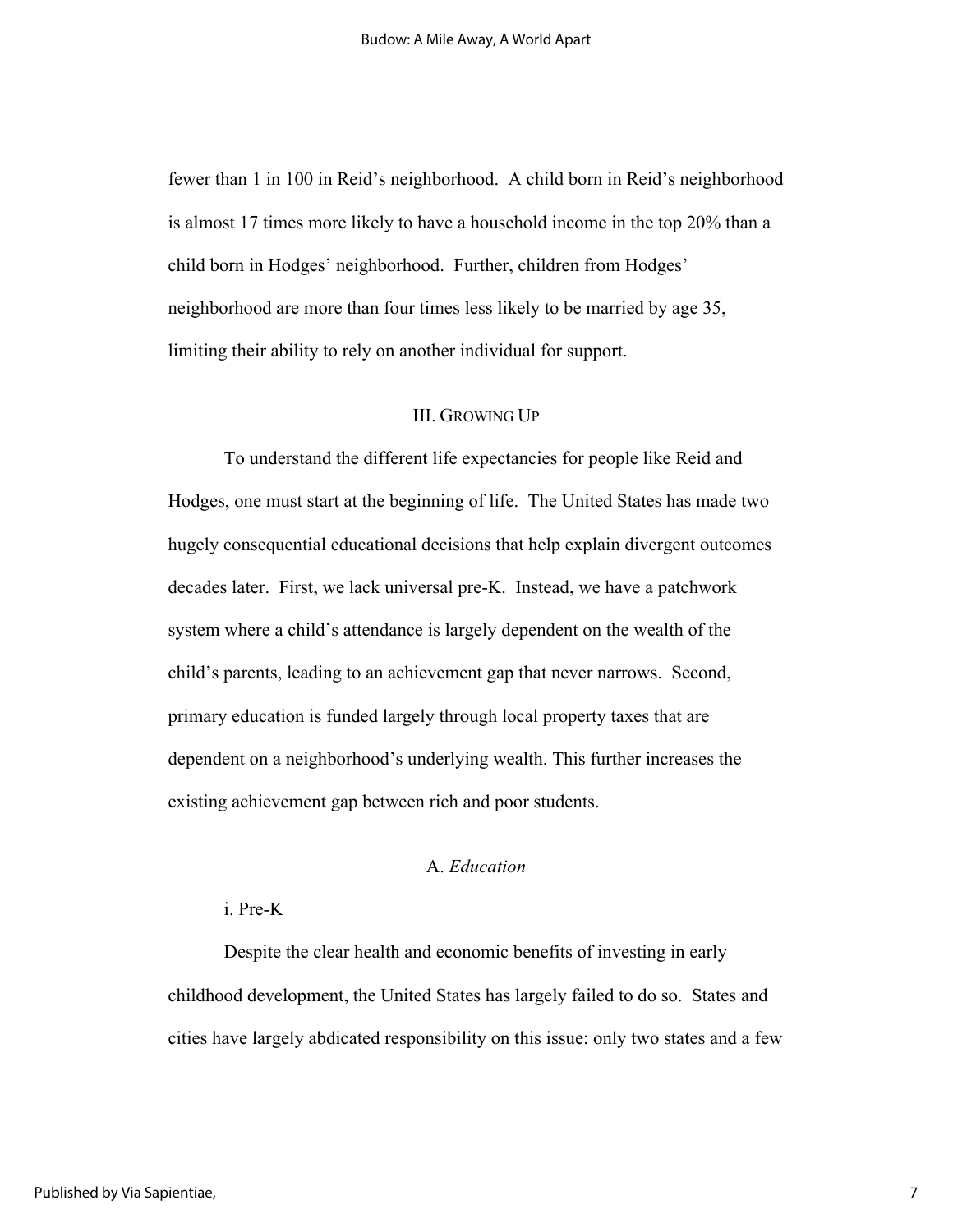major cities offer universal pre-K.<sup>18</sup> Overall, only 55% of America's three- and four-year-olds attend formal preschool, and this rate varies substantially by family income, with children from richer households being far more likely to attend than children from poorer households.19

According to the Centers for Disease Control and Prevention (CDC), "[c]hildhood development is an important determinant of health over a person's lifetime."20 Research clearly demonstrates that "[t]he developmental and educational opportunities that children have access to in their early years have a lasting impact on their health as adults. $12^{21}$  For example, children who participated in a high-quality and comprehensive early childhood education program were in better health later in life, than those who did not.<sup>22</sup> Overall, "[a]ddressing the disparities in access to early childhood development and education opportunities can greatly bolster young children's future health outcomes."23

The federal government nearly enacted universal pre-K half a century

<sup>18</sup> *Universal Pre-K*, NEW AMERICA, https://www.newamerica.org/education-policy/reports/2020 education-tracker/universal-pre-k/.<br><sup>19</sup> Heather Long, By *age 3, inequality is clear: Rich kids attend school. Poor kids stay with a* 

*grandparent*, WASH. POST (Sept. 26, 2017),

https://www.washingtonpost.com/news/wonk/wp/2017/09/26/by-age-3-inequality-is-clear-richkids-attend-school-poor-kids-stay-with-a-grandparent/.

<sup>20</sup> *Early Childhood Development and Education*, U.S. DEP'T HEALTH AND HUMAN SERVICES, https://health.gov/healthypeople/objectives-and-data/social-determinants-health/literaturesummaries/early-childhood-development-and-education.  $\overline{^{21}$  *Id.* 

<sup>22</sup> *Id.*

<sup>23</sup> *Id.*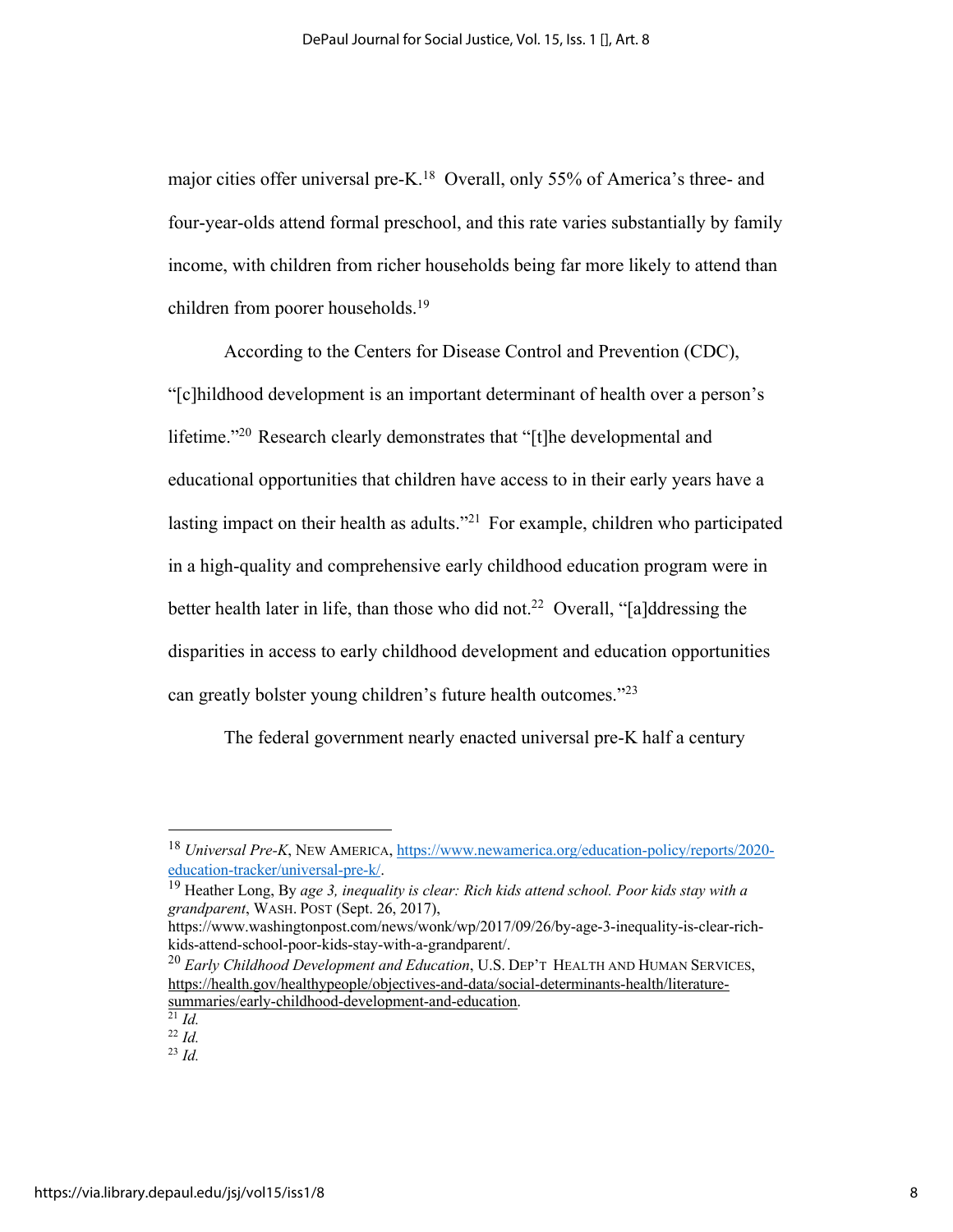ago.24 In 1971, a bipartisan Congress passed the Comprehensive Child Development Act, which would have established comprehensive child care centers to provide quality education, nutrition, and medical services.25 However, President Nixon vetoed the bill, arguing that instituting such a program was fiscally irresponsible, administratively unworkable, and had "family-weakening implications."26 Today, there is still no such program.

As a result, inequality continues to define access to pre-K, leading to an achievement gap between rich and poor kids. Indeed, "[c]hildren who don't get formal schooling until kindergarten start off a year behind in math and verbal skills and they never catch up."<sup>27</sup> Consequently, researchers have consistently found that "socioeconomic status of a child's parents has always been one of the strongest predictors of the child's academic achievement and educational attainment."28

#### ii. *Primary Education*

"In 1954, the Supreme Court decreed in *Brown v. Board of Education* that public education 'is a right which must be made available to all on equal terms,' yet all across the United States (U.S.), there are many millions of students who are unable to

<sup>24</sup> Nancy Cohen *Why America Never Had Universal Child Care*, THE NEW REPUBLIC (Apr. 24, 2013), https://newrepublic.com/article/113009/child-care-america-was-very-close-universal-day-

 $\frac{\text{care}}{^{25} \text{ Id}}$ .

<sup>26</sup> *Excerpts from Nixon's Veto Message*, N.Y. TIMES (Dec. 10, 1971),

https://www.nytimes.com/1971/12/10/archives/excerpts-from-nixons-veto-message.html. 27 Long, *supra* note 19

<sup>28</sup> Sean F. Reardon, *The Widening Academic Achievement Gap Between the Rich and the Poor: New Evidence and Possible Explanations*, WHITHER OPPORTUNITY?: RISING INEQUALITY, SCHOOLS, AND CHILDREN'S LIFE CHANCES 91-115 (2011).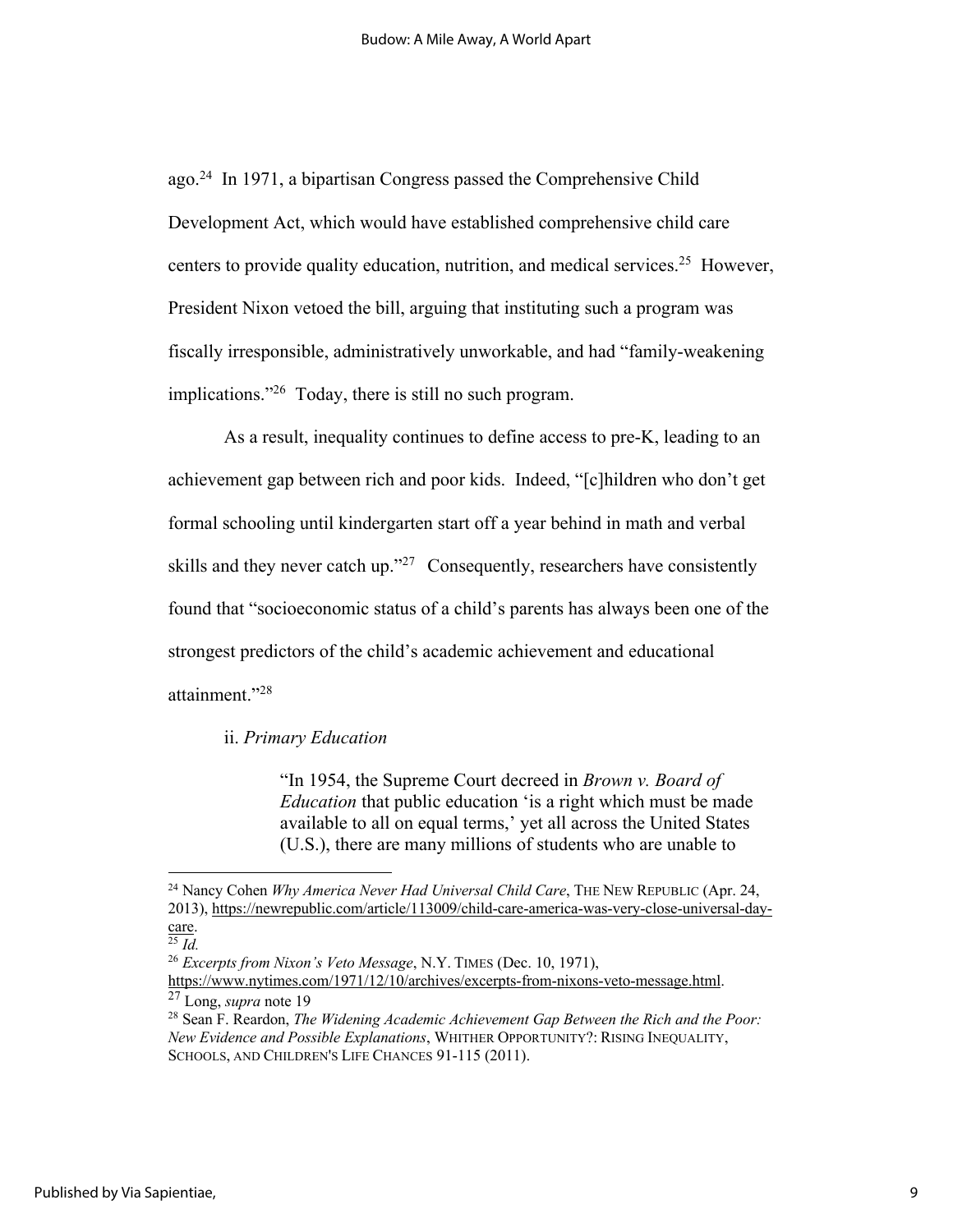access a quality public education due to inequities in public education finance. With insufficient financial resources, our nation's public schools generally struggle to provide a quality education on equal terms and evidence is concrete that the U.S. educational system is one of the most unequal in the industrialized world, and students routinely receive dramatically different learning opportunities based on their social status."<sup>29</sup>

So begins a 2018 report about public schools from the U.S. Commission on Civil Rights.

How did we get here? First, localities historically decided to fund public schools largely with property taxes; naturally, richer neighborhoods spent more per student than poorer neighborhoods due to higher property values.<sup>30</sup> Second, the U.S. Supreme Court concluded that these differences were constitutionally permissible, providing the necessary approval for the system to continue for the last half century.

Nearly two decades after the U.S. Supreme Court declared that racially segregated education is unconstitutional in *Brown v. Board of Education*, it confronted a similarly momentous issue about how public schools operate. This time, the question was whether wealth rather than race presented constitutional issues. The Court determined by a 5-4 vote in *San Antonio Independent School District v. Rodriguez* that unequal funding for schools did not violate the 14<sup>th</sup>

<sup>29</sup> *Public Education Funding Inequity*, U.S. COMM'N ON CIVIL RTS. (2018) https://www.usccr.gov/files/pubs/2018/2018-01-10-Education-Inequity.pdf (some internal citations omitted).

<sup>30</sup> Cory Turner, *Why America's Schools Have A Money Problem*), NPR, (Apr. 18, 2016, https://www.npr.org/2016/04/18/474256366/why-americas-schools-have-a-money-problem..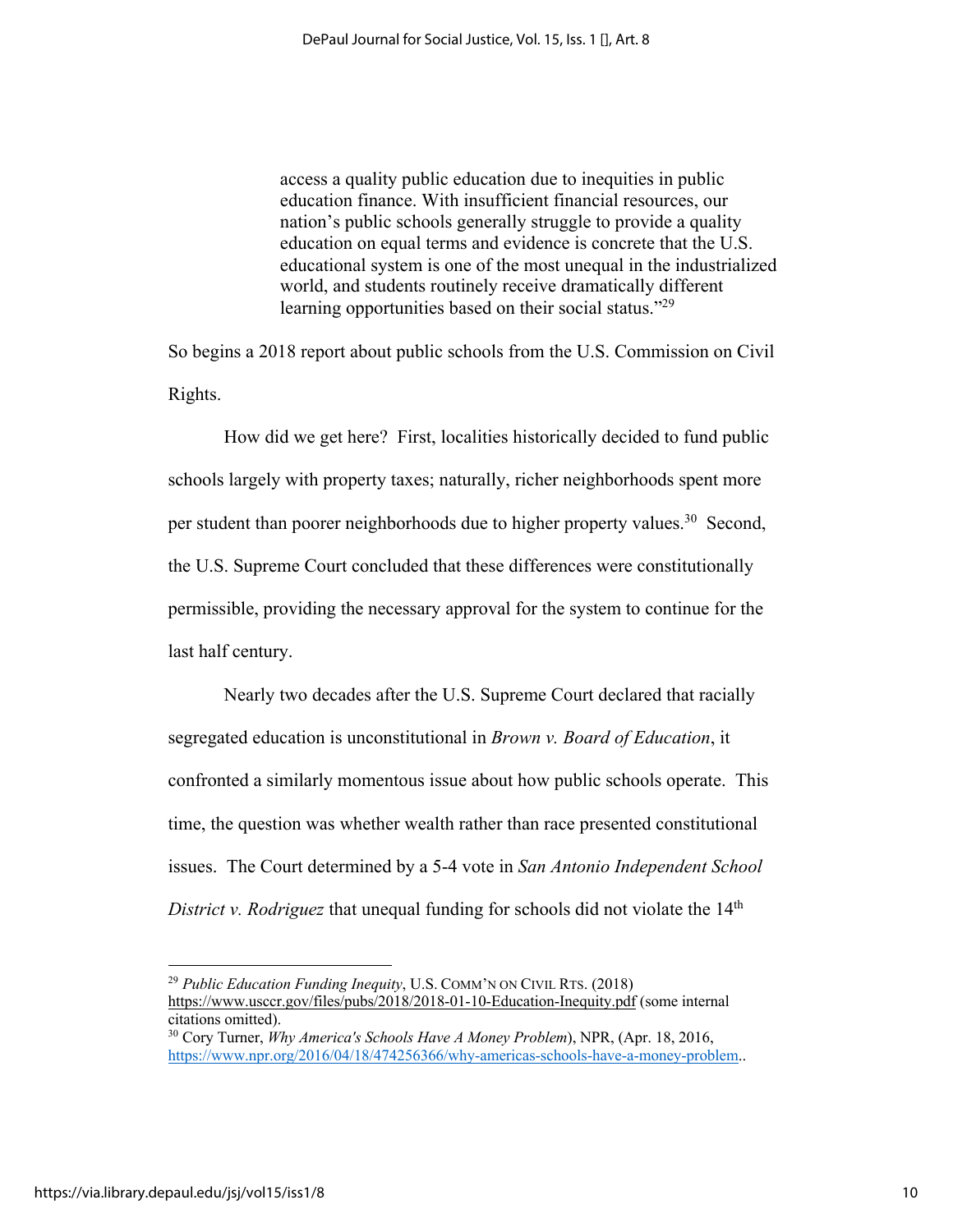Amendment's Equal Protection Clause because (1) poor people do not constitute a suspect class,  $31$  (2) education is not a fundamental right,  $32$  and (3) local financing has a rational relationship to a legitimate state purpose because it "permits and encourages a large measure of participation in and control of each district's schools at the local level."<sup>33</sup> Consequently, the decision to spend more tax dollars to educate Reid than Hodges is constitutionally permissible.

Still, just because states *can* fund education unequally does not mean that they *must* do so. However, the public has consistently favored local control of public schools in recent decades.34 While the public also favors state and federal government involvement to ensure equity across all schools,<sup>35</sup> the pervasive lack of equity has not been sufficient to change conditions.

Today, high-poverty districts spend approximately 15% less per student than low-poverty districts,  $36$  which translates into about \$1,000 less per student in state and local funding that high-poverty districts receive.<sup>37</sup> Indeed, in New York,

<sup>35</sup> *Id.*.

<sup>31</sup> *San Antonio Indep. Sch. Dist. v. Rodriguez*, 411 U.S. 1, 29 (1973).

<sup>32</sup> *Id.* at 37.

<sup>33</sup> *Id.* at 49.

<sup>34</sup> Michele Molnar, *Public Strong on Local Control of Schools, Study Finds,* EDUC. WEEK (July 17, 2012), https://www.edweek.org/education/public-strong-on-local-control-of-schools-studyfinds/2012/07

<sup>36</sup> Alana Semuels, *Good School, Rich School; Bad School, Poor School,* THE ATLANTIC, (Aug. 25, 2016), https://www.theatlantic.com/business/archive/2016/08/property-taxes-and-unequal $schools/497333/$ .

<sup>37</sup> Lauren Camera, *In Most States, Poorest School Districts Get Less Funding*, U.S. NEWS AND WORLD REPORT (Feb. 27, 2018), https://www.usnews.com/news/best-states/articles/2018-02- 27/in-most-states-poorest-school-districts-get-less-

funding#:~:text=School%20districts%20with%20the%20highest%20rates%20of%20poverty%20r eceive%20about,Tuesday%20by%20The%20Education%20Trust.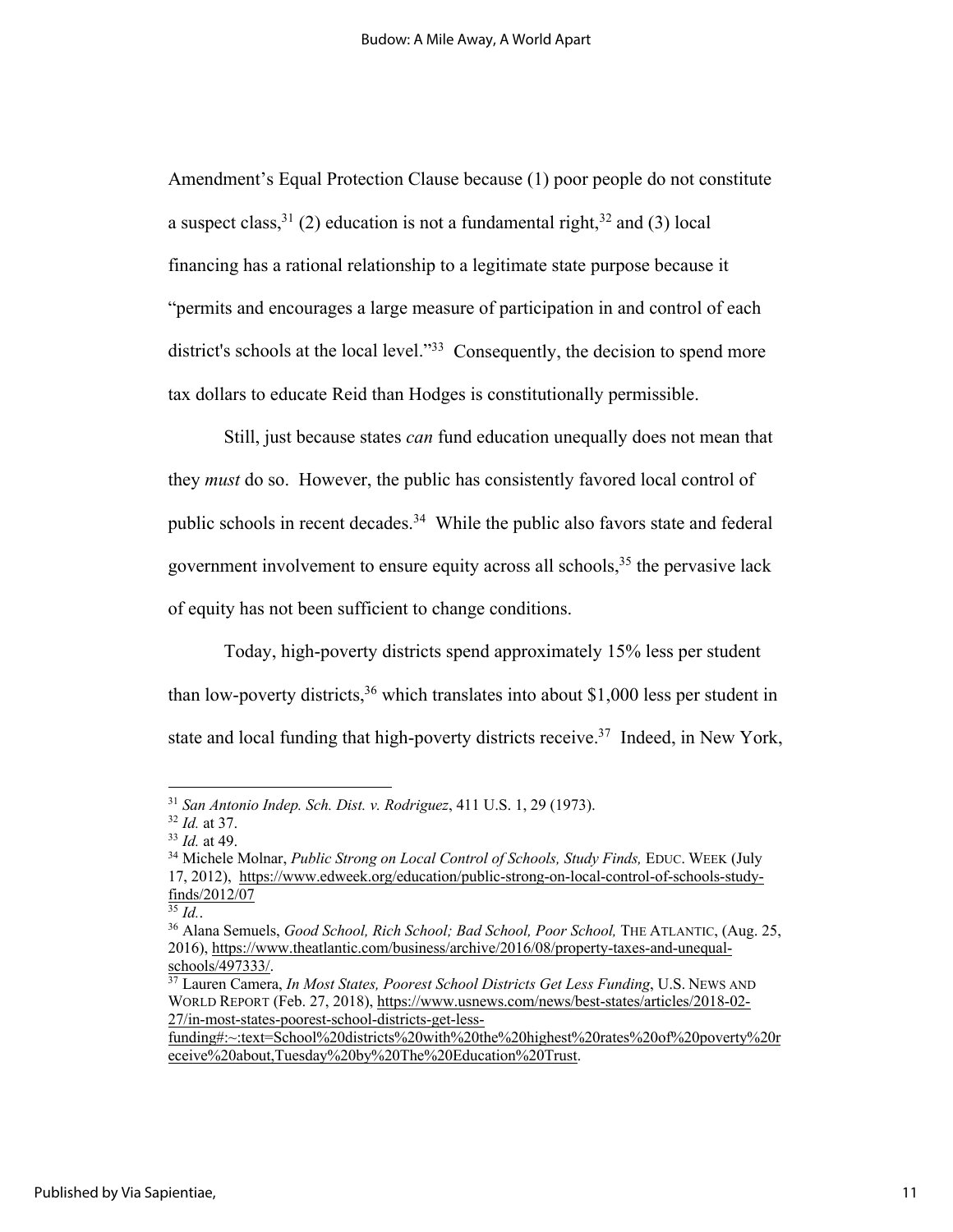"overall average spending per pupil in the highest need districts in the State is still approximately only two-thirds of the overall average spending per pupil in the wealthiest districts (\$17,758 versus \$27,845), in large part as a result of the disparity in revenue-raising abilities of low-wealth versus high-wealth districts."<sup>38</sup> This is particularly irrational because students like Hodges, who are already behind due to the lack of equitable access to pre-K and are likelier to be exposed to the stresses of poverty, which can further impair learning ability.<sup>39</sup>

This difference in spending matters. A 20% increase in per-pupil spending a year for poor children can lead to approximately one additional year of completed education, 25% higher earnings in their adulthood employment, and a  $20\%$  reduction in the incidence of adulthood poverty.<sup>40</sup> Indeed, the "literature that relates school spending to student outcomes overwhelmingly support a causal relationship between increased school spending and student outcomes . . . [and] [b]y and large, the question of whether money matters is essentially settled." $41$ ]

<sup>38</sup> *Education Equity in New York: A Forgotten Dream*, NEW YORK ADVISORY COMMITTEE TO THE U.S. COMMISSION ON CIVIL RIGHTS (Feb. 10, 2020), https://www.usccr.gov/files/pubs/2020/02-10-<br>Education-Equity-in-New%20York.pdf.

<sup>&</sup>lt;sup>39</sup> Eunice Kennedy Shriver National Institute of Child Health and Human Development, *Stresses of poverty may impair learning ability in young children*, NAT'L INST. OF HEALTH (Aug. 28, 2012)https://www.nih.gov/news-events/news-releases/stresses-poverty-may-impair-learningability-young-children; Ivy Morgan & Ary Amerikaner, *Funding Gaps* 1, 7 (EDUC. TR., 2018), https://s3-us-east-2.amazonaws.com/edtrustmain/wp-content/uploads/2014/09/20180601/Funding-Gaps-2018-Report-UPDATED.pdf. (Indeed, the federal government Title I formula assumes that it costs a school 40% more to educate a student in poverty.)

<sup>40</sup> C. Kirabo Jackson et. al, *The Effect of School Finance Reforms on the Distribution of Spending, Academic Achievement, and Adult Outcomes*, 1, 5 (NAT'L BUREAU OF ECON. RESEARCH, 2014), https://gsppi.berkeley.edu/~ruckerj/Jackson\_Johnson\_Persico\_SFR\_LRImpacts.pdf.  $41$   $\tilde{I}$ *d.* at 13-14.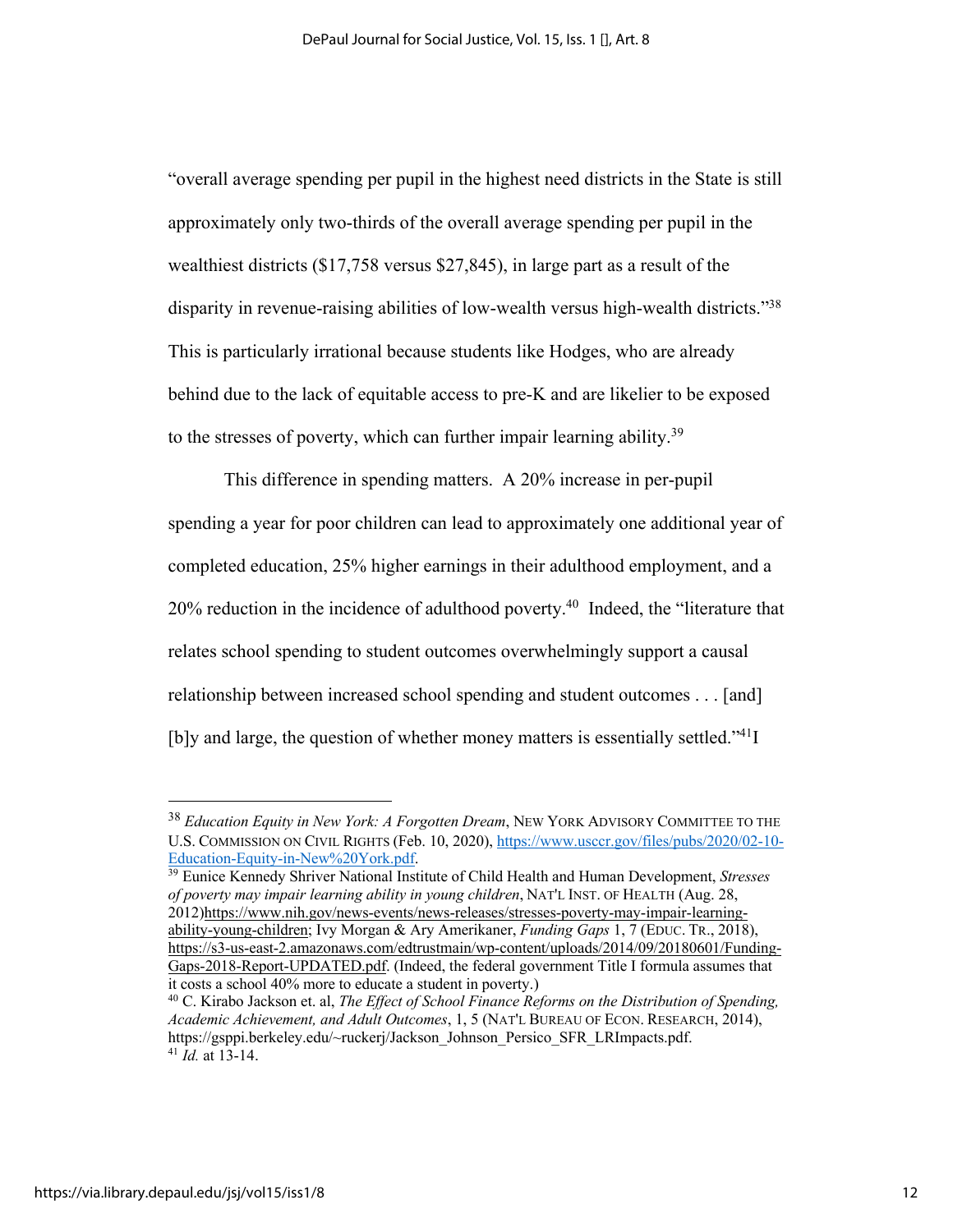Ultimately, educational attainment is strongly associated with health outcomes. A comprehensive "body of research documenting trends in educational differences in mortality since 1960 has demonstrated that educational attainment has become a very strong differentiator of men's mortality and longevity over the past 50 years."<sup>42</sup> Overall, high school graduates live approximately six and a half years longer than those who have not earned a high school degree.<sup>43</sup>

#### IV. ADULTHOOD

Once Reid and Hodges enter adulthood, their life expectancy continues to be dictated by social determinants of health. Relative to Hodges, Reid is more likely to complete college and obtain a higher-paying job, allowing him to live in higher quality housing in neighborhoods with lower crime rates.

# A. *Higher Education*

By the time Reid and Hodges graduate from high school, they are likely in vastly different positions. Reid's family is likely wealthier than Hodges', making cost less of a barrier to more education. Thus, Reid is more likely to attend and

<sup>42</sup> Robert Hummer and Elaine Hernandez, *The Effect of Educational Attainment on Adult Mortality in the United States*, 68 POPUL BULL. 1, 5 (2013),

https://www.ncbi.nlm.nih.gov/pmc/articles/PMC4435622/.  $43 \dot{Id}$ . at 10.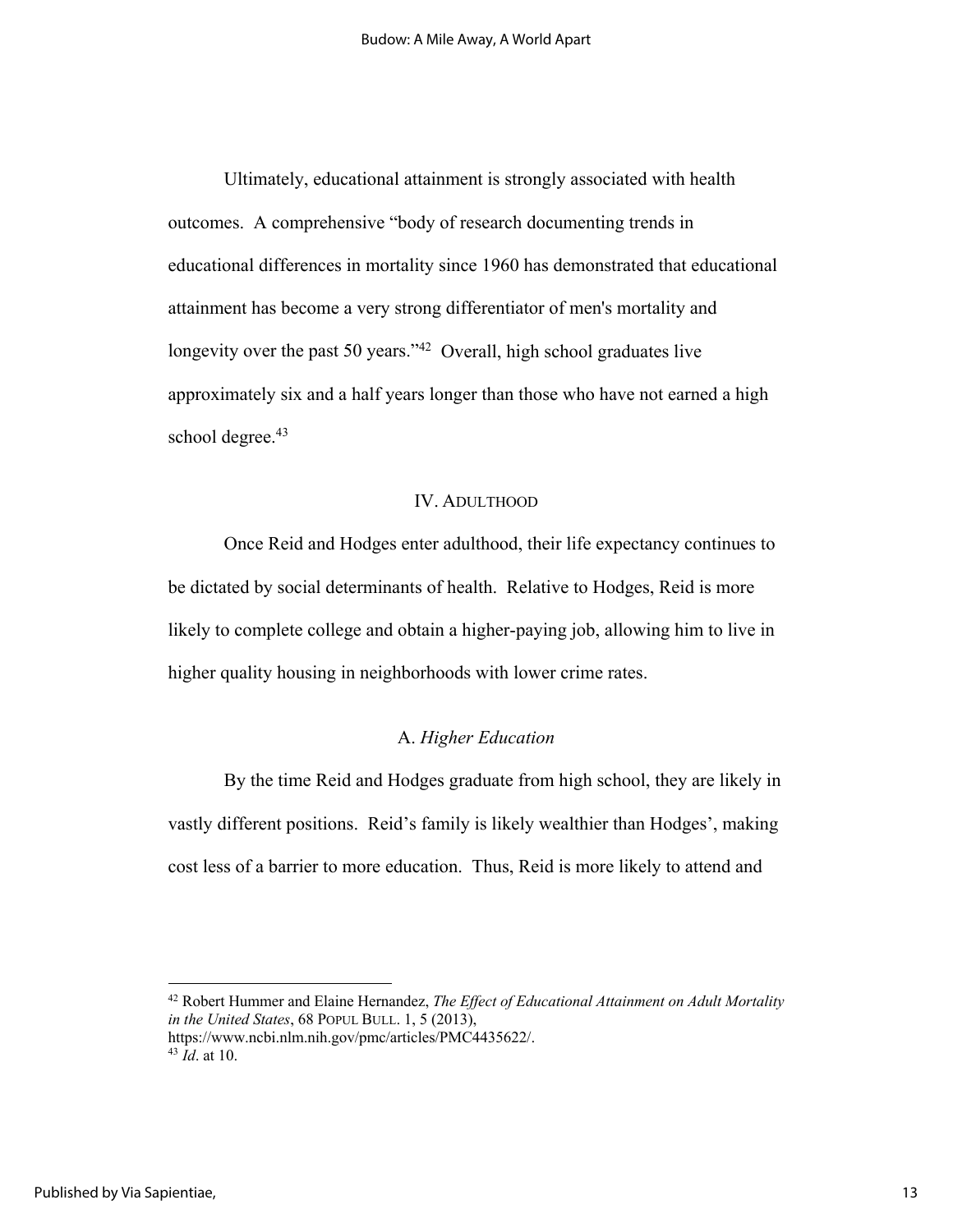ultimately graduate from college.<sup>44</sup>

As with primary education, obtaining a college degree is associated with substantially better health.<sup>45</sup> College graduates live about five years longer than high school graduates $46$  and are less likely to report conditions such as heart disease, high blood pressure, diabetes, anxiety, and depression.<sup>47</sup>

This does not mean that college is the best course for every student or that all colleges will deliver the same benefits. Indeed, pushing some students to attend college can be counterproductive. Almost 40% of students do not complete college within six years,  $48$  leaving many with all of the costs and none of the benefits of a college education. Vocational degrees may be a better choice for some, especially men.<sup>49</sup>

Despite those caveats, every student of equal merit should have an equal

<sup>48</sup> National Center for Education Statistics, *Fast Facts – What are the graduation for students obtaining a bachelor's degree*, U.S DEP'T OF EDUC.,

https://nces.ed.gov/fastfacts/display.asp?id=40#:~:text=That%20is%2C%20by%202018%20some, at%20private%20for%2Dprofit%20institutions.

<sup>44</sup> Joshua S. Wyner et. al, *Achievement Trap: How America is Failing Millions of High-Achieving Students from Lower-Income Families,* JACK KENT COOKE FOUND. (Sept. 2007), https://www.jkcf.org/research/achievement-trap-how-america-is-failing-millions-of-highachieving-students-from-lower-income-families/.

<sup>45</sup> Elizabeth Lawrence, *Why Do College Graduates Behave More Healthfully than Those Who Are Less Educated?*, 58 J. HEALTH SOC. BEHAV. 291, 292 (2017),

https://www.ncbi.nlm.nih.gov/pmc/articles/PMC5570614/.

<sup>46</sup> Hummer and Hernandez, *supra* note 42.

<sup>47</sup> Office of Disease Prevention and Health Promotion, *Enrollment in Higher Education*, U.S. DEP'T OF HEALTH AND HUMAN SERVICES, https://health.gov/healthypeople/objectives-anddata/social-determinants-health/literature-summaries/enrollment-higher-education.

<sup>49</sup> Eric Brunner et. al., *The Effects of Career and Technical Education: Evidence from the Conne3cticut Technical High School System 1,* 27 (BROWN UNIVERSITY, 2019),

https://www.edworkingpapers.com/sites/default/files/ai19-112.pdf.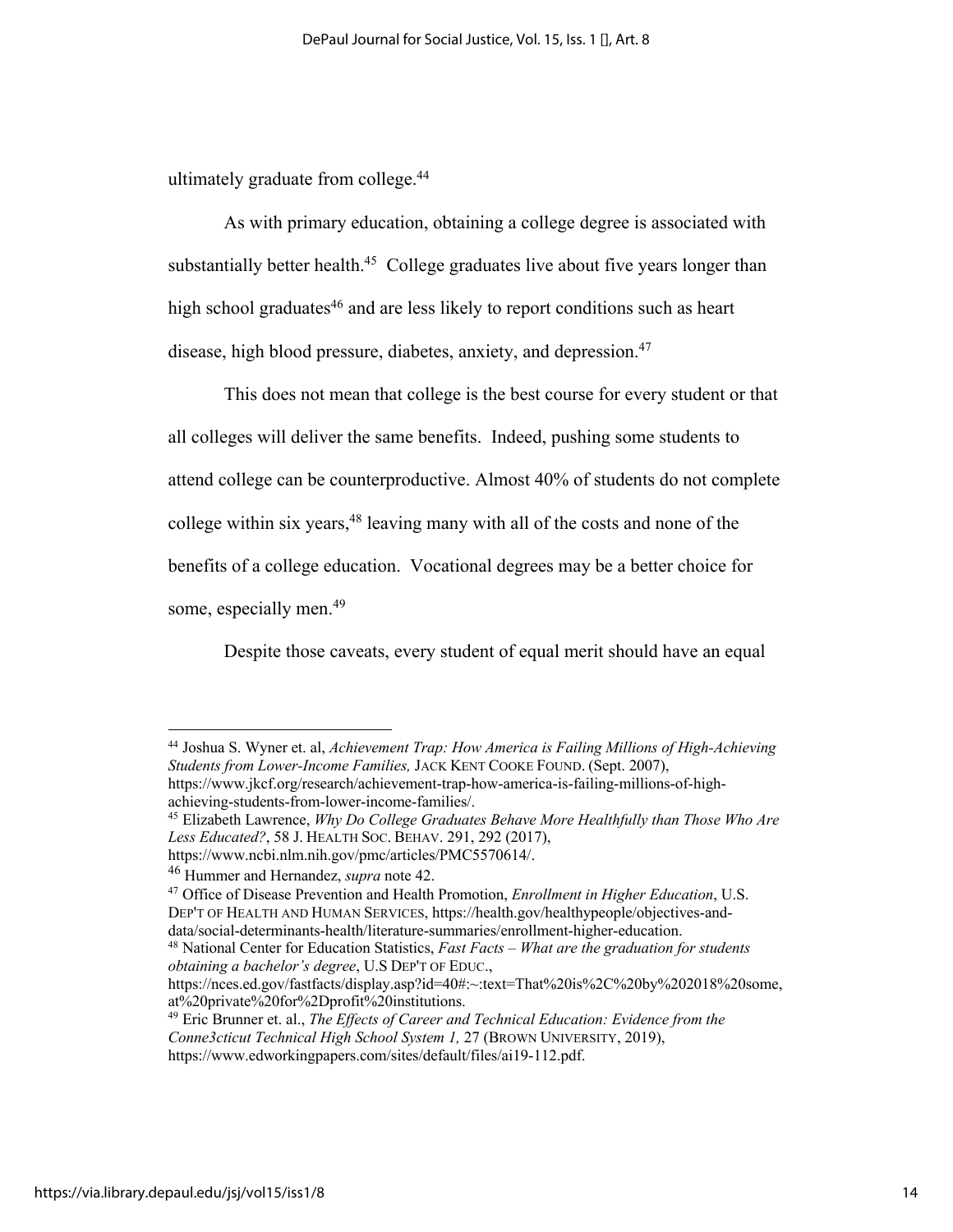opportunity to graduate from college. However, wealth often plays a defining role in higher education. While most high-achieving high school students from low-income and high-income households attend college, high-achieving lower income students are (1) less likely to complete a bachelor's degree, (2) less likely to attend the most selective colleges, and (3) less likely to graduate even when they attend the least selective colleges.<sup>50</sup> In fact, low-income college students with top test scores have the same chance of graduating college as high-income students with mediocre scores.<sup>51</sup>

Wealth has become more important in recent decades because the cost of attending college has skyrocketed, <sup>52</sup> largely due to public policy. Public funding for colleges has declined, shifting the cost of college from the general public to individual students. 53 Because approximately three in four college students attend public colleges, the decrease in state funding is particularly significant.<sup>54</sup> At the same time, grants from the federal government to cover expenses have not

<sup>50</sup> Wyner et. al., *supra* note 44.

<sup>51</sup> Jordan Weissmann, *Smart Poor Kids Are Less Likely to Graduate From College Than Middling Rich Kids,* SLATE (June 2, 2015), https://slate.com/business/2015/06/college-graduation-rates-forlow-income-students-why-poor-kids-drop-out.html. 52 Emmie Martin, *Here's how much more expensive it is for you to go to college than it was for* 

*your parents*, CNBC (Nov.29, 2017), https://www.cnbc.com/2017/11/29/how-much-collegetuition-has-increased-from-1988-to-2018.html. 53 Michael Mitchel et. al., *State Higher Education Funding Cuts Have Pushed Costs to Students,* 

*Worsened Inequality,* CTR ON BUDGET AND POLICY PRIORITIES (Oct. 24, 2019),

https://www.cbpp.org/research/state-budget-and-tax/state-higher-education-funding-cuts-have-

<sup>&</sup>lt;sup>54</sup> Kurt Bauman and Stephen Cranney, *School Enrollment in the United States: 2018 (2020), U.S.* CENSUS BUREAU,

https://www.census.gov/content/dam/Census/library/publications/2020/demo/p20-584.pdf.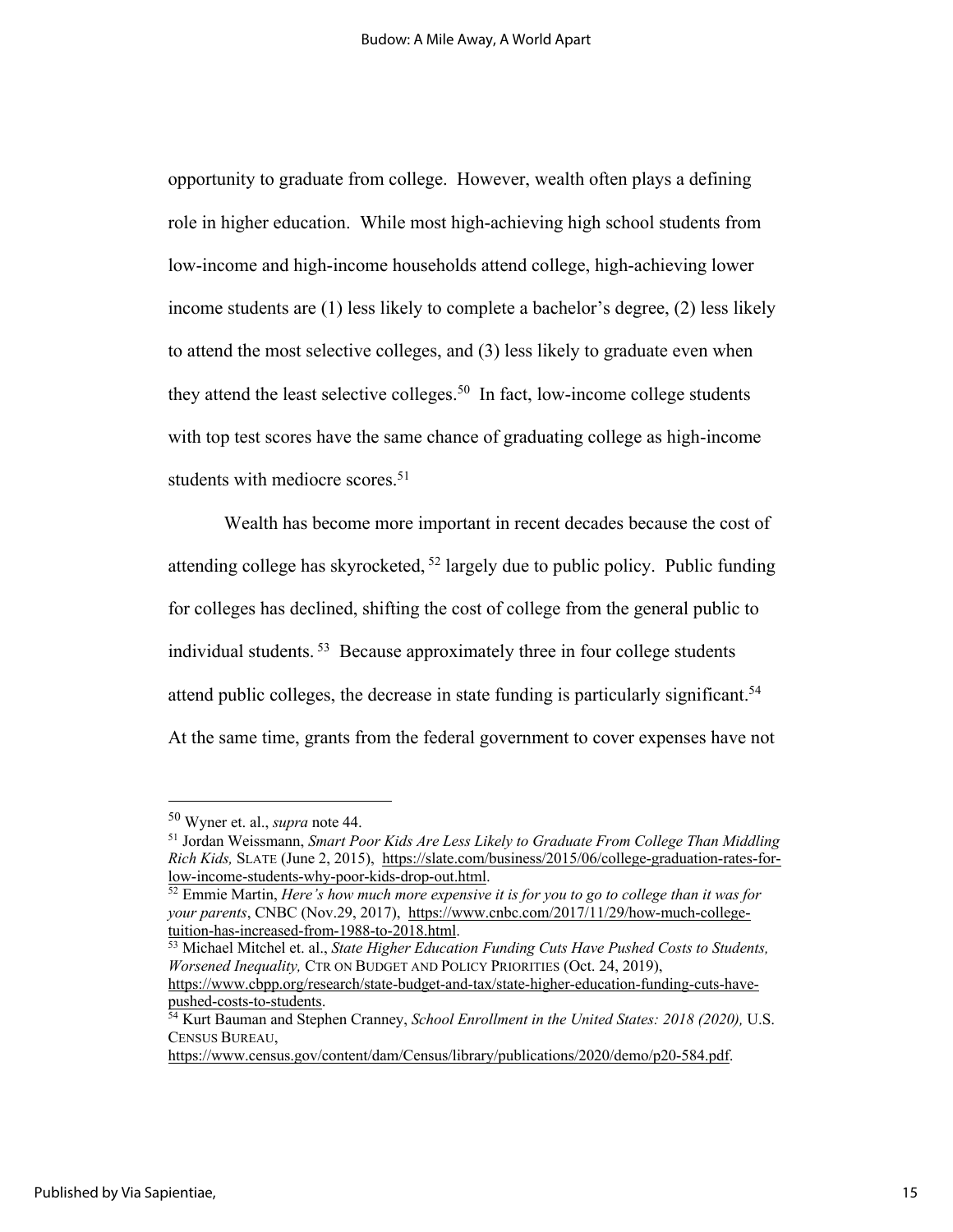kept pace with these rising costs. For example, approximately one-third of students receive a Pell Grant from the federal government to attend college,<sup>55</sup> but those grants cover less than half of the costs that they covered in 1975.<sup>56</sup>

#### *B. Employment*

By the time they enter the workforce, people like Reid are in a much better position to support themselves through employment than people like Hodges. Indeed, students from the top income quartile are approximately five times more likely to graduate from college than students from the lowest income quartile.<sup>57</sup>

These disparities impact health in myriad ways. First, because most people receive health insurance through their employer, being unemployed can make it more difficult to obtain medical services when necessary.<sup>58</sup> This is a particularly cruel phenomenon because unemployed individuals suffer more than others from stress-related illnesses such as high blood pressure, stroke, heart

http://pellinstitute.org/downloads/publications-

<sup>55</sup>National Center for Education Statistics, *Trend Generator – Financial Aid: What is the percent of undergraduate students awarded Pell grants?*, U.S. DEP'T OF EDUC., https://nces.ed.gov/ipeds/TrendGenerator/app/answer/8/35.

<sup>56</sup> Shiros Protopsaltis & Sharon Parrott, *Pell Grants — a Key Tool for Expanding College Access and Economic Opportunity — Need Strengthening, Not Cuts*, CTR ON BUDGET AND POLICY PRIORITIES, https://www.cbpp.org/research/federal-budget/pell-grants-a-key-tool-for-expandingcollege-access-and-economic.

<sup>57</sup> Margaret W. Cahalan, et. al., *Indicators of Higher Education Equity in the United States: 2021 Historical Trend Report,* THE PELL INST. 177 (2021),

Indicators of Higher Education Equity in the US 2021 Historical Trend Report.pdf. <sup>58</sup> Katherine Keisler-Starkey & Lisa N. Bunch, *Health Insurance Coverage in the United States: 2019,* U.S. CENSUS BUREAU (Sept. 2020),

https://www.census.gov/library/publications/2020/demo/p60-271.html.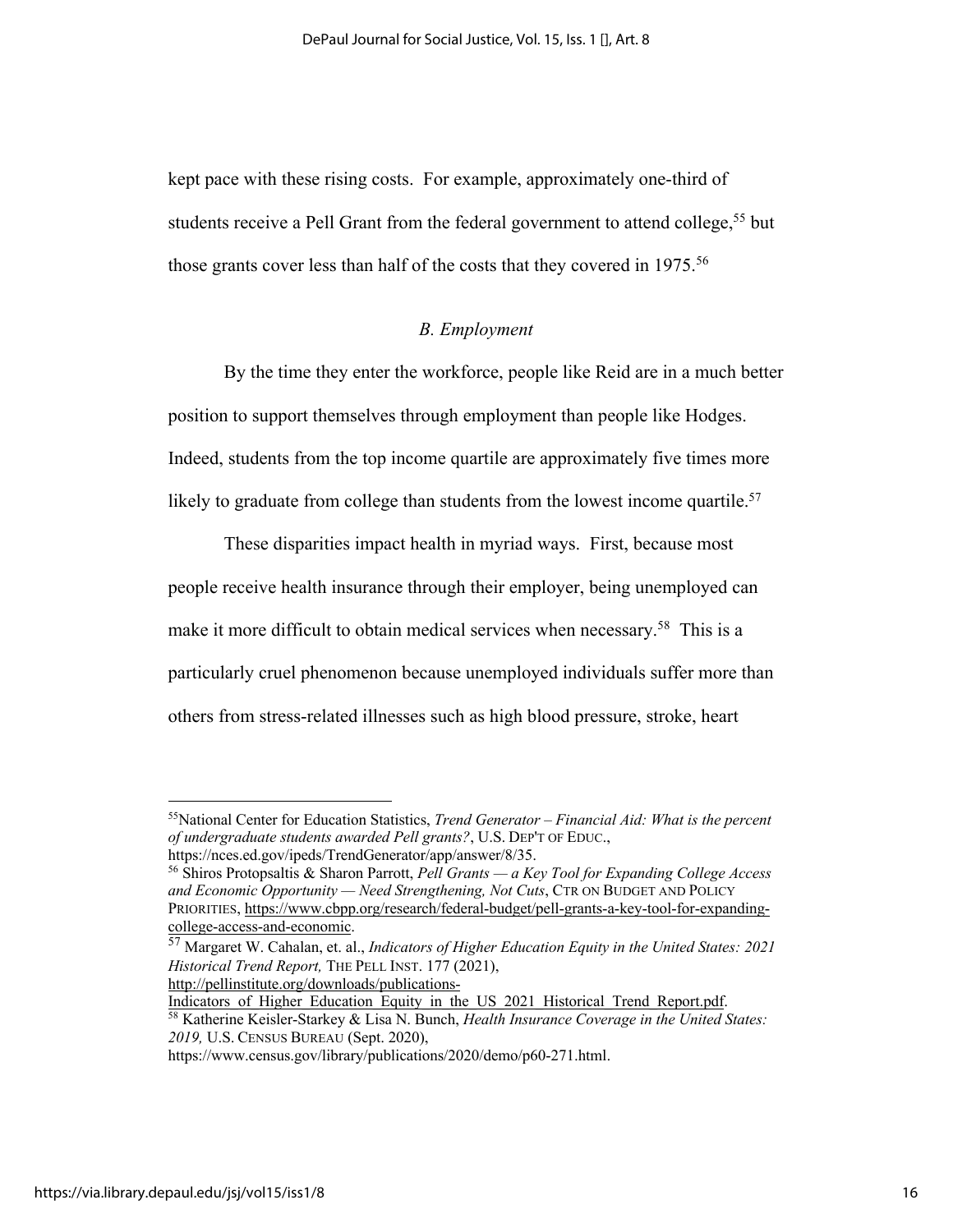attack, heart disease, and arthritis.<sup>59</sup>

Among those who are employed, low-wage workers have more dangerous jobs.60 They are therefore more likely to be one of the nearly 5,000 people who die at work and one of the nearly three million people who get injured at work each year.<sup>61</sup>

Perhaps the most pervasive health impact of low-wage work is higher stress levels. Low-wage workers are more likely to find that their work has a negative impact on their stress level.62 Research demonstrates that "[l]ower wage workers are more likely to work part-time, at lower hourly rates, with few to no benefits and often mandatory part-time schedules — all of which create work-life challenges for families and single parents[.]"63 The work tasks themselves can also be more stressful; for example, repetitive lifting, pulling, or pushing heavy loads are all stressors that can negatively impact health.<sup>64</sup>

In addition, the most prominent barriers to work for low-wage workers, other than educational attainment, are lack of access to transportation and

https://health.gov/healthypeople/objectives-and-data/social-determinants-health/literaturesummaries/employment.

<sup>59</sup> Office of Disease Prevention and Health Promotion, *Employment, U.S. Department of Health and Human Services*, U.S. DEP'T HEALTH AND HUMAN SERVICES,

<sup>60</sup> *The Workplace and Health,* ROBERT WOOD JOHNSON FOUNDATION (July 11, 2016), https://www.rwjf.org/en/library/research/2016/07/the-workplace-and-health.html. 61 Employment, s*upra* note 59. 62 The Workplace and Health*, supra* note 60.

<sup>63</sup> *Work, Stress, and Health & Socioeconomic Status*, AMERICAN PSYCHOLOGICAL ASSOCIATION, https://www.apa.org/pi/ses/resources/publications/work-stress-health. 64 Employment, *supra* note 59.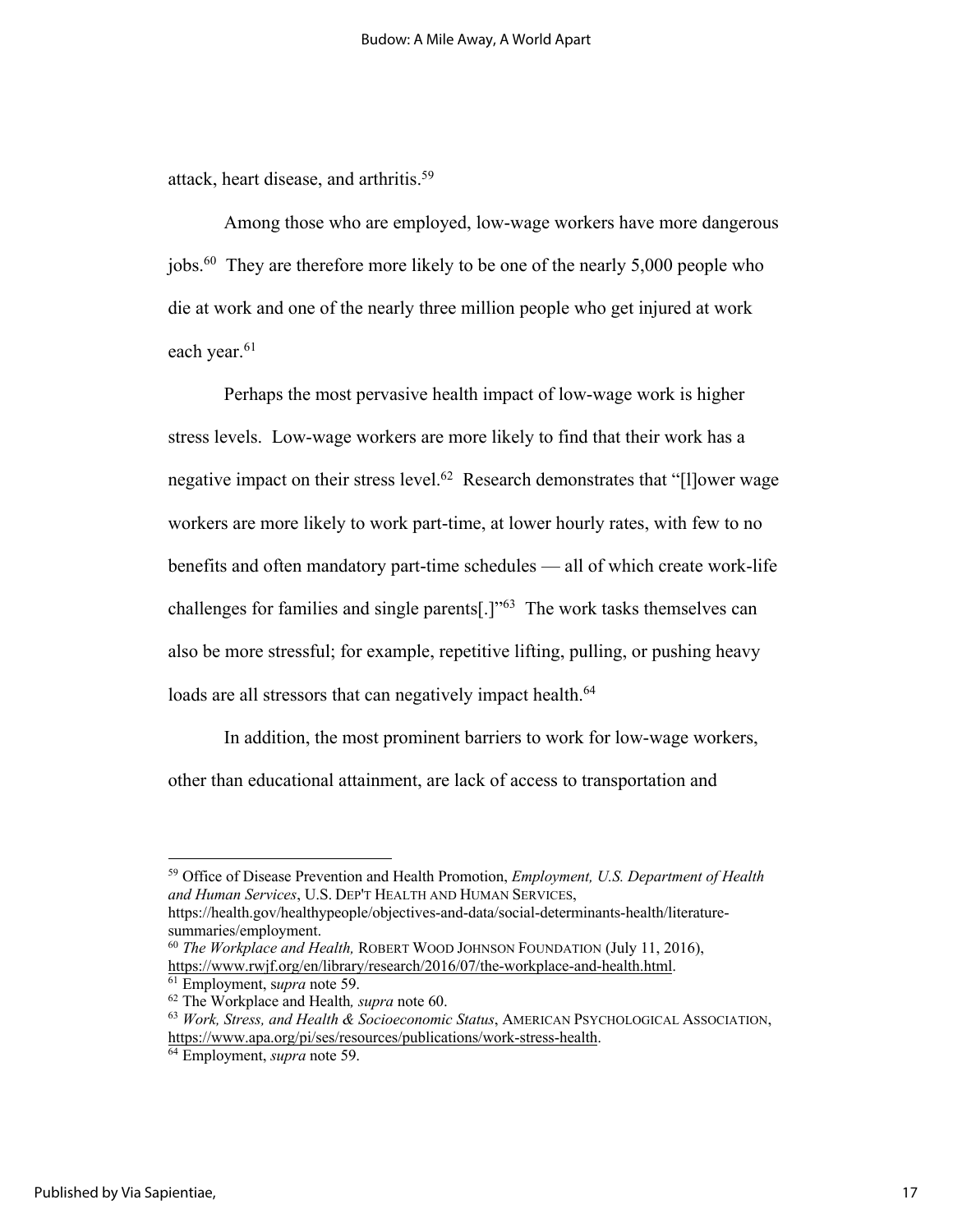childcare.65 In particular, the cost of childcare and its availability are significant concerns for low-income parents who would like to work.<sup>66</sup> Because childcare can be so expensive for low-income earners, it may not be financially worthwhile to work if avoiding childcare costs saves more than working would earn.<sup>67</sup>

Transportation can also be a significant barrier for people in low- and moderate-income areas. The average commute range is 5 to 12.8 miles, but households in low-income areas are significantly less likely to have access to a vehicle.<sup>68</sup>

Finally, the percentage of money that workers retain from employment is impacted by taxes. State and local taxes are often regressive because they rely on sales and excise taxes imposed equally regardless of income.<sup>69</sup> Indeed, on average, the top one percent pay an effective state and local tax rate of 7.4%, while the bottom 20% pay an average tax rate of  $11.4\%$ .<sup>70</sup>

#### *C. Housing*

Both the quality and permanence of one's housing impact health. Poor

<sup>65</sup> Kelly D. Edmiston, *Why Aren't More People Working in Low-and Moderate-Income Areas?*, FEDERAL RESERVE BANK OF KANSAS CITY, https://www.kansascityfed.org/documents/919/2019- Why%20Aren%E2%80%99t%20More%20People%20Working%20in%20Low- %20and%20Moderate-Income%20Areas%3F.pdf.

<sup>66</sup> *Id.*

<sup>67</sup> *Id.*

<sup>68</sup> *Id.*

<sup>69</sup> *Who Pays: A Distributional Analysis of the Tax Systems in All 50 States*, THE INSTITUTE ON TAXATION & ECONOMIC POLICY, https://itep.org/whopays/. <sup>70</sup> *Id.*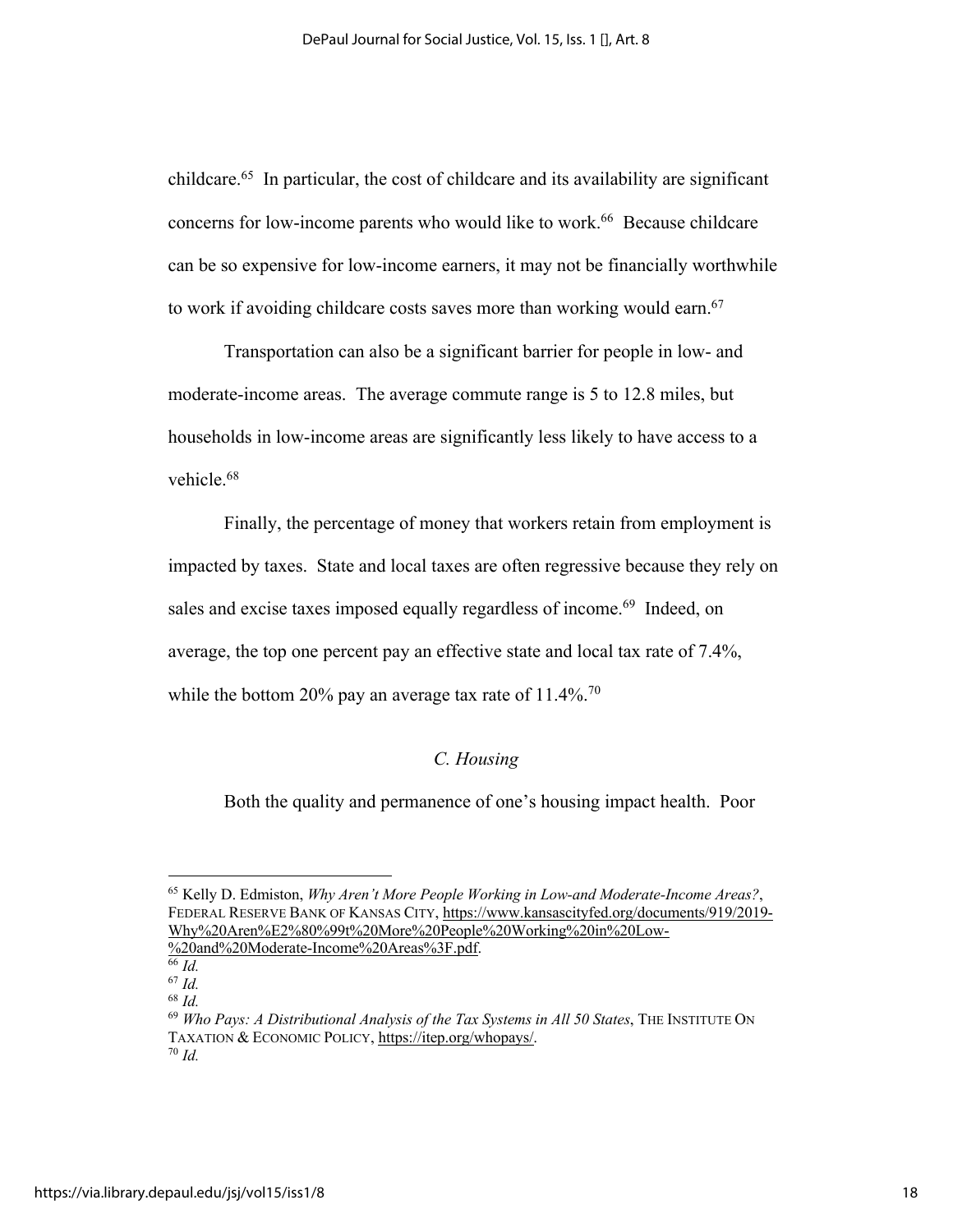quality housing is associated with chronic disease, injury, and poor mental health.<sup>71</sup> Low-income families are more likely to live in poor-quality housing that harms their health.<sup>72</sup> Similarly, unstable housing — which encompasses diverse challenges such as having trouble paying rent, overcrowding, moving frequently, and spending the bulk of household income on housing — negatively affects physical health by raising stress levels and makes it more difficult to access healthcare.73

Housing instability is largely a function of two forces: stagnant incomes and rising rents. About 23 million low-income renters use more than half of their income to pay for housing, which is largely because of the continued rising cost of housing and the stagnation of incomes.<sup>74</sup> Employment and tax policies, discussed above, can effectively increase income, but will not address rising housing costs. Rather, these rising costs are largely due to zoning policies baked into our legal system.

Today, there is a shortage of nearly seven million affordable rental units.75 The lack of housing supply leaves more than 500,000 people homeless on any

<sup>71</sup> *Quality of Housing*, U.S. DEP'T OF HEALTH AND HUMAN SERVICES,

https://health.gov/healthypeople/objectives-and-data/social-determinants-health/literaturesummaries/quality-housing.

<sup>73</sup> *Id.*

<sup>74</sup> Alicia Mazzara, *Rents Have Risen More Than Incomes in Nearly Every State Since 2001,* CENTER ON BUDGET AND POLICY PRIORITIES (Dec. 10, 2019), https://www.cbpp.org/blog/rents-<br>have-risen-more-than-incomes-in-nearly-every-state-since-2001.

<sup>&</sup>lt;sup>75</sup> The Gap: A Shortage of Affordable Rental Homes, NATIONAL LOW INCOME HOUSING COALITION, https://reports.nlihc.org/gap.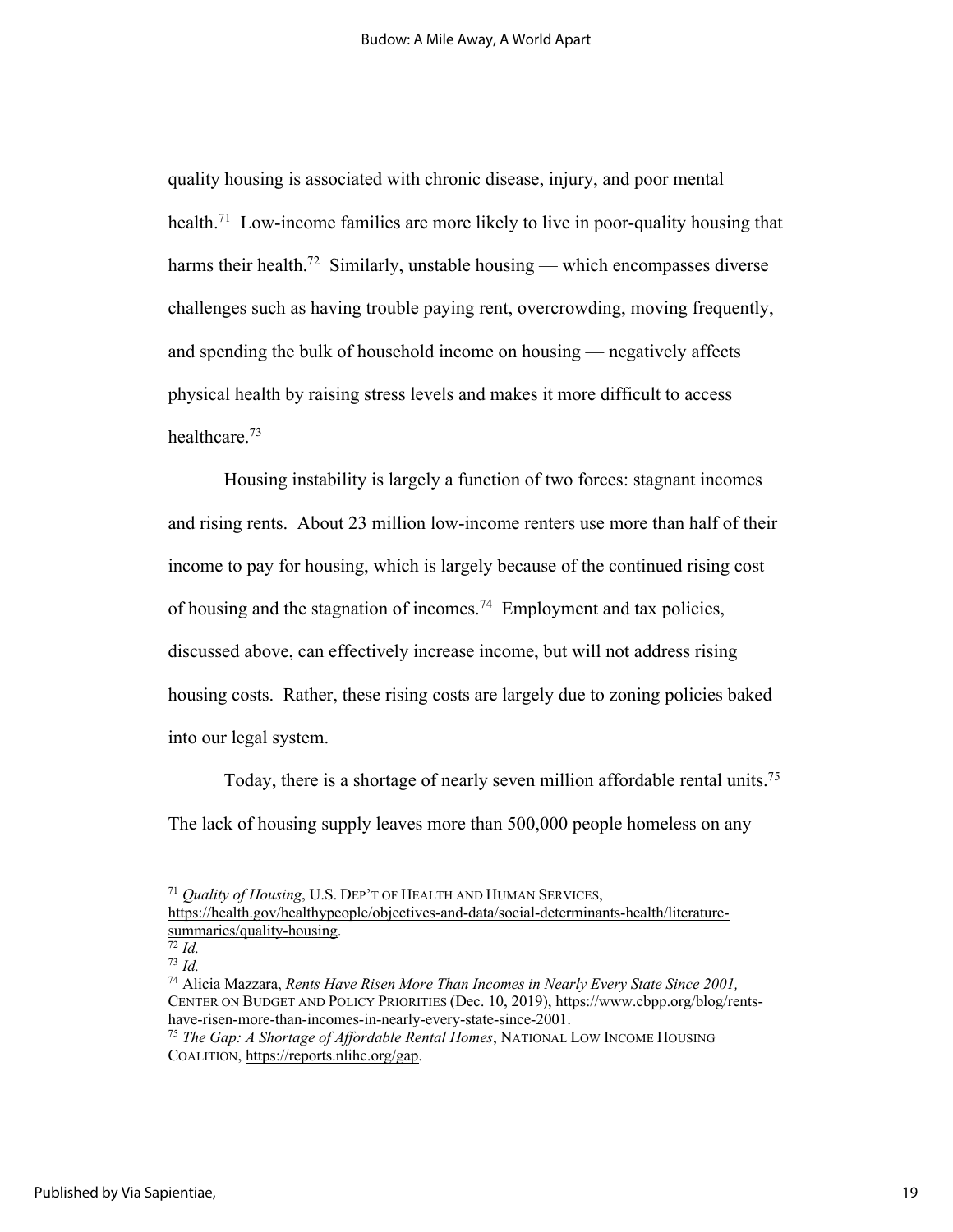given night<sup>76</sup> and increases the cost of housing for everyone else.<sup>77</sup> One particular zoning policy deserves the lion's share of blame for the lack of housing: singlefamily zoning. Indeed, "[i]t is illegal on 75 percent of residential land in many American cities to build anything other than a detached single-family home.<sup>778</sup>

Single-family zoning restrictions were enacted over the course of the 20th century as a way to keep other types of housing out.<sup>79</sup> Initially, zoning laws explicitly prevented Black residents from living in majority-white neighborhoods.<sup>80</sup> However, the U.S. Supreme Court struck down racially explicit zoning bans for violating the Fourteenth Amendment.<sup>81</sup> This decision "provoked" urgent interest in [single-family] zoning as a way to circumvent the ruling."82 By essentially raising the cost of housing, "[s]ingle family zoning effectively

<sup>76</sup> *The State of Homelessness in America*, NATIONAL ALLIANCE TO END HOMELESSNESS, https://endhomelessness.org/homelessness-in-america/homelessness-statistics/state-ofhomelessness-report-

legacy/#:~:text=There%20are%20an%20estimated%20553%2C742,people%20in%20the%20gene

ral%20population.<br><sup>77</sup> Jared Bernstein et. al., *Alleviating Supply Constraints in the Housing Market*, THE WHITE HOUSE (Sept. 1, 2021), https://www.whitehouse.gov/cea/written-materials/2021/09/01/alleviating-<br>supply-constraints-in-the-housing-market/.

<sup>&</sup>lt;sup>78</sup> Emily Badger and Quoctrung Bui, *Cities Start to Question an American Ideal: A House With a Yard on Every Lot,* N.Y. TIMES (June 18, 2019),

https://www.nytimes.com/interactive/2019/06/18/upshot/cities-across-america-question-single-<br>family-zoning.html?action=click&module=Top%20Stories&pgtype=Homepage.

<sup>&</sup>lt;sup>79</sup> Erin Baldassari and Molly Solomon, *The Racist History of Single-Family Home Zoning*, KQED (Oct. 5, 2020), https://www.kqed.org/news/11840548/the-racist-history-of-single-family-homezoning.<br><sup>80</sup> Elliott Anne Rigsby, *Understanding Exclusionary Zoning and Its Impact on Concentrated* 

*Poverty,* THE CENTURY FOUNDATION (June 25, 2016), https://tcf.org/content/facts/understandingexclusionary-zoning-impact-concentrated-poverty/. 81 *Buchanan v. Warley*, 245 U.S. 60 (1917).

<sup>82</sup> Richard D. Kahlenberg, *The Ugly History of Single-Family Zoning Resurfaces,* THE CENTURY FOUNDATION, (Sept. 16, 2020), https://tcf.org/content/commentary/ugly-history-single-familyzoning-resurfaces/?agreed=1.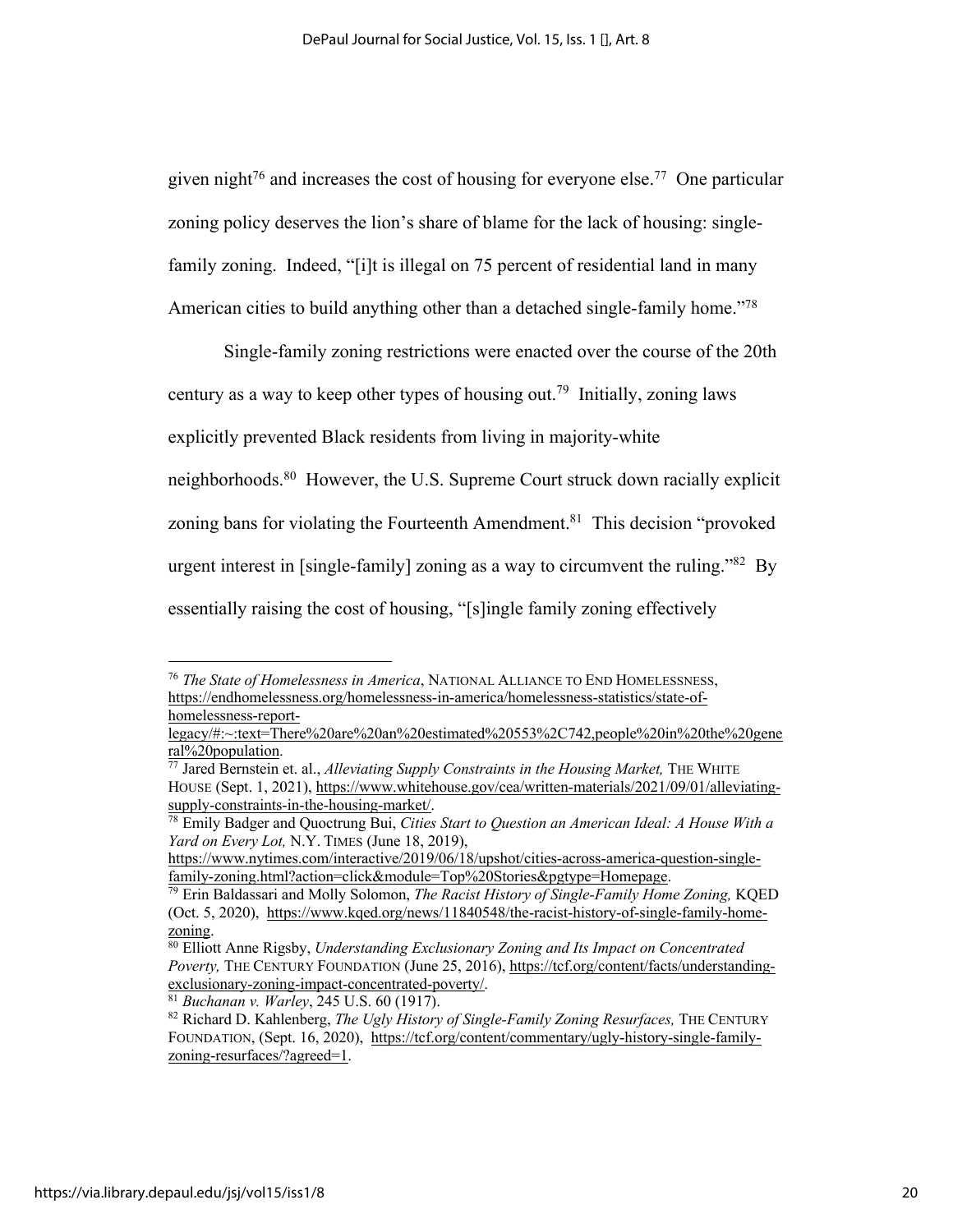excluded most African-American families from higher-income, predominantly White neighborhoods without any explicit reference to race."<sup>83</sup>

In 1977, the U.S. Supreme Court heard a case with the potential to reduce the prevalence of single-family zoning. $84$  A nonprofit housing developer challenged a zoning ordinance in a suburb which barred the construction of multifamily housing units. $85$  The developer wanted to build some two-story units for low- and moderate-income tenants but could not do so due to the ordinance.<sup>86</sup> Accordingly, when the suburb prevented the developer from building the units, the developer sued, claiming that the ordinance had a racially discriminatory effect that violated the Fourteenth Amendment's Equal Protection Clause.<sup>87</sup>

The Supreme Court rejected the developer's claim.<sup>88</sup> The Court reiterated its previous holding in *Washington v. Davis* where it noted that "official action will not be unconstitutional solely because it results in a racially disproportionate impact."89 As a result, without some explicit intent to exclude minorities, singlefamily zoning is constitutionally permissible.<sup>90</sup>

However, single-family zoning is not solely responsible for the nation's

<sup>83</sup> *Id.*

<sup>84</sup> *Arlington Heights v. Metropolitan Housing Dev. Corp*., 429 U.S. 252 (1977)

<sup>85</sup> *Id.* at 257-60.

<sup>86</sup> *Id.* <sup>87</sup> *Id.*

<sup>88</sup>*Arlington Heights v. Metropolitan Housing Dev. Corp*., 429 U.S. 252, 268-271 (1977) <sup>89</sup> *Id*. at 265.

<sup>90</sup> Katherine Shaver, *Single-family zoning preserves century-old segregation, planners say. A proposal to add density is dividing neighborhoods,* THE WASHINGTON POST, (Nov. 20, 2021), https://www.washingtonpost.com/transportation/2021/11/20/single-family-zoning-race-equity/.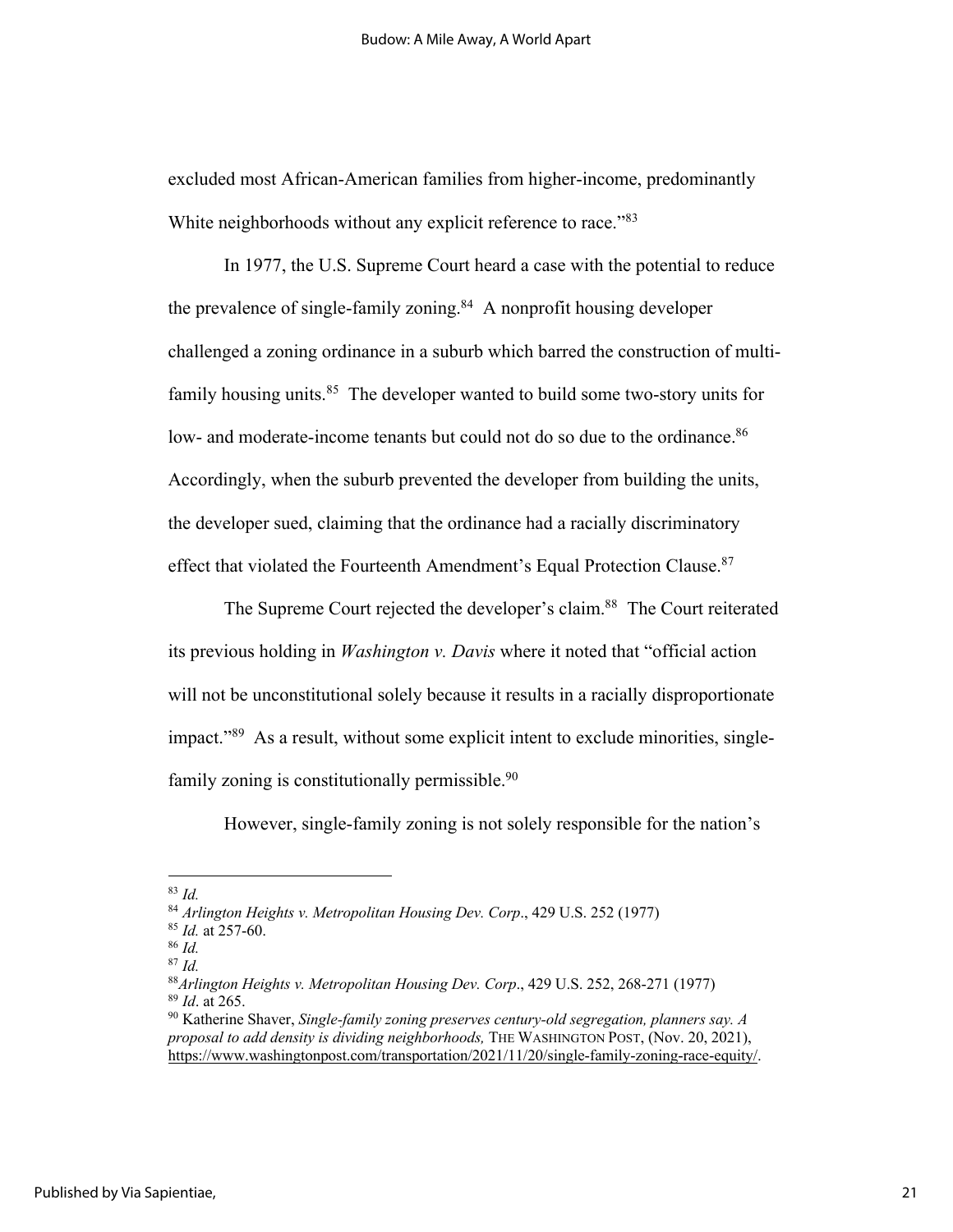housing problems; other policies contribute too. For example, federal housing assistance as a share of the national budget has dramatically decreased since the 1970's.91 Specifically, public housing, like the apartment that Hodges and 1.2 million other households live in,  $92$  is chronically underfunded.  $93$ 

# *D. Food*

Throughout their lives, Hodges was far more likely to lack consistent access to nutritious food than Reid. In Hodges' neighborhood, one out of every three residents is food insecure,  $94$  meaning that they lack consistent access to enough food for an active, healthy life.<sup>95</sup> In Reid's neighborhood, approximately one out of every 16 residents is food insecure.<sup>96</sup>

<sup>91</sup> *Fact of the Week: Housing Assistance Budget Authority as a Share of GDP Has Declined Precipitously, Spending Relatively Consistent, Since the 1970s,* NATIONAL LOW INCOME HOUSING COALITION, (Apr. 8, 2019), https://nlihc.org/resource/fact-week-housing-assistance-budgetauthority-share-gdp-has-declined-precipitously.

<sup>92</sup> *Public Housing,* U.S. DEP'T OF HOUSING AND URBAN DEVELOPMENT,

https://www.hud.gov/program\_offices/public\_indian\_housing/programs/ph

<sup>93</sup> *Policy Basics: Public Housing* (June 16, 2021), CTR ON BUDGET AND POLICY PRIORITIES, https://www.cbpp.org/research/public-housing. 94*Food Insecure,* DATA 2GO NEW YORK CITY*,* 

https://data2go.nyc/map/?id=302\*36047018501\*food\_insecure\_tract!undefined!ns\*!other\_pop\_cd 506~ahdi puma 1~sch\_enrol\_cd\_112~age\_pyramid\_male\_85\_plus\_cd\_20~median\_household\_i ncome puma 397~median personal earnings puma 400~dis y perc puma  $102$ ~poverty ceo c d\_417~unemployment\_cd\_408~pre\_k\_cd\_107!\*air\_qual\_cd~ahdi\_puma\*family\_homeless\_cd\_24<br>5#17/40.69350/-73.97321.

<sup>&</sup>lt;sup>95</sup> Understanding Food Insecurity, FEEDING AMERICA,

https://hungerandhealth.feedingamerica.org/understand-food-insecurity/. 96 *Food Insecure,* DATA 2GO NEW YORK CITY,

https://data2go.nyc/map/?id=302\*36047000301\*food\_insecure\_tract!undefined!ns\*!other\_pop\_cd \_506~ahdi\_puma\_1~sch\_enrol\_cd\_112~age\_pyramid\_male\_85\_plus\_cd\_20~median\_household\_i ncome puma 397~median personal earnings puma 400~dis y perc puma 102~poverty ceo c d 417~unemployment cd  $\overline{408}$ ~pre k cd  $107!$ \*air qual cd~ahdi puma\*family homeless cd 24 5#18/40.69761/-73.99650.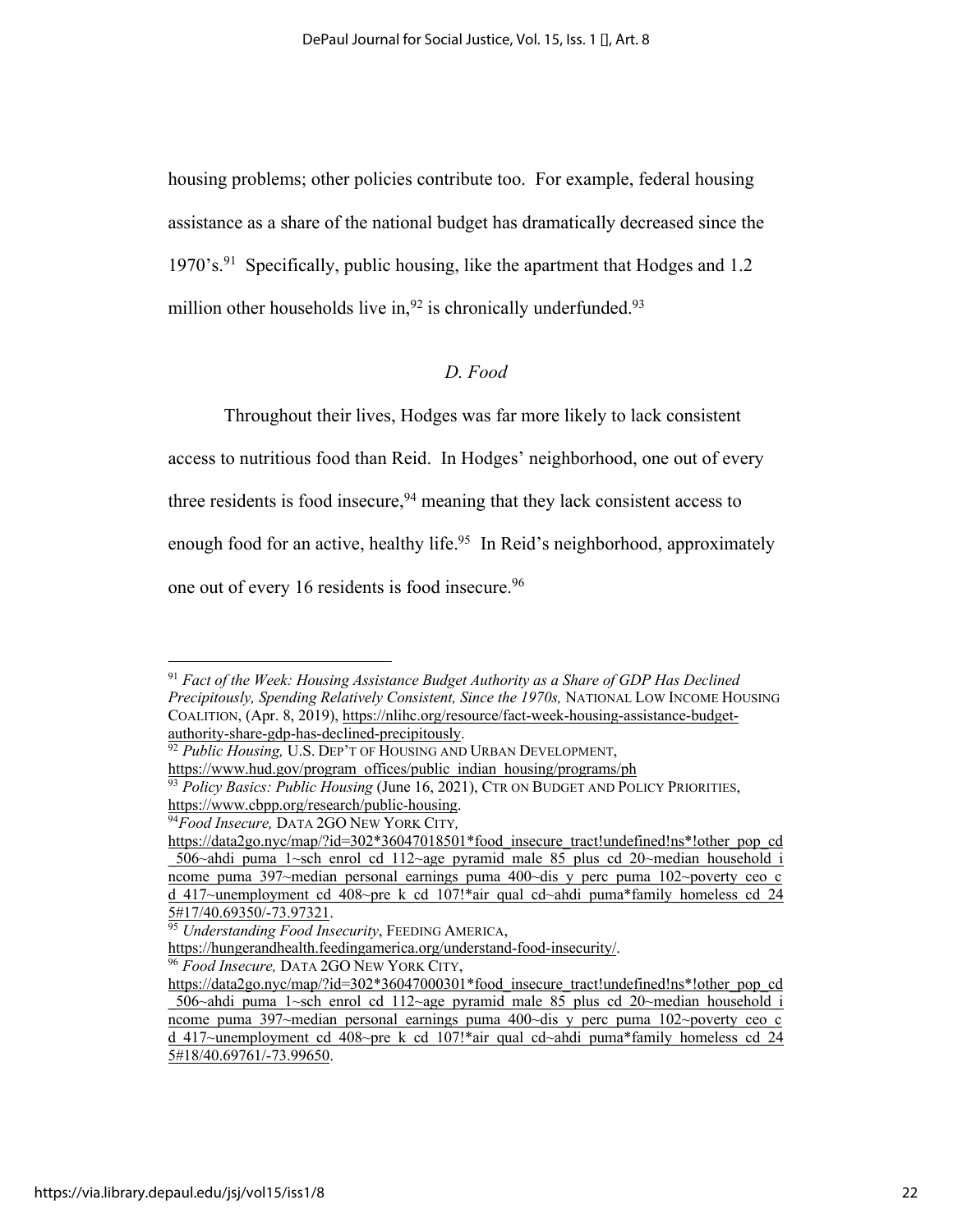Those who are food insecure are at increased risk for a variety of negative health outcomes, including obesity and chronic disease.<sup>97</sup> Food insecure adults are understandably stressed from not knowing when or where they will eat next and often prioritize finding food over other health-related behaviors, such as refilling medications and making doctor appointments.<sup>98</sup>

Access to fresh, nutritious food is also a problem in low-income

communities. Food deserts — where large proportions of households have low

incomes, inadequate access to transportation, and a limited number of food

retailers that provide fresh produce and healthy groceries for affordable prices<sup>99</sup>

 $-$  disproportionately affect poor communities.<sup>100</sup>

One of the major reasons such food deserts exist is due to customer preference. Approximately 90% of available food choices are driven by customer demand, <sup>101</sup> and low-income shoppers often prefer less nutritious food due to incorrect assumptions that healthy food is always more expensive.<sup>102</sup> In addition,

https://www.ers.usda.gov/webdocs/publications/45014/30940\_err140.pdf.<br><sup>100</sup> Emily A. Benfer, *Health Justice: A Framework (and Call to Action) for the Elimination of Health Inequity and Social Injustice*, 65 Am. U. L. Rev. 275, 303–04 (2015).<br><sup>101</sup> Hunt Allcott, et al., *Food Deserts and the Causes of Nutritional Inequality*, THE QUARTERLY J

https://www.washingtonpost.com/posteverything/wp/2017/01/05/why-is-healthy-food-soexpensive-maybe-because-we-expect-it-to-be/

<sup>97</sup> *Food Insecurity*, U.S. DEP'T HEALTH AND HUMAN SERVICES,

https://health.gov/healthypeople/objectives-and-data/social-determinants-health/literature-

<sup>&</sup>lt;sup>98</sup> Understanding Food Insecurity, *supra* note 95. <sup>99</sup> Paul Dutko et. al., *Characteristics and Influential Factors of Food Deserts*, UNITED STATES DEPARTMENT OF AGRICULTURE (Aug. 2012),

OF ECON., https://doi.org/10.1093/qje/qjz015.<br><sup>102</sup> Kelly Haws et. al., *Why is healthy food so expensive? Maybe because we expect it to be.*, THE

WASH POST (Jan. 5, 2017),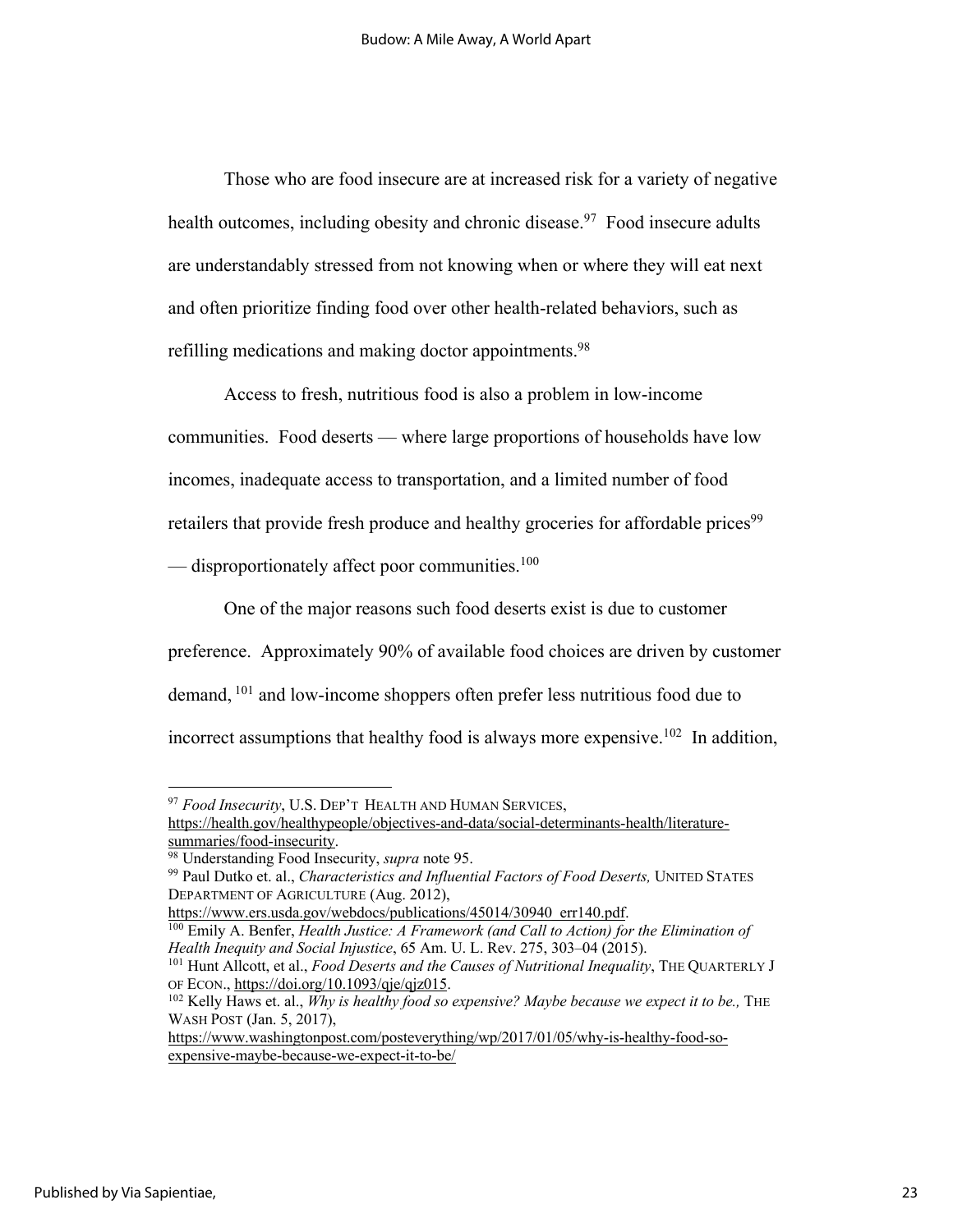many unhealthy foods are both addictive<sup>103</sup> and make one literally feel better, which is particularly appealing for those stressed out in the first place.<sup>104</sup>

#### *E. Crime and the Criminal Justice System*

Both crime and the criminal justice system contribute to life expectancy disparities between people from Reid's neighborhood and people from Hodges' neighborhood.

Crime reduces life expectancy both directly and indirectly. Most obviously, homicides end someone's life; the U.S. homicide rate is approximately seven times higher than in other high-income countries, driven by a gun homicide rate that is 25.2 times higher.<sup>105</sup> Further, the tragedy of homicides is not shared equally across society. Rather, homicides are concentrated in poor neighborhoods.106 One study demonstrated that homicides reduce the life span of black males by approximately 2.1 years.<sup>107</sup> Another study found that in some low-

<sup>103</sup> *Why Are Certain Foods so Addictive?,* CLEVELAND CLINIC (Mar. 4, 2021), https://health.clevelandclinic.org/why-are-certain-foods-so-addictive/. 104 *Why stress causes people to overeat,* HARVARD MED. SCH. (Feb. 15, 2021),

https://www.health.harvard.edu/staying-healthy/why-stress-causes-people-to-overeat.

<sup>105</sup> Erin Brinshteyn and David Hemenway, *Violent Death Rates: The US Compared with Other High-income OECD Countries*, THE AM J OF MED (2010),<br>https://www.amjmed.com/article/S0002-9343(15)01030-X/pdf.

<sup>&</sup>lt;sup>106</sup> Alicia Aufrichtig et. al., *Want to fix gun violence in America? Go local.*, THE GUARDIAN, https://www.theguardian.com/us-news/ng-interactive/2017/jan/09/special-report-fixing-gunviolence-in-america.<br><sup>107</sup>Matt Redelings et al., *Years off your life? The effects of homicide on life expectancy by* 

*neighborhood and race/ethnicity in Los Angeles county,* J. URBAN HEALTH (2010), https://www.ncbi.nlm.nih.gov/pmc/articles/PMC2900567/.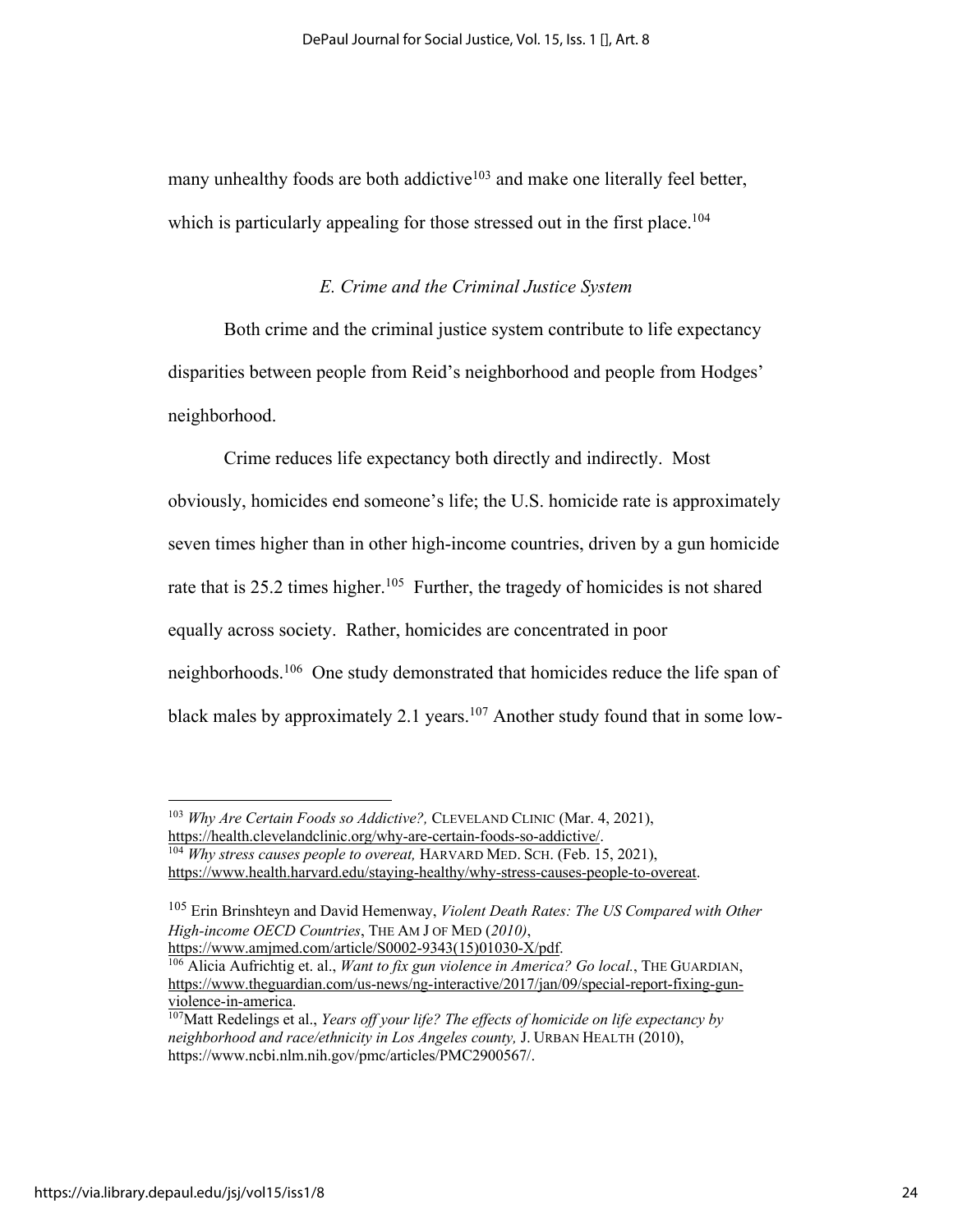income urban neighborhoods, homicides decrease life expectancy in black males by 5 years. $108$ 

Exposure to crime is also harmful to health. Those who survive violent crime often endure both physical and mental suffering.<sup>109</sup> Those who fear crime in their communities engage in less physical activity, likely leading to higher levels of obesity.<sup>110</sup>

Those who commit crime also suffer declines in life expectancy.<sup>111</sup>

Despite recent declines, the U.S. still has the highest incarceration rate in the

world.<sup>112</sup> The U.S. imprisons about nine times as many people as Germany,

Denmark, and Switzerland.113 Mass incarceration overall has reduced U.S. life

expectancy by nearly two years; further, each year in prison reduces a person's

life by two years. $114$ 

<sup>109</sup> *Crime and Violence*, U.S. DEP'T HEALTH AND HUMAN SERVICES,

<sup>108</sup> *Id.*

https://health.gov/healthypeople/objectives-and-data/social-determinants-health/literaturesummaries/crime-and-violence.

 $\overline{^{110}}$  *Id.* 

<sup>111</sup> Daza, S., Palloni, A., & Jones, J. (2020). *The Consequences of Incarceration for Mortality in the United States. Demography*, 57(2), 577–598. https://doi.org/10.1007/s13524-020-00869-5 <sup>112</sup> John Gramlich, *America's incarceration rate falls to lowest level since 1995,* PEW RESEARCH CENTER (Aug. 16, 2021), https://www.pewresearch.org/fact-tank/2021/08/16/americasincarceration-rate-lowest-since-

<sup>1995/#:~:</sup>text=The%20World%20Prison%20Brief's%20data,564%20inmates%20per%20100%2C

<sup>000%20</sup>people). 113 *Highest to Lowest - Prison Population Rate*, WORLD PRISON BRIEF, https://www.prisonstudies.org/highest-to-

lowest/prison\_population\_rate?field\_region\_taxonomy\_tid=All. 114 Emily Widra, *Incarceration shortens life expectancy,* PRISON POLICY INITIATIVE, (June 26, 2017), https://www.prisonpolicy.org/blog/2017/06/26/life\_expectancy/; Emily Widra, *New data: People with incarcerated loved ones have shorter life expectancies and poorer health*, PRISON POLICY INITIATIVE, (July 12, 2021), https://www.prisonpolicy.org/blog/2021/07/12/familyincarceration/ (Incarceration also impacts the life expectancy of family members.)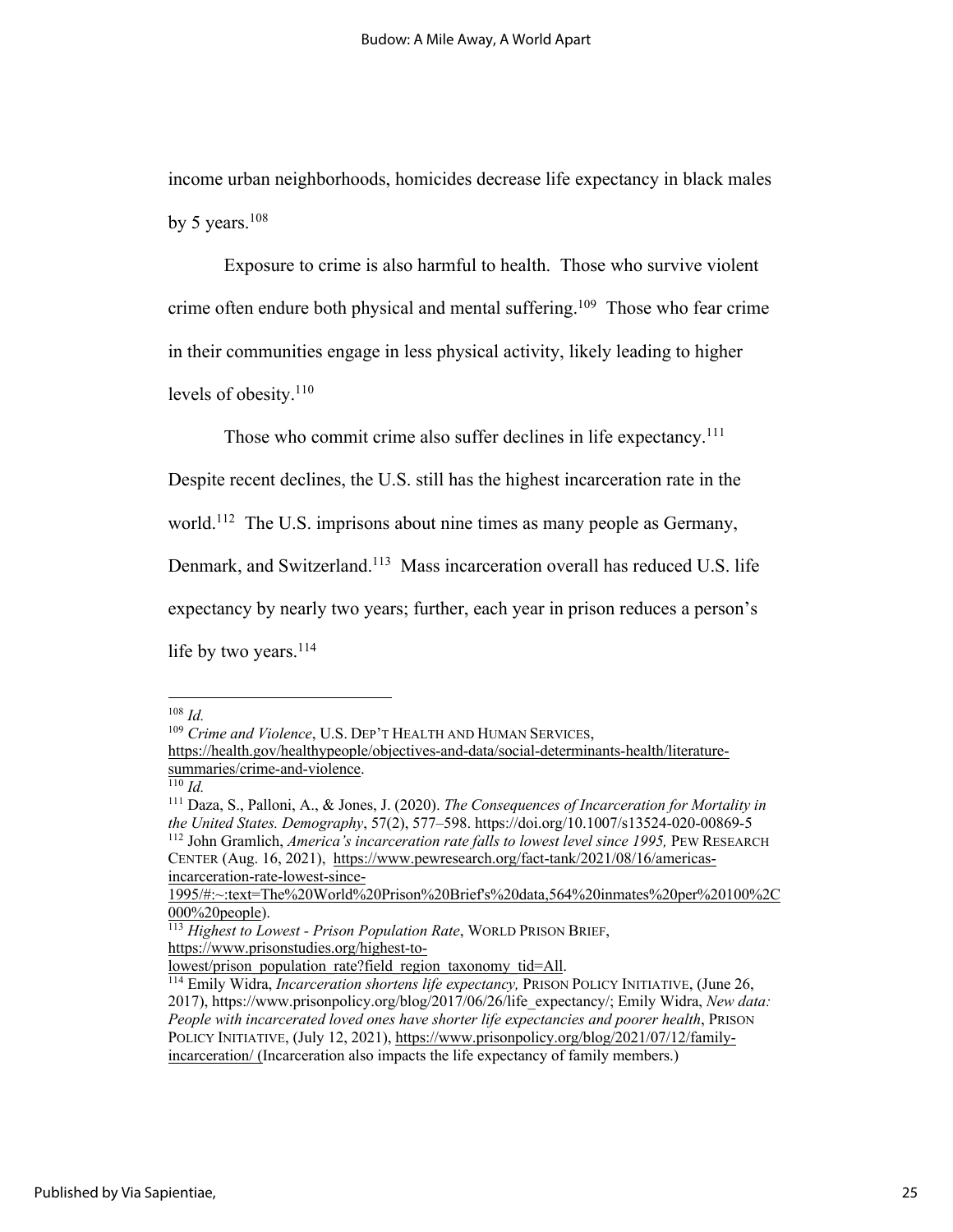There are also subtler effects on life expectancy from incarceration. For example, it harms the financial prospects of inmates after release.<sup>115</sup> Children of incarcerated individuals are especially vulnerable — they often have higher rates of learning disabilities, developmental delays, speech/language problems, attention disorders, and aggressive behaviors.116 Perhaps most troubling, children of incarcerated parents are up to five times as likely to enter the criminal justice system than children of non-incarcerated parents.<sup>117</sup>

If both crime and the criminal justice system negatively impact health, a health-centered approach would target incarceration for those whose actions reduce life expectancy and limit sentencing in a proportionate manner given its effects on inmates, family members, and children. In other words, the punishment should fit the crime, as measured by the overall impact on life expectancy.

For too many, that is not the case due to state and local approaches to prosecutorial sentencing decisions. The vast majority of prisoners are held in state systems<sup>118</sup> and the vast majority of all criminal cases are decided by plea bargain.<sup>119</sup> Plea deals with state level prosecutors account for more than 80% of

<sup>115</sup> Bernadette Rabuy and Daniel Kopf, *Prisons of Poverty: Uncovering the pre-incarceration incomes of the imprisoned,* PRISON POLICY INITIATIVE (July 9, 2015), https://www.prisonpolicy.org/reports/income.html.

<sup>116</sup> *Incarceration*, U.S. DEP'T HEALTH AND HUMAN SERVICES,

https://health.gov/healthypeople/objectives-and-data/social-determinants-health/literaturesummaries/incarceration.

 $\overline{\overline{117}}$  *Id.* <sup>118</sup> *Id.*

<sup>119</sup> Adam Gopnik, *How We Misunderstand Mass Incarceration* (Apr. 3, 2017), THE NEW YORKER, https://www.newyorker.com/magazine/2017/04/10/how-we-misunderstand-mass-incarceration.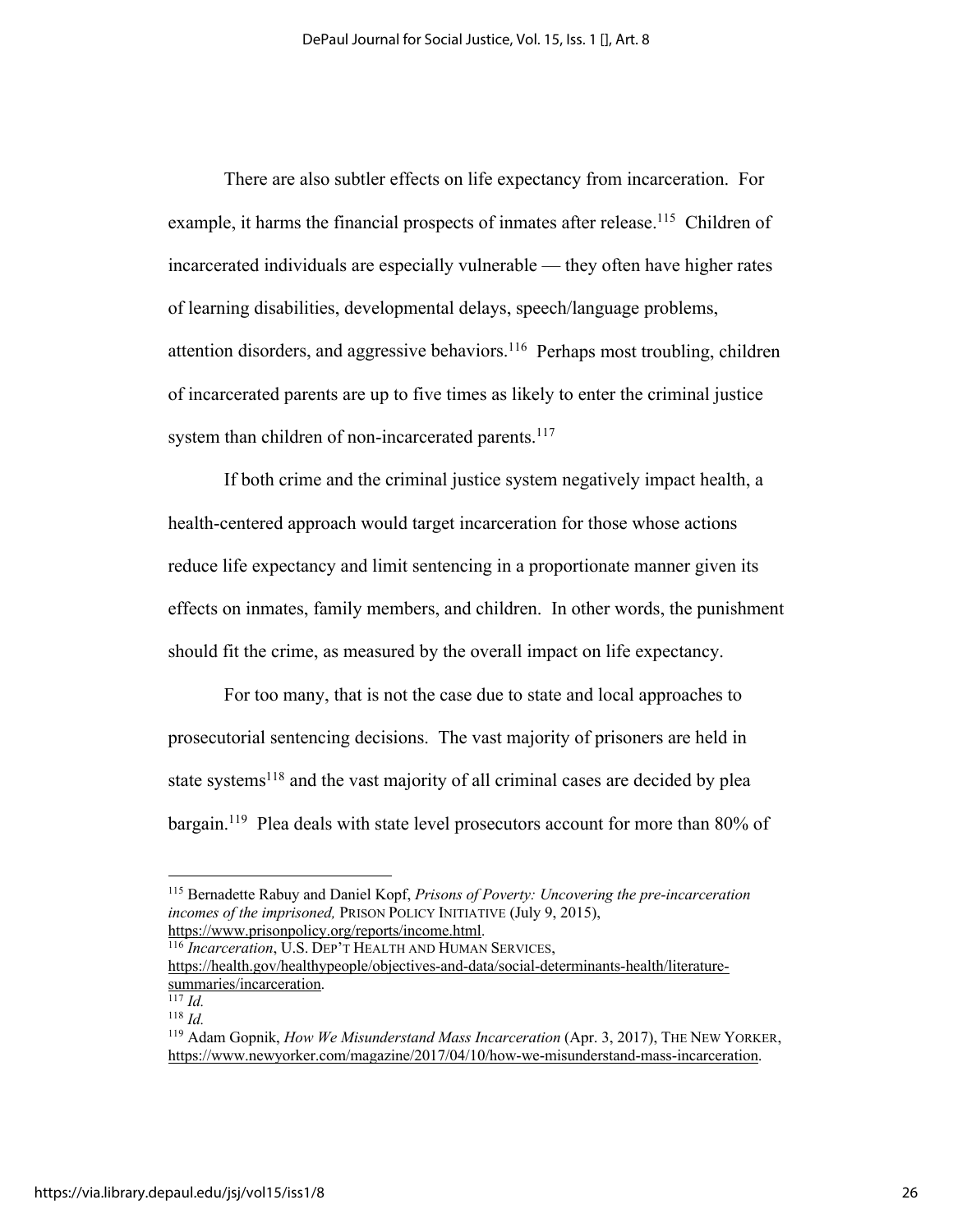those in prison.<sup>120</sup> Historically, prosecutors have been incentivized to seek harsh punishment because many are elected rather than appointed.<sup>121</sup> Indeed, a toughon-crime approach is both easy to explain and consistent with what many voters want. But, an approach to crime dictated by political realities can seem irrational in retrospect. For example, between 1990 and 2007, crime rates fell but the number of line prosecutors went up by 50% and the number of prisoners rose with it.122

The war on drugs also contributed to the rise of mass incarceration but has not been the main driver. About one in six state prisoners are serving time on drug charges, and about one in 20 are both low-level and non-violent offenders.<sup>123</sup> Nonetheless, the number of people serving time for drug offenses has ballooned in recent decades: the number of Americans incarcerated for drug offenses rose from 40,900 in 1980 to 430,926 in 2019.124

#### *F. Unhealthy Behaviors: Alcohol, Smoking, Lack of Exercise*

People may suspect that poor people largely suffer from worse health at least in part due to their own unhealthy behaviors. Indeed, there has long been a

<sup>&</sup>lt;sup>120</sup> Based on computation from previous two footnotes.

<sup>121</sup> German Lopez, *Why you can't blame mass incarceration on the war on drugs,* VOX (May 30, 2017), https://www.vox.com/policy-and-politics/2017/5/30/15591700/mass-incarceration-johnpfaff-locked-in.

<sup>122</sup> Gopnik, *supra* note 119. 123 Lopez, *supra* note 121.

<sup>124</sup> *Criminal Justice Facts*, THE SENTENCING PROJECT,

https://www.sentencingproject.org/criminal-justice-facts/.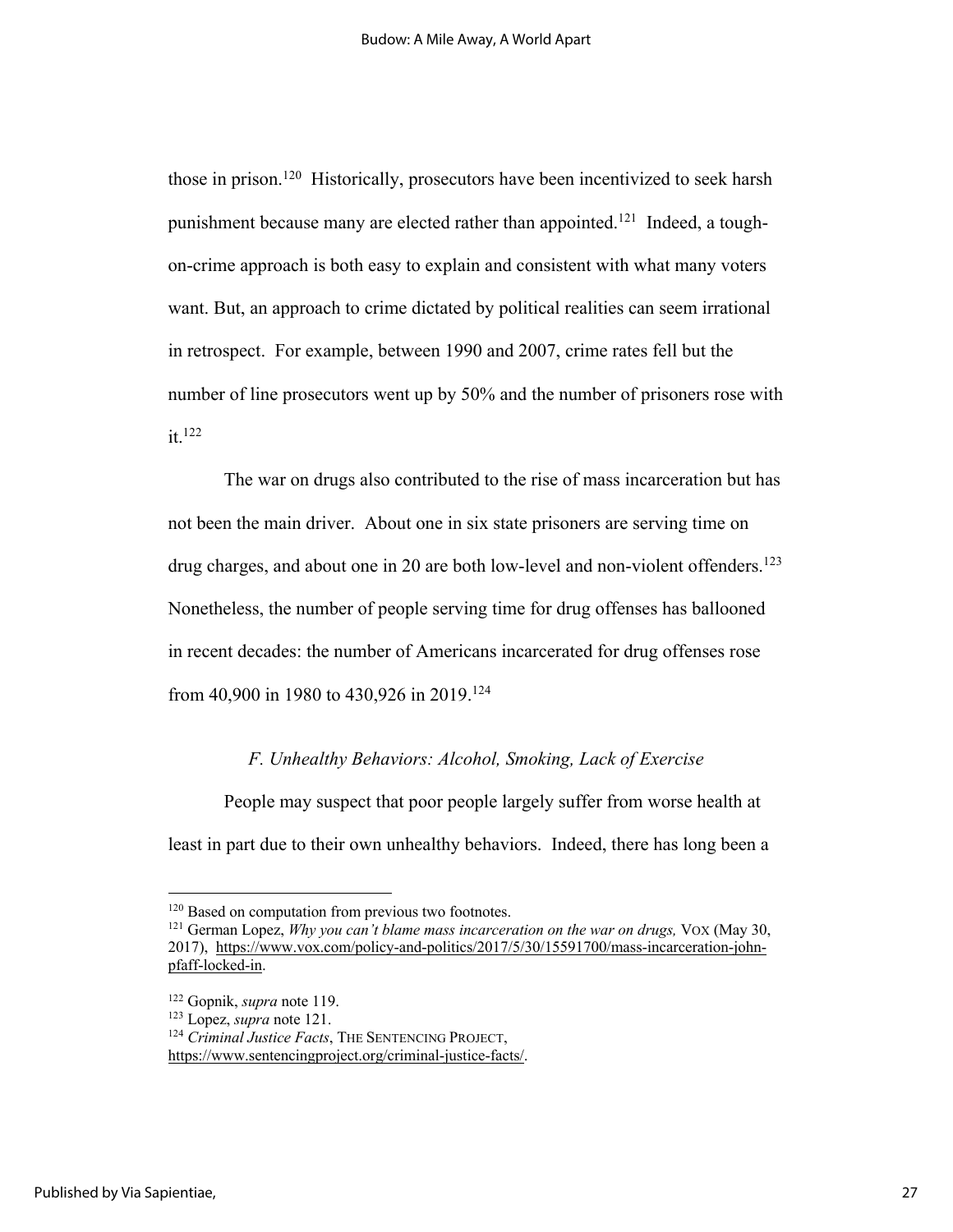belief that those who suffer from poor health have only themselves to blame.<sup>125</sup> Low-income groups smoke significantly more than higher income groups,  $126$  they tend to binge drink alcohol more (but drink less overall), $127$  and they tend to get less aerobic exercise.<sup>128</sup> Therefore, at first glance, it may seem that many of the neighborhoods with both poor health and low income suffer from poor health due to personal decisions.

However, the differences appear to be symptoms of the underlying disparities between neighborhoods rather than causes of health disparities. For example, while the poor smoke more than other groups, and smoking is indisputably bad for one's health, the reason this disparity exists is likely largely due to the stress of being poor. In particular, "financial stress is associated with smoking and has been found to impede cessation."<sup>129</sup> Further, there is a widespread perception that smoking reduces stress and serves as a coping

<sup>126</sup> *Cigarette Smoking and Tobacco Use Among People of Low Socioeconomic Status*, CTR. FOR DISEASE CONTROL AND PREVENTION, https://www.cdc.gov/tobacco/disparities/low-ses/index.htm. <sup>127</sup> Dr. Srinivasa Vittal Katikireddi et. al., *Socioeconomic status as an effect modifier of alcohol consumption and harm: analysis of linked cohort data*, 2 THE LANCET (2017), https://www.thelancet.com/journals/lanpub/article/PIIS2468-2667(17)30078-

<sup>125</sup>*See, e.g.*, John H. Knowles, *The Responsibility of the Individual, 106* DAEDALUS 57,59 (1977), http://www.jstor.org/stable/20024456.

<sup>6/</sup>fulltext?elsca1=tlxpr#seccestitle160. 128 Steven H. Woolf et. al., *How Are Income and Wealth Linked to Health and Longevity,* URBAN INSTITUTE (2015) https://www.urban.org/sites/default/files/publication/49116/2000178-How-are-Income-and-Wealth-Linked-to-Health-and-Longevity.pdf.

<sup>&</sup>lt;sup>129</sup> Carl A. Latkin et al., *The Relationship between Neighborhood Disorder, Social Networks, and Indoor Cigarette Smoking among Impoverished Inner-City Residents*, 94 J URBAN HEALTH 534,534 (2017), https://www.ncbi.nlm.nih.gov/pmc/articles/PMC5533668/.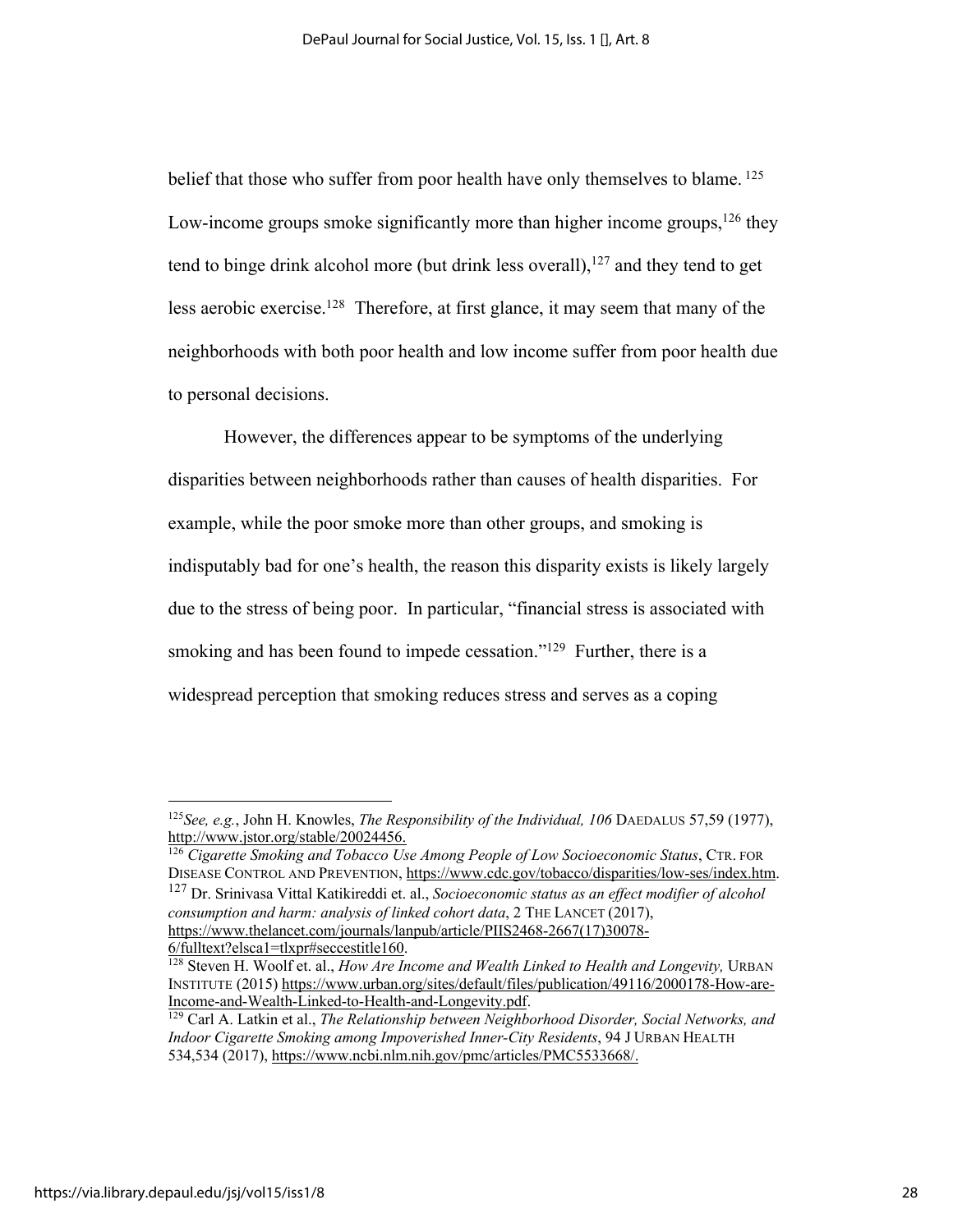mechanism to deal with this stress, which may be accurate,  $130$  making cigarettes particularly appealing to stressed out communities.<sup>131</sup>

Alcohol use is also not explanatory. Those with low socio-economic status do not drink more than others and may actually drink less,<sup>132</sup> but the poor suffer worse health consequences when they drink.<sup>133</sup> This is likely because the poor start out in worse health, so they are more prone to suffer adverse consequences.134

Finally, to the extent that the poor exercise less, this likely reflects underlying socio-economic status rather than individual decision-making. The top reason people do not work out more is that they lack the time, but the cost, convenience, and lack of home equipment can also be factors in this decision. 135 Further, crime rates may also contribute to exercise habits, because people who live in low-crime areas with higher perceived safety are substantially more likely to exercise outside than those who live in high-crime areas.<sup>136</sup>

<sup>130</sup> Darmee Choi et. al., *Does cigarette smoking relieve stress? Evidence from the event-related potential (ERP)*, 98 INT'L J OF PSYCHOPHYSIOLOGY 3,

https://www.sciencedirect.com/science/article/pii/S0167876015300374. <sup>131</sup> Latkin, *supra* note 129.

<sup>132</sup> Susan E. Collins, *Associations Between Socioeconomic Factors and Alcohol Outcomes*, 38 Alcohol Res. (2016), https://www.ncbi.nlm.nih.gov/pmc/articles/PMC4872618/. <sup>133</sup> *Id.*

<sup>134</sup> Katikireddi, *supra* note 127.

<sup>135</sup> Tyler Schmall, *This is why most Americans don't exercise more,* NEW YORK POST (Jan. 13, 2019), https://nypost.com/2019/01/13/this-is-why-most-americans-dont-exercise-more/.

<sup>136</sup> Erika Rees-Punia et. al., *Crime, perceived safety, and physical activity: A meta-analysis*, 111 PREVENTIVE MEDICINE 307 (2018).

https://www.sciencedirect.com/science/article/abs/pii/S0091743517304589?via%3Dihub.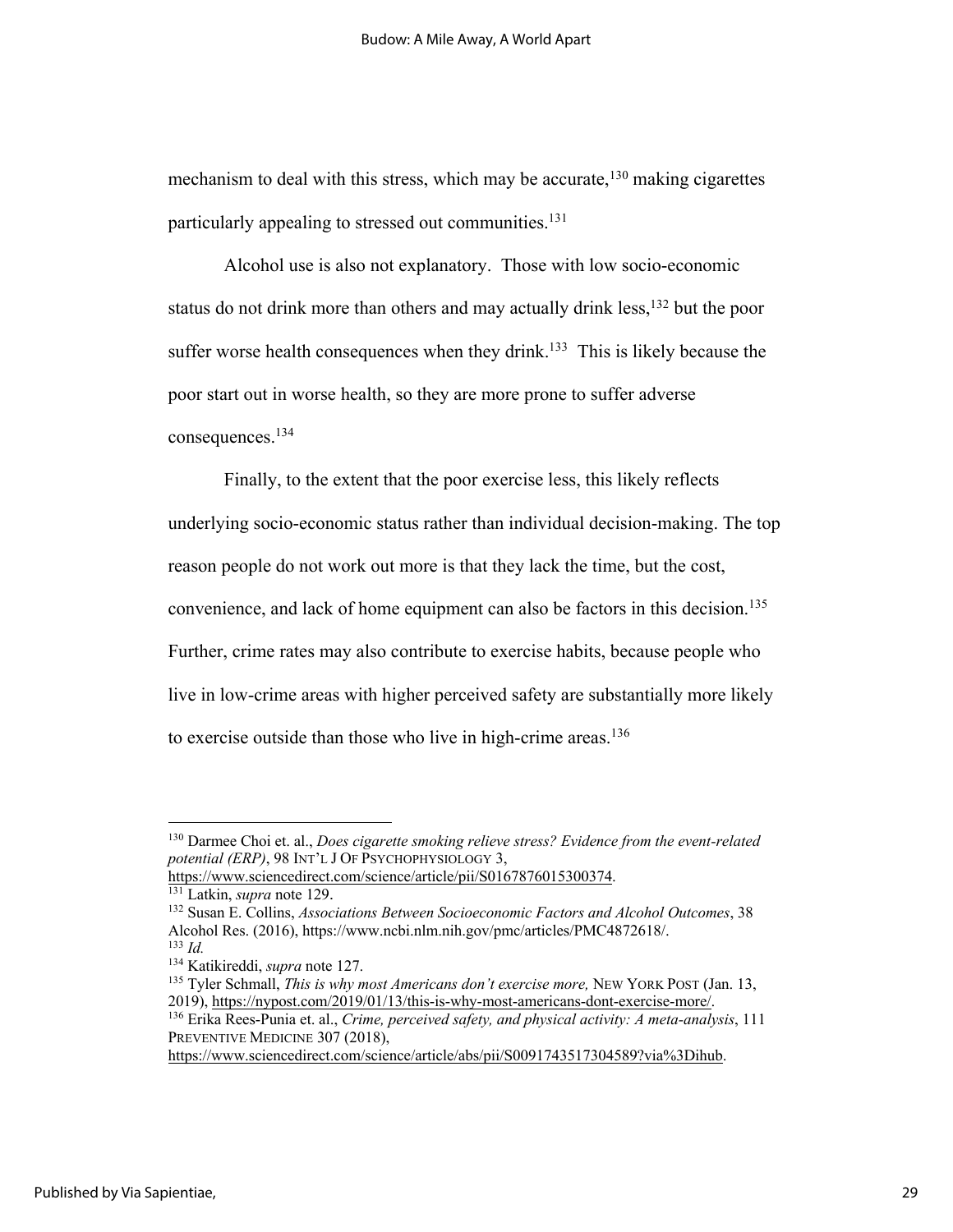Overall, some unhealthy habits are more prevalent among the poor while other unhealthy habits are less prevalent, but the underlying reasons for even the unhealthy habits appear to be derivatives of larger social conditions.

# V. GETTING OLDER

After having lived largely different lives, Hodges and Reid will both need health care. However, it is likely that Hodges lacks health insurance and/or finds medical care inaccessible due to cost, despite having insurance. As a result, Hodges is once again disadvantaged relative to Reid. Even still, the preceding years of inequality — through education, employment, housing, food, and exposure to crime and the criminal justice system — are far more important than lack of access to medical care in determining one's life expectancy.<sup>137</sup>

# A*. Access to Health Care*

As Reid and Hodges age, they will almost certainly require health care.<sup>138</sup>

Unlike every other large, rich country on earth, the U.S. does not guarantee health

<sup>137</sup> Sanne Magnan, *Social Determinants of Health 101 for Health Care: Five Plus Five*, NATIONAL ACADEMY OF MEDICINE (Oct. 9, 2017), https://nam.edu/social-determinants-of-health-101-forhealth-care-five-plus-

five/#:~:text=Medical%20care%20is%20estimated%20to,socioeconomic%20factors%2C%20and %20environmental%20factors.

<sup>138</sup>Institute of *Medicine (US) Committee on the Future Health Care Workforce for Older Americans. Retooling for an Aging America: Building the Health Care Workforce*. Washington (DC): National Academies Press (US); 2008. 2, Health Status and Health Care Service Utilization, https://www.ncbi.nlm.nih.gov/books/NBK215400/,

https://www.ncbi.nlm.nih.gov/books/NBK215400/#:~:text=Older%20adults%20use%20far%20m ore%20health%20care%20services%20than%20do%20younger%20groups.&text=As%20a%20re sult%2C%20an%20increasing,needs%20for%20health%20care%20services.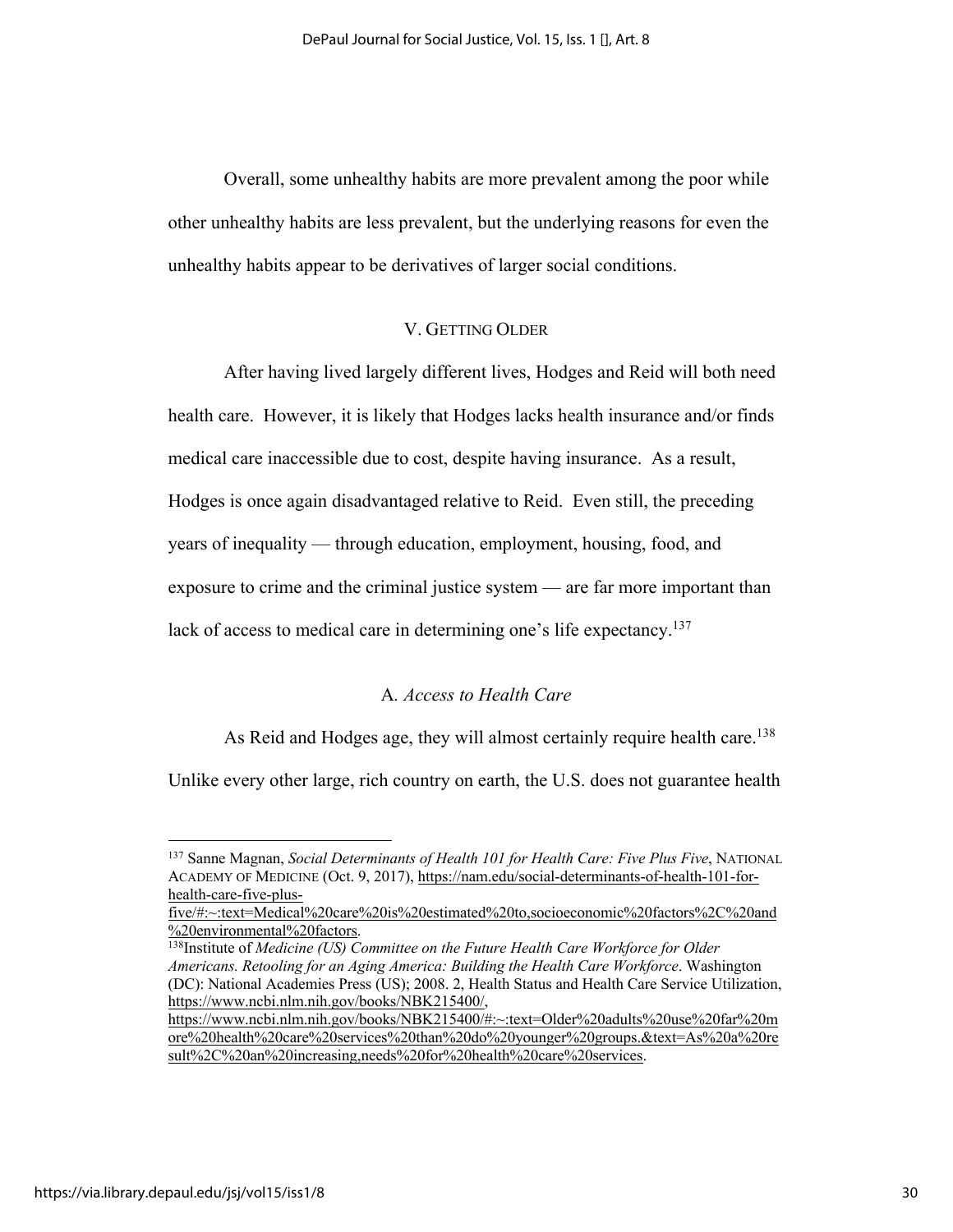coverage.139 While health care reform can reduce the gap in life expectancy between rich and poor, health care only accounts for 10-20% of the modifiable contributors to healthy outcomes for a population.<sup>140</sup> Therefore, improving access to medical care is necessary but not sufficient in eliminating disparities that began decades earlier.141

Still, approximately 28 million people in the U.S. lack access to health

insurance,  $142$  which contributes to these health disparities.  $143$  For the vast majority

of the uninsured, the basic reason that they are uninsured is because they do not

have enough money.<sup>144</sup> This leads those without insurance to delay or entirely

forgo needed care and preventative services for chronic conditions.145

The unaffordability of health care in the U.S. creates barriers to access

lives#:~:text=The%20Marmot%20Review%20looks%20at,of%20neighbourhood%20and%20so% 20on. (Indeed, the same social gradient of health inequality exists between rich and poor in the United Kingdom, despite the fact that the poor can access health care in virtually the same manner as the rich.)

<sup>&</sup>lt;sup>139</sup> America is a health-care outlier in the developed world, THE ECONOMIST, (Apr. 26, 2018), https://www.economist.com/special-report/2018/04/26/america-is-a-health-care-outlier-in-the-

<sup>&</sup>lt;sup>140</sup> Magnan, *supra* note 137.

<sup>141</sup> *Marmot Review report – 'Fair Society, Healthy Lives*, LOCAL GOV'T ASS'N, https://www.local.gov.uk/marmot-review-report-fair-society-healthy-

<sup>142</sup> Katherine Keisler-Starkey & Lisa N. Bunch, *Health Insurance Coverage in the United States: 2020*, U.S. CENSUS BUREAU, https://www.census.gov/library/publications/2021/demo/p60-

<sup>274.</sup>html. 143 *Access to Health Services*, OFF. DISEASE PREVENTION AND HEALTH PROMOTION, https://www.healthypeople.gov/2020/topics-objectives/topic/social-determinants-

health/interventions-resources/access-to-health.<br><sup>144</sup> Jennifer Tolbert et. al., *Key Facts about the Uninsured Population* (Nov. 6, 2020), KFF,<br>https://www.kff.org/uninsured/issue-brief/key-facts-about-the-uninsured-popul

<sup>145</sup> *Access to Health Services*, OFF. DISEASE PREVENTION AND HEALTH PROMOTION, https://www.healthypeople.gov/2020/topics-objectives/topic/social-determinantshealth/interventions-resources/access-to-health.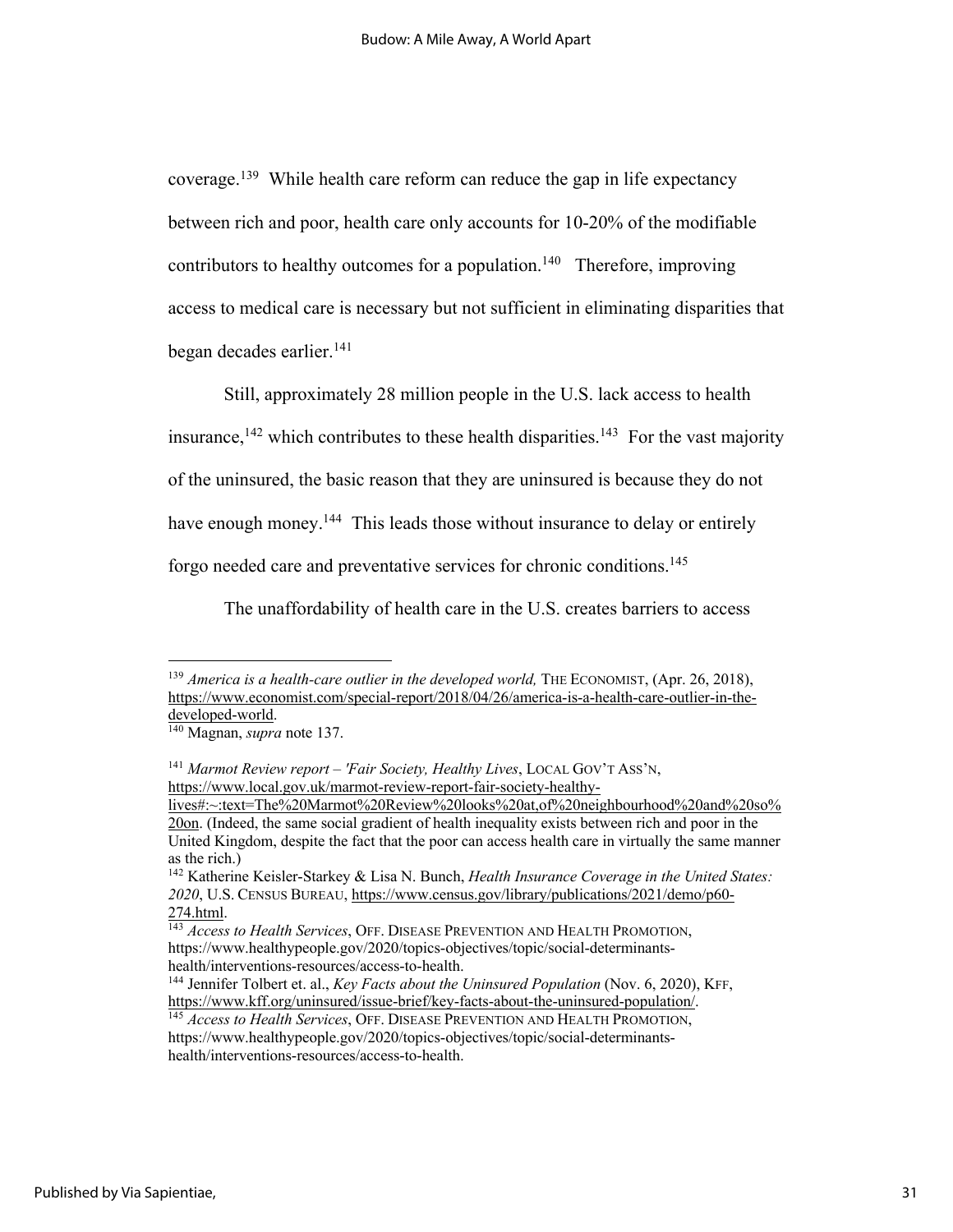even for those who are insured. Approximately 41 million people are underinsured,<sup>146</sup> meaning that they have health insurance but cannot reasonably afford medical care.<sup>147</sup> Technically having health insurance is little comfort to those who cannot see a doctor or get necessary prescription drugs due to financial barriers.

#### VI. SOLUTIONS

If our current legal system can dictate divergent health outcomes, then a modified set of laws can also dictate a fairer future.

# A. *Early Childhood Development and Primary Education*

The most obvious first step is to make pre-K universal. Because only 2 of 50 states have agreed to do so,<sup>148</sup> a universal solution lies with the federal government.

The federal government is not starting on a blank slate. Rather, it can and should expand on the existing Head Start program, which currently serves one million children and their families each year throughout the United States.<sup>149</sup>

<sup>147</sup> *Id.*

<sup>146</sup> Sara R. Collins et. al., *U.S. Health Insurance Coverage in 2020: A Looming Crisis in Affordability*, THE COMMONWEALTH FUND, (2020), https://www.commonwealthfund.org/publications/issue-briefs/2020/aug/looming-crisis-health-

coverage-2020-biennial.

<sup>148</sup> Universal Pre-K, *supra* note 18. <sup>149</sup> *Head State History*, U.S. DEP'T HEALTH & HUMAN SERVICES, https://www.acf.hhs.gov/ohs/about/history-head-start.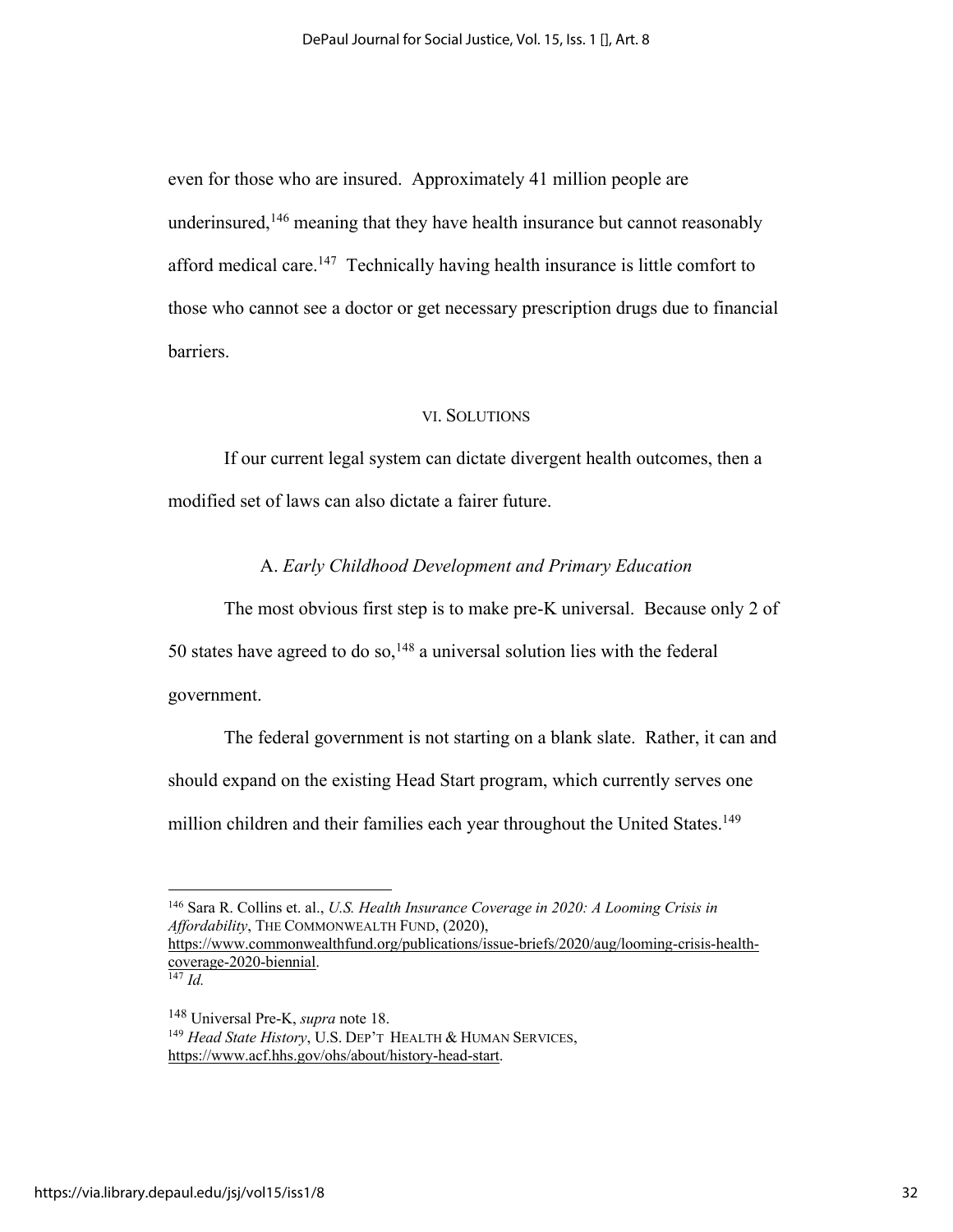Head Start "promotes school readiness for children in low-income families by offering educational, nutritional, health, social, and other services."150 In order to serve just half of all low-income children, Congress would need to substantially increase funding for Head Start by approximately \$14.4 billion.<sup>151</sup> Although money will not completely resolve this disparity, increasing funding for Head Start would be a significant first step.

For K-12 education, Congress can also play a role in leveling inequities. Specifically, as the U.S. Commission on Civil Rights noted, Congress should adopt legislation that achieves the following outcomes:

> (1) incentivizes states to adopt equitable public school finance systems that provide meaningful educational opportunity, promote student achievement for all students, and close achievement gaps where they exist;

> (2) incentivizes states to ensure adequate funding for students with disabilities, without incentivizing classifying students into special education;

(3) incentivizes states to invest in facilities which can help to provide an equitable environment for students to achieve;

<sup>&</sup>lt;sup>150</sup> *Head Start Program Facts: Fiscal Year 2019*, U.S. DEP'T HEALTH & HUMAN SERVICES,<br>https://eclkc.ohs.acf.hhs.gov/sites/default/files/pdf/no-search/hs-program-fact-sheet-2019.pdf. <sup>151</sup> Rutgers University Graduate School of Education, *State(s) of Head Start*, NIEER (2016), https://nieer.org/wp-content/uploads/2016/12/HS\_Full\_Reduced.pdf.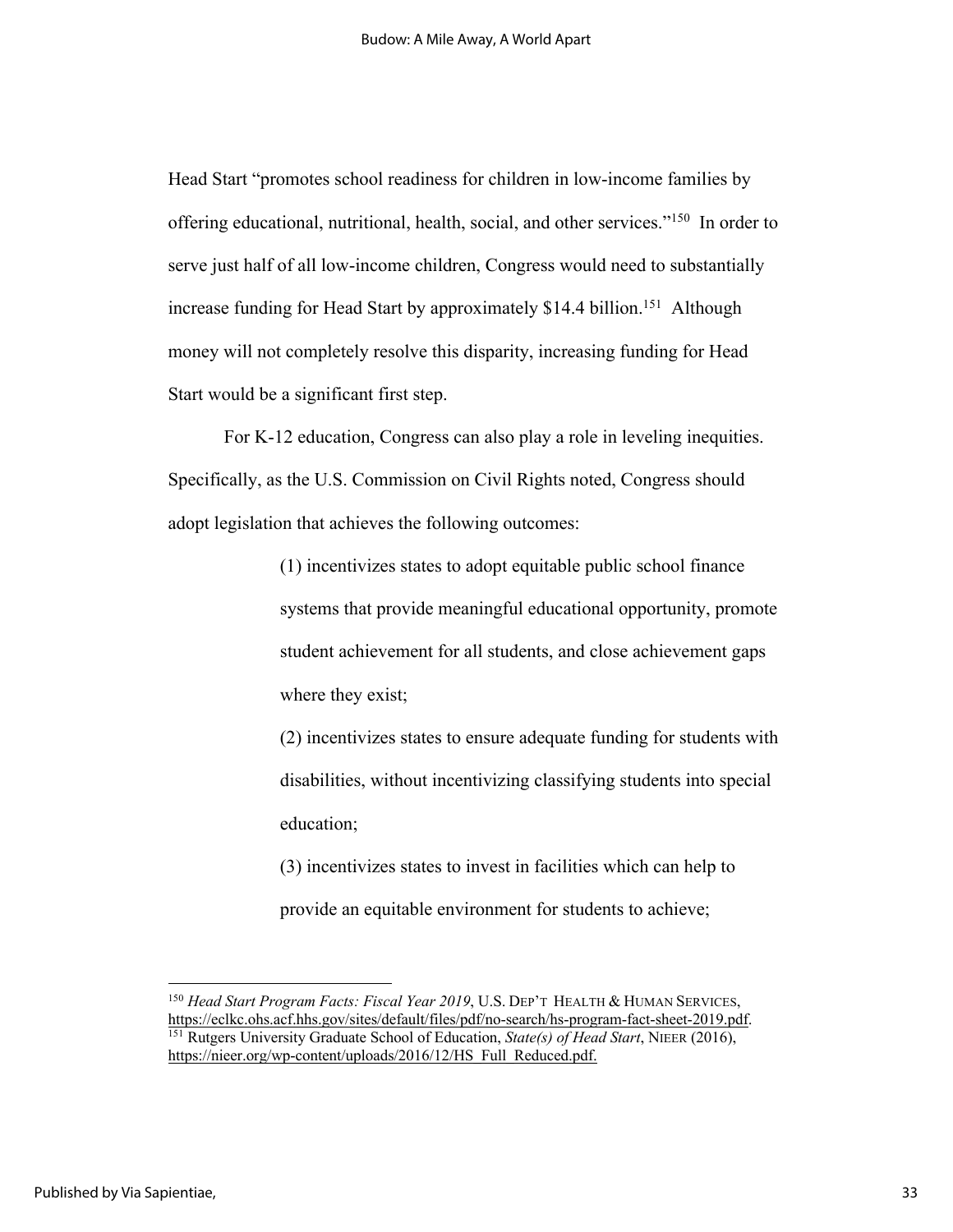(4) increases federal funding to supplement state funding with a goal to provide meaningful educational opportunity on an equitable basis to all students in the nation's public schools; (5) promotes the collection, monitoring, and evaluation of school spending data to determine how funds are most effectively spent to promote positive student outcomes; and (6) develops mechanisms to monitor and evaluate the effectiveness

of federal spending on enhancing student achievement and closing achievement gaps $[.]^{152}$ 

States can act without waiting for Congress. State education funding efforts should primarily address three questions: (1) how much funding do we provide per student?; (2) how equitably is this funding distributed?; and (3) is the level of funding per student adequate given the size of the state's economy?<sup>153</sup> Overall, because poorer students typically require more funding than richer students, equalizing funding is necessary but not sufficient. Nonetheless, states should adopt spending formulas that at least balance out existing inequities.

#### B. *Higher Education*

To fix the college affordability issue, states must provide more support for

<sup>152</sup> Public Education Funding Inequity, *supra* note 29.

<sup>153</sup> *Making the Grade,* EDUC. LAW CENTER (2021),

https://edlawcenter.org/assets/MTG%202021/2021\_ELC\_MakingTheGrade\_Report\_Dec2021.pdf.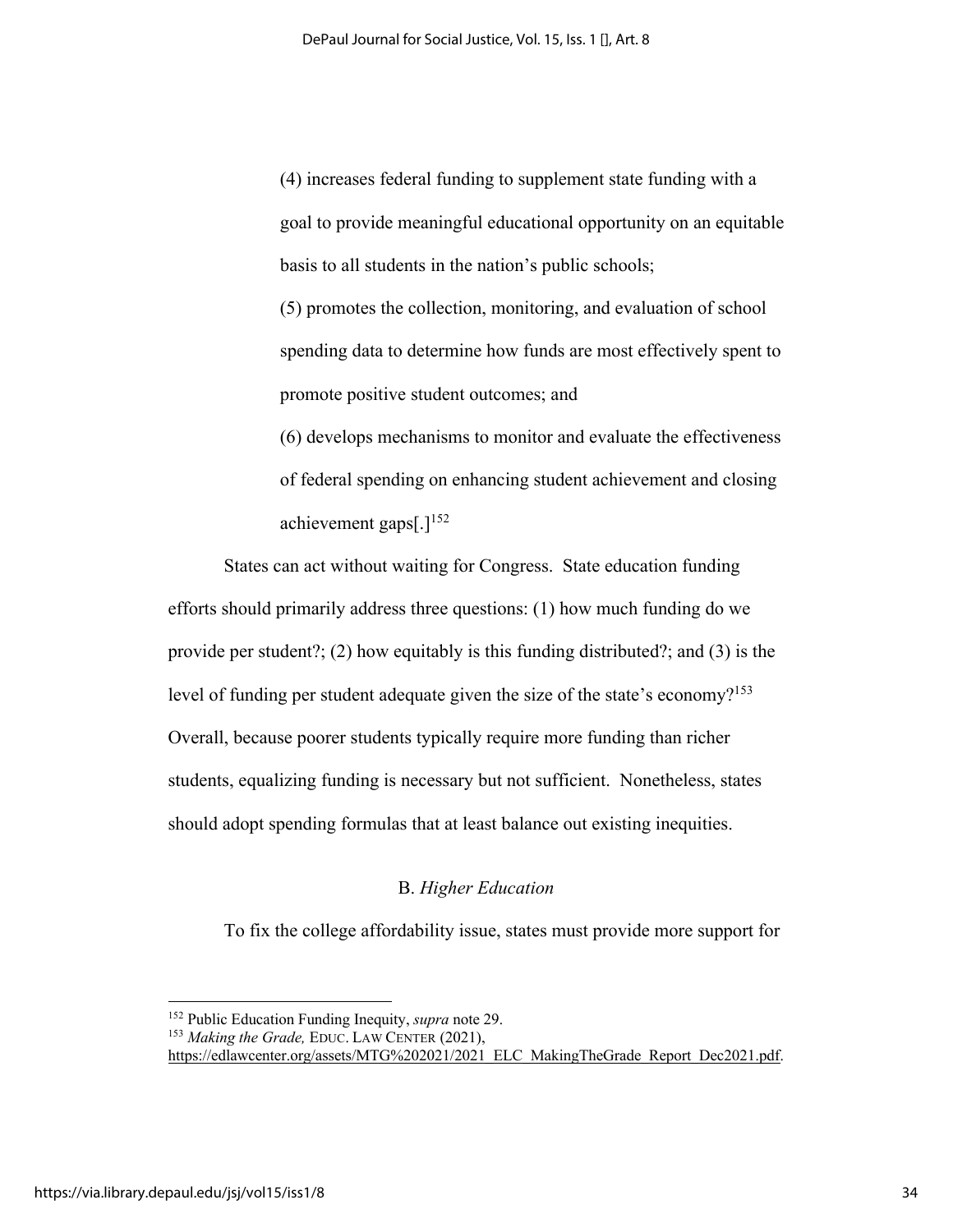higher education. To do so, states may need to increase taxes, which have declined in recent decades. 154

The federal government can also take steps to expand access to higher education. First, the federal government should increase Pell Grant funding.<sup>155</sup> Further, Pell Grants should be permanently tied to inflation to avoid erosion.<sup>156</sup> In addition, the federal government should provide greater assistance for community college, which is particularly important for low-income students.157

Finally, the U.S. should invest significantly more in vocational education, which can vastly increase earnings for those students who do not attend college. The federal government currently spends about \$4 billion on high school, postsecondary career education, and adult workforce programs, but not all students have access to high quality programs.<sup>158</sup> Overall, there are 30 million jobs in the U.S. that pay an average of \$55,000 and do not require bachelor's

<sup>&</sup>lt;sup>154</sup> Erica York and Jared Walczak, *State and Local Tax Burdens, Calendar Year 2019*, TAX FOUND. (Mar. 18, 2021), https://taxfoundation.org/state-tax-burden-2019/.

<sup>&</sup>lt;sup>155</sup> Inst. Coll. Acess & Success, *How to Secure and Strengthen Pell Grants to Increase College Access and Success* (Oct. 16, 2018), https://ticas.org/wp-content/uploads/legacyfiles/pub\_files/pell\_recs\_one\_pager.pdf.

 $^{156}$  *Id.* 

<sup>157</sup> Rachel Fulcher Dawson et. al, *Why expanded student supports can improve community college outcomes and boost skill attainment,* BROOKINGS (Apr. 7, 2021),

https://www.brookings.edu/blog/brown-center-chalkboard/2021/04/07/why-expanded-studentsupports-can-improve-community-college-outcomes-and-boost-skill-

attainment/#:~:text=Given%20their%20low%20tuition%20and,rewarded%20in%20the%20labor

<sup>&</sup>lt;sup>158</sup> Building a Strong Middle Class Through Career Pathways Programs, CTR AM. PROGRESS (May 18, 2020), https://www.americanprogress.org/article/building-strong-middle-class-careerpathways-programs/.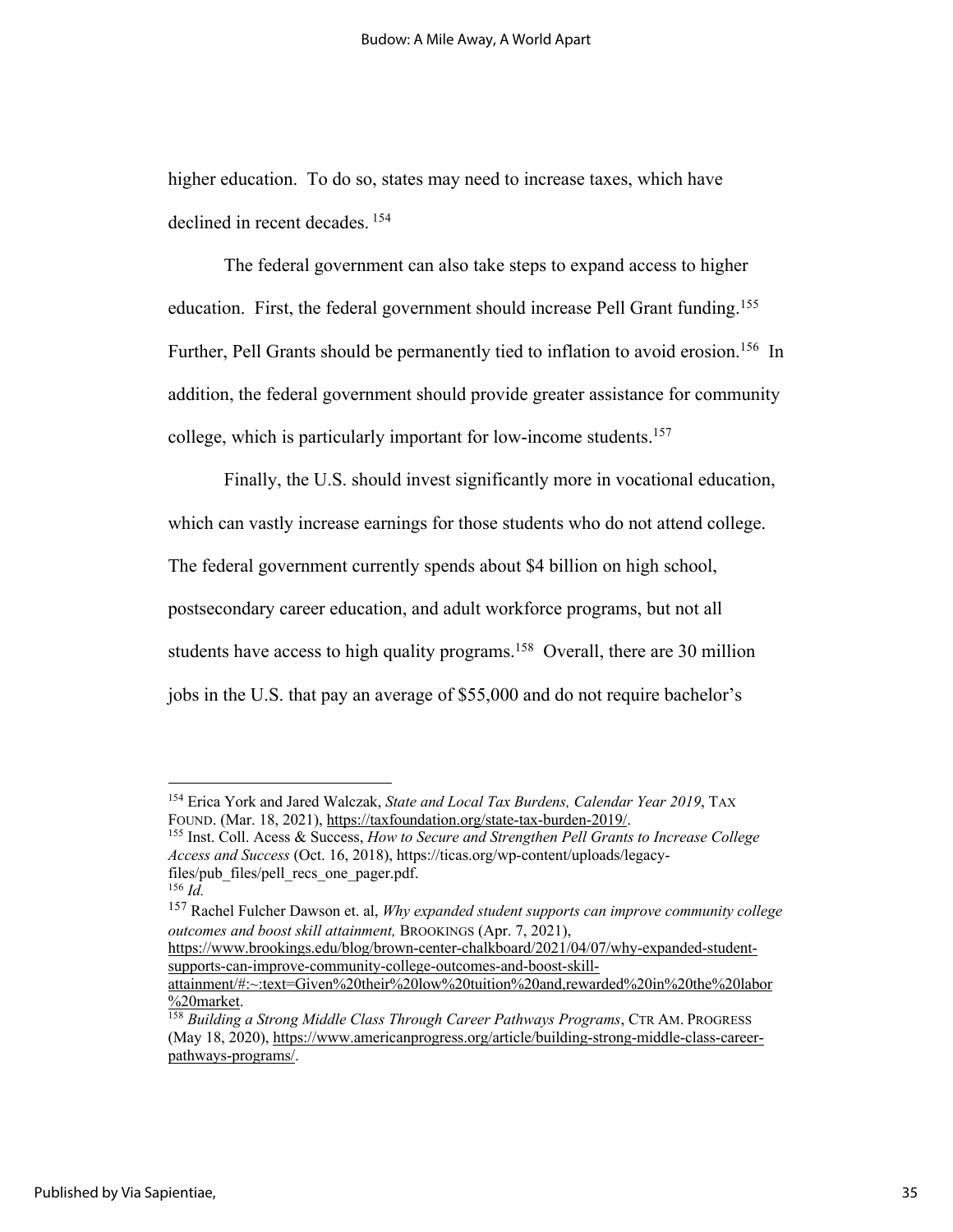degrees,<sup>159</sup> which all students should ultimately be able to fill.

#### C. *Employment*

While it may be difficult to eliminate the disparities between the different work experiences that people like Reid and Hodges experience, policy changes can mitigate those differences.

First, the federal government can raise the minimum wage. The national minimum wage today is approximately 31% less than it was in 1968, adjusted for inflation.<sup>160</sup> Raising the minimum wage gradually to \$15 per hour by June 2025 and then adjusting it to increase at the same rate as median hourly wages would ultimately raise the wages of as many as 27 million workers and reduce the number of people in poverty by  $900,000$ .<sup>161</sup>

Second, states and localities can essentially increase take-home pay by making their tax systems more progressive. Right now, 45 states have tax structures that exacerbate income inequality by relying heavily on regressive sales and excise taxes rather than progressive graduated income taxes.<sup>162</sup> Specifically, states should adopt or expand upon refundable earned income tax credits that

<sup>159</sup> Anthony Carnevale et. al., *Good Jobs that Pay without a BA,* GEO. U. CTR EDUC. AND WORKFORCE (2017), https://goodjobsdata.org/wp-content/uploads/Good-Jobs-wo-BA-final.pdf. 160 David Cooper, *Congress has never let the federal minimum wage erode for this long,* ECON. POL'Y INST. (June 17, 2019)), https://www.epi.org/publication/congress-has-never-let-the-federalminimum-wage-erode-for-this-long/

<sup>&</sup>lt;sup>161</sup> *The Budgetary Effects of the Raise the Wage Act of 2021*, CONG. BUDGET OFF., at 2 (Feb 2021), https://www.cbo.gov/system/files/2021-02/56975-Minimum-Wage.pdf.

<sup>&</sup>lt;sup>162</sup>Who Pays: A Distributional Analysis of the Tax Systems in All 50 States, *supra* note 69.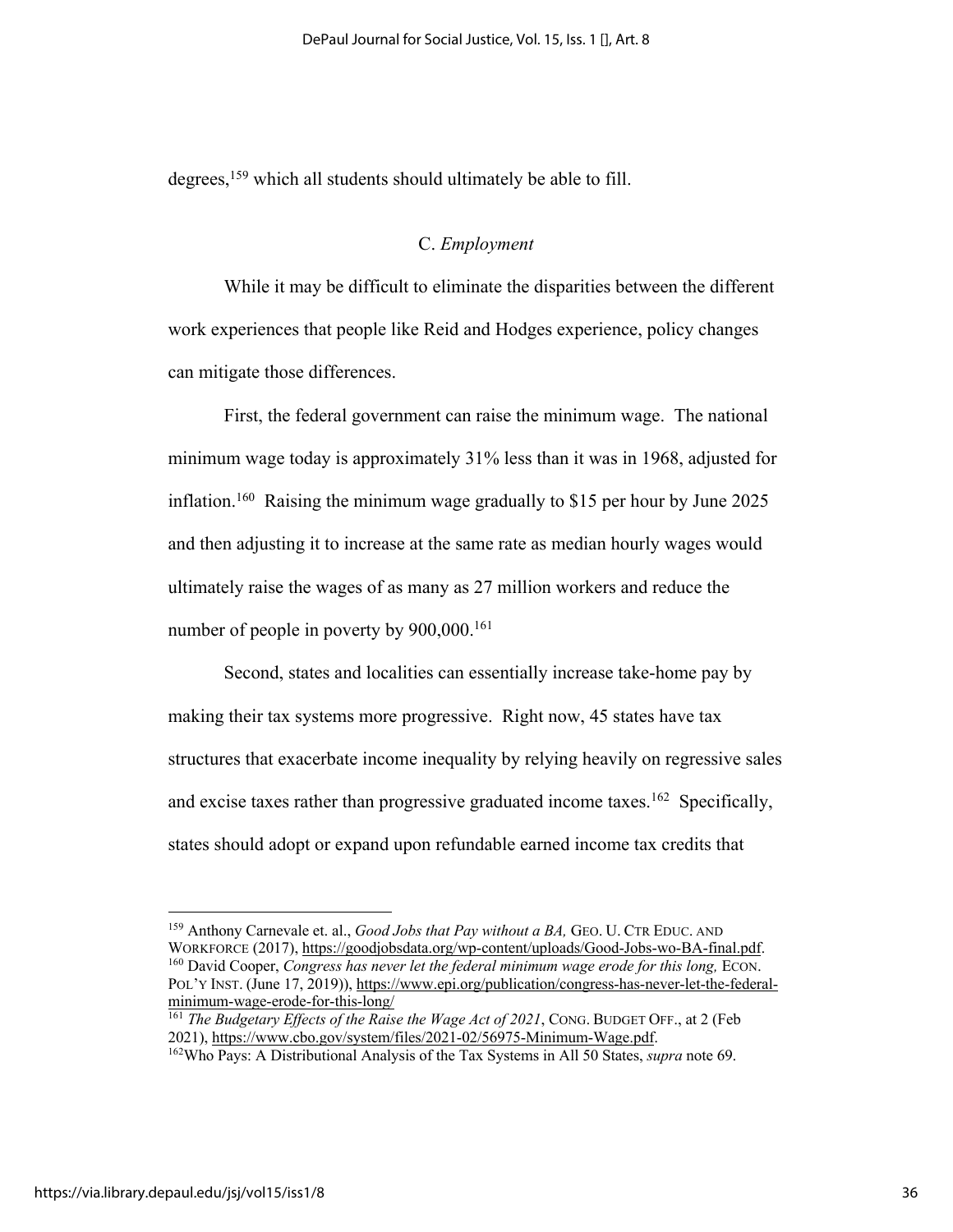target low-income families with children.<sup>163</sup>

The federal government and state governments should also play an expanded role in removing work barriers for low-income workers. As explained above, besides education, the two biggest barriers to work for people who live in low- and moderate-income areas are childcare and transportation. Existing legislative proposals can dramatically expand access to childcare.<sup>164</sup> To partially address transportation issues, states and localities should make public transportation more accessible during off-peak commuting hours, as many lowincome workers in the service sector do not work regular 9-to-5 schedules.<sup>165</sup>

Finally, the federal government should increase enforcement actions by the Occupational Safety and Health Administration (OSHA) to reduce workplace death and injury, which disproportionately impacts low-income workers.<sup>166</sup> Thousands of workers are killed on the job every year, and millions more are injured, leading to lingering earnings losses for years after a workplace incident.<sup>167</sup> At the same time, the number of OSHA inspectors today is

https://www.transit.dot.gov/sites/fta.dot.gov/files/FTA\_Report\_No.\_0030.pdf. 166 *Adding Inequality to Injury: the Costs of Failing to Protect Workers on the Job,*

<sup>163</sup> *Id.*

<sup>164</sup> Andrew Prokop, *Democrats' child care plan could help millions — or it could be a big mess* VOX (Nov. 22, 2021), https://www.vox.com/22744837/house-senate-democrats-build-back-betterchild-care.

<sup>&</sup>lt;sup>165</sup> Transportation Needs of Disadvantaged Populations: Where, When, and How?, FED. TRANSIT ADMIN. (Feb. 2013),

OCCUPATIONAL SAFETY & HEALTH ADMIN*, 5* (June 2015) https://www.osha.gov/sites/default/files/inequality\_michaels\_june2015.pdf.

 $\overline{^{167}Id}$ .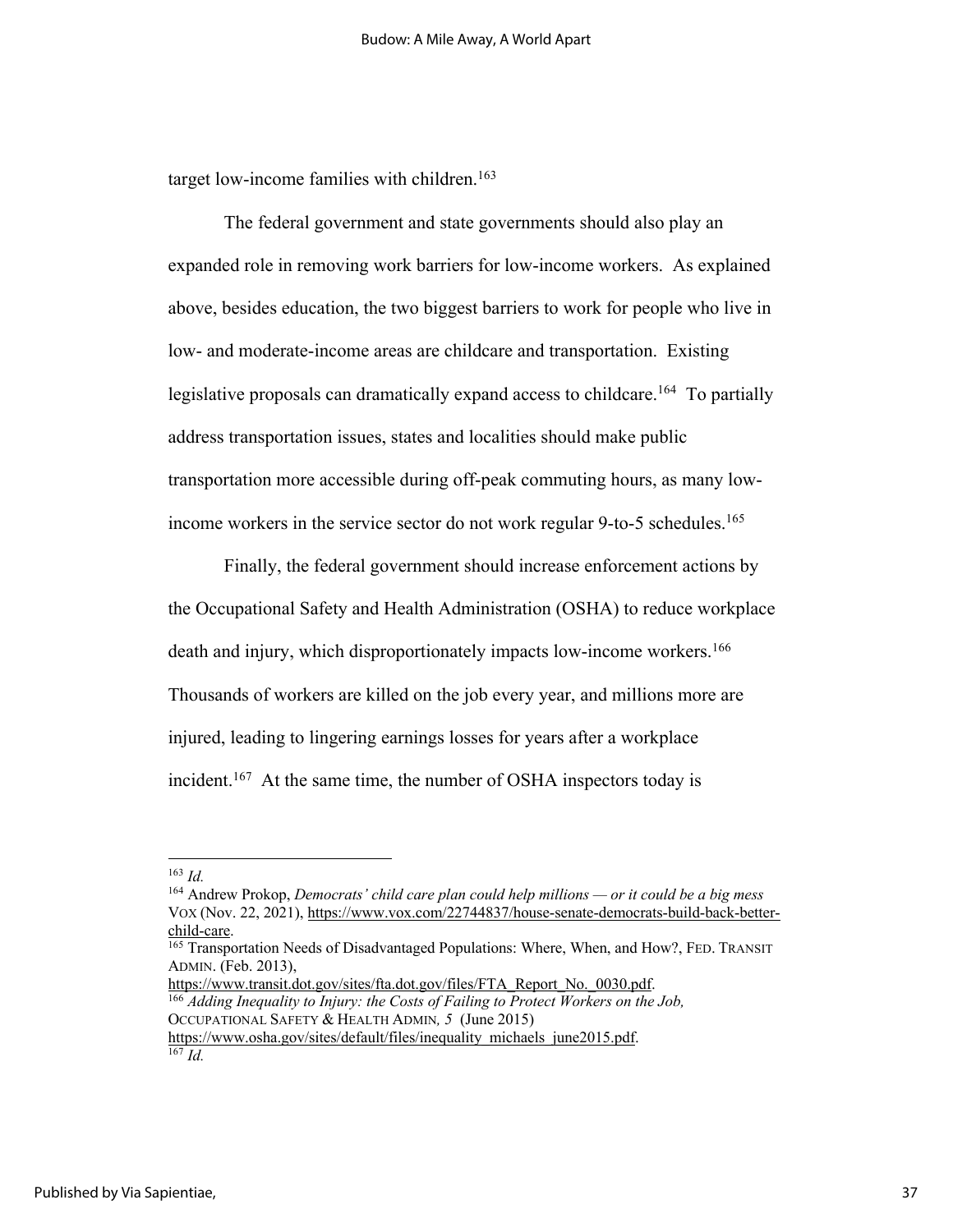significantly lower than it was 40 years ago, despite a larger economy with more workers.168

# D. *Housing*

The most pervasive problem in housing is supply. To increase the availability of housing and reduce its cost, states and cities should reduce singlefamily zoning and unnecessary zoning restrictions, such as minimum lot sizes, overly stringent construction requirements, and allowable height sizes for units.<sup>169</sup> States<sup>170</sup> and cities<sup>171</sup> have begun to limit single-family zoning, which will increase the supply of housing.<sup>172</sup> While zoning decisions are made at the state and local levels, the federal government can end needless zoning restrictions by providing financial incentives to localities that reduce exclusionary zoning.173

https://tcf.org/content/report/tearing-walls-biden-administration-congress-can-reduceexclusionary-zoning/.

<sup>168</sup> Deborah Berkowitz, *Workplace Safety & Health Enforcement Falls to Lowest Levels in Decades,* NELP (Dec. 17, 2019), https://www.nelp.org/publication/workplace-safety-healthenforcement-falls-lowest-levels-decades/.

<sup>169</sup> Alexander Von Hoffman, *Single Family Zoning: Can History be Reversed?,* JOINT CTR HOUSING STUD. OF HARV. U. (Oct. 5, 2021), https://www.jchs.harvard.edu/blog/single-familyzoning-can-history-be-reversed.

<sup>170</sup> Jerusalem Demsas, *California is ending a rule that helped cause its housing crisis,* VOX (Sept. 17, 2021), https://www.vox.com/2021/9/17/22679358/california-newsom-duplex-single-family-

zoning.<br><sup>171</sup> Richard D. Kahlenberg, *How Minneapolis Ended Single-Family Zoning*, CENTURY FOUND. (Oct. 24, 2019), https://tcf.org/content/report/minneapolis-ended-single-family-zoning/.

<sup>172</sup> Ben Metcalf et. al., W*ill Allowing Duplexes and Lot Splits on Parcels Zoned for Single-Family Create New Homes?* TERNER CENTER FOR HOUSING INNOVATION AT UC BERKELEY, at 2 (July 2021), https://ternercenter.berkeley.edu/wp-content/uploads/2021/07/SB-9-Brief-July-2021- Final.pdf. 173 Richard D. Kahlenberg, *Tearing Down the Walls: How the Biden Administration and Congress* 

*Can Reduce Exclusionary Zoning,* CENTURY FOUND. (Apr. 18, 2021),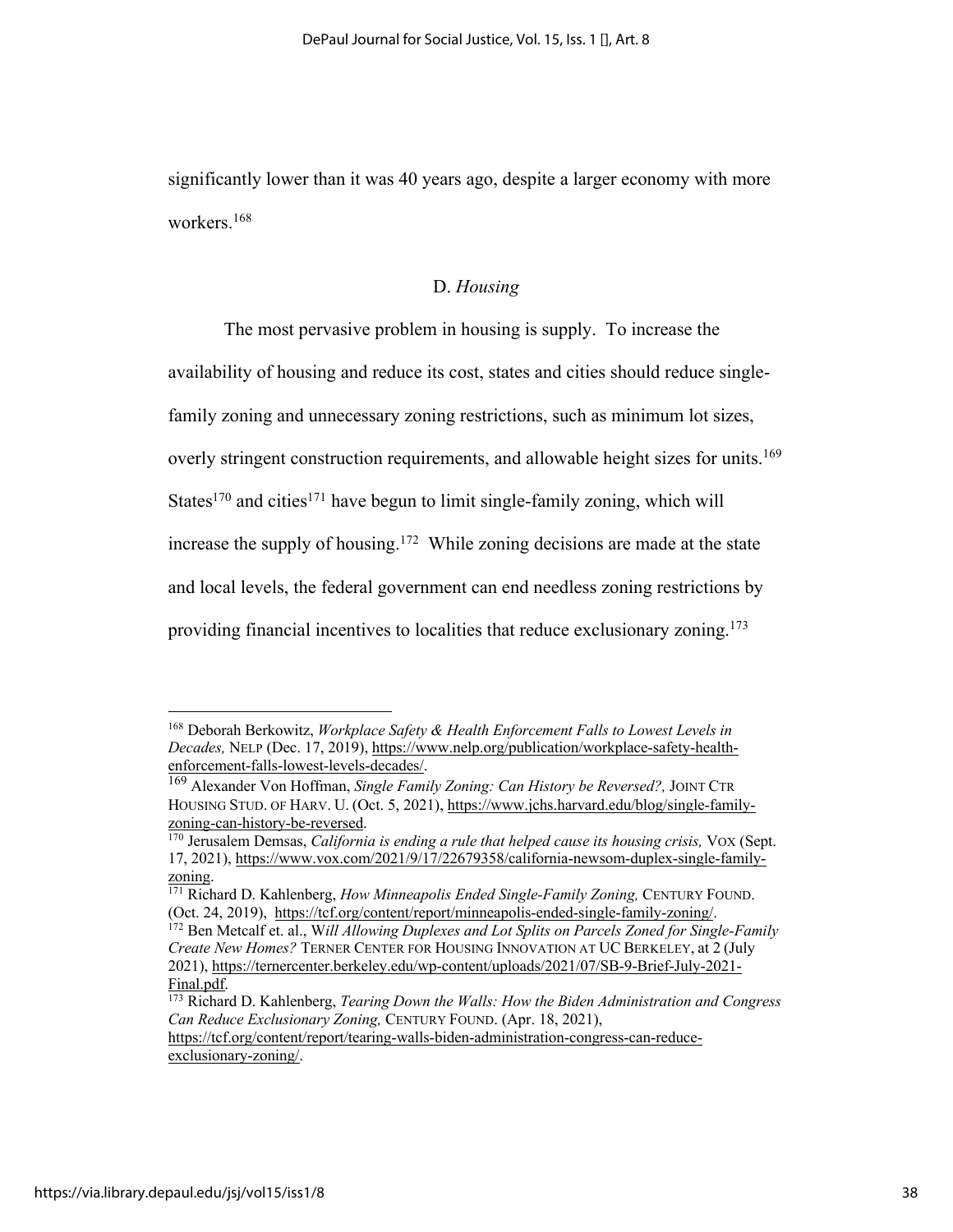The federal government can also provide significant assistance in other areas. For example, it can and should expand the Section 8 Housing Choice Voucher program, which requires that low-income renters pay no more than 30% of their income in rent.174 Right now, only three out of every ten eligible families receive vouchers.175 Expanding this program would both reduce homelessness and alleviate burdens for low-income renters.176 To help pay for this expansion, the federal government should reform the mortgage interest deduction tax credit, which overwhelmingly benefits wealthy households and increases the cost of housing.177

The federal government can also increase funding for the Public Housing Capital Fund and the National Housing Trust Fund. This would improve public housing and increase the availability of new housing for low-income families. While it may not be possible to say exactly why a fire started in Hodges' apartment, it is clear that the public housing complex he lived in was

<sup>175</sup> Kathryn Reynolds et. al, *Federal Reforms to Strengthen Housing Stability, Affordability, and Choice,* URB INST., at 6 (Mar. 21, 2021), https://www.urban.org/sites/default/files/publication/103916/federal-reforms-to-strengthenhousing-stability-affordability-and-choice.pdf.

<sup>&</sup>lt;sup>174</sup> *Housing Choice Vouchers Fact Sheet*, U.S. DEP'T HOUSING AND URB DEV.,<br>https://www.hud.gov/program offices/public indian housing/programs/hcv/about/fact sheet.

<sup>176</sup> Ann Oliva, *Why Expanding Housing Choice Vouchers Is Essential to Ending Homelessness*, CTR ON BUDGET AND POL'Y PRIORITIES (June 9, 2021),

https://www.cbpp.org/research/housing/why-expanding-housing-choice-vouchers-is-essential-toending-homelessness. 177 Christine Smith, *Why Economists Don't Like the Mortgage Interest Deduction* (May 8, 2018),

FED. RES. BANK OF ST. LOUIS, https://www.stlouisfed.org/open-vault/2018/may/why-economistsdont-like-mortgage-interest-deduction.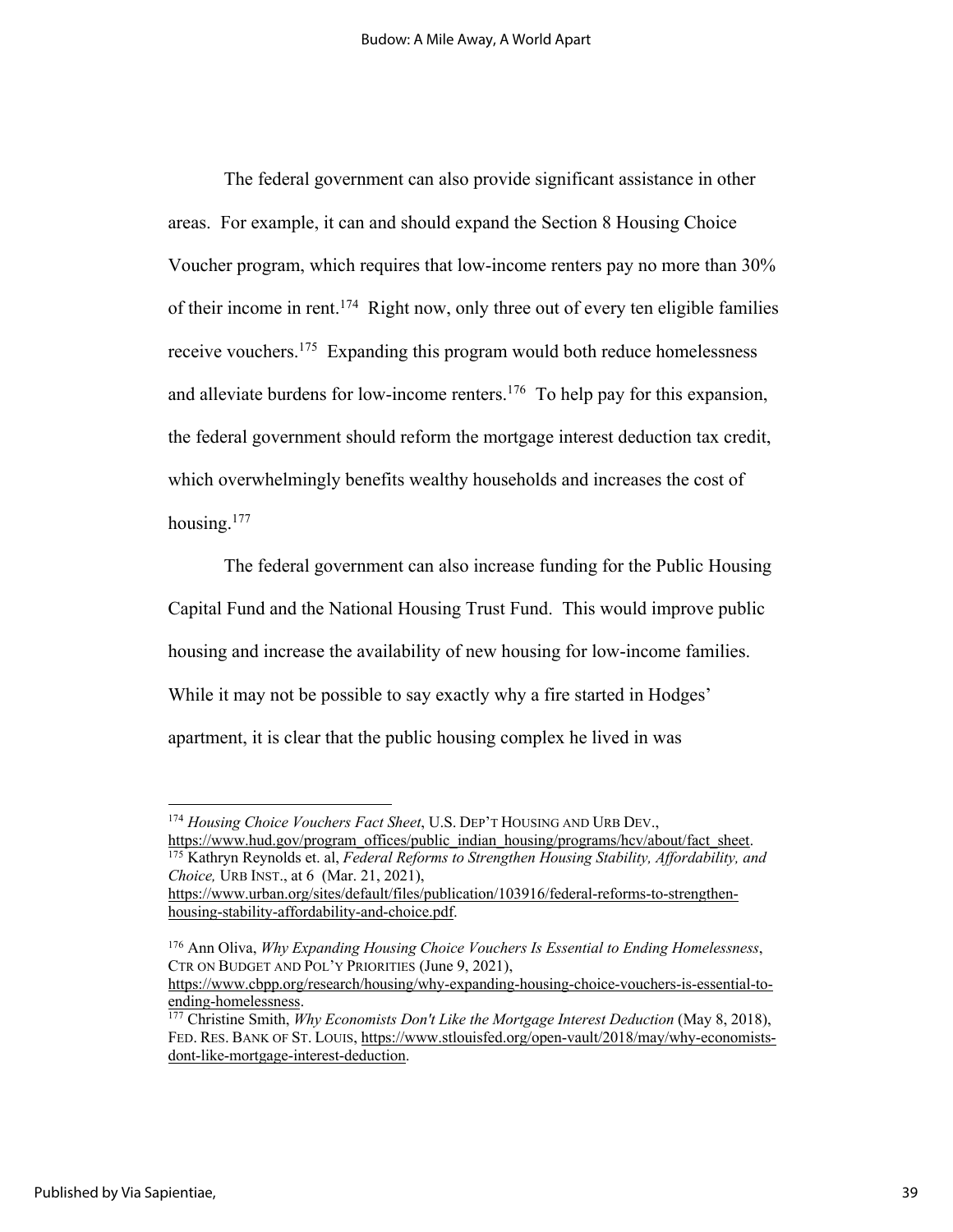underfunded.<sup>178</sup> Increasing funding can mitigate potential safety concerns for the 1.2 million households that live in public housing.<sup>179</sup>

Finally, while it may sound simplistic, building homes for the homeless is the best way to end homelessness. The federal government should expand its existing McKinney-Vento program, which provides permanent housing for people experiencing homelessness or at risk of homelessness.<sup>180</sup> Providing permanent housing first to individuals experiencing homelessness — largely without preconditions — has already significantly reduced veteran homelessness and can lead to similar outcomes for other homeless populations.<sup>181</sup>

# E. *Food*

To address food insecurity, the federal government can permanently implement a version of the recently enacted Child Tax Credit, which provided up to \$300 per child every month to millions of families.<sup>182</sup> This program

https://www.washingtonpost.com/business/2022/01/14/child-tax-credit-lapse-january/.

<sup>178</sup> Final Report – Physical Needs Assessment 2017*, supra* note 8.

<sup>179</sup> Joseph Ax, *After fatal fire, watchdog finds safety neglect in NYC public housing*, REUTERS (Oct. 4, 2016), https://www.hud.gov/program\_offices/public\_indian\_housing/programs/ph.

<sup>180</sup> Steve Berg, *Homeless Assistance: McKinney-Vento Homeless Assistance Programs*, NAT'L ALLIANCE TO END HOMELESSNESS, https://www.nlihc.org/sites/default/files/2014AG-98.pdf. <sup>181</sup> *Secretaries of HUD, VA joint statement on ending Veteran homelessness*, U.S. DEP'T OF HOUSING AND URB. DEV. (Apr. 12, 2021),

https://www.hud.gov/press/press\_releases\_media\_advisories/HUD\_No\_21\_059#:~:text=AHAR% 20showed%20investments%20from%20Congress,homelessness%20between%202010%20and%2

<sup>&</sup>lt;sup>182</sup> Abha Bhattarai, *Fewer groceries, more debt: Families brace for first month without child tax payments,* WASH POST (Jan. 14, 2022),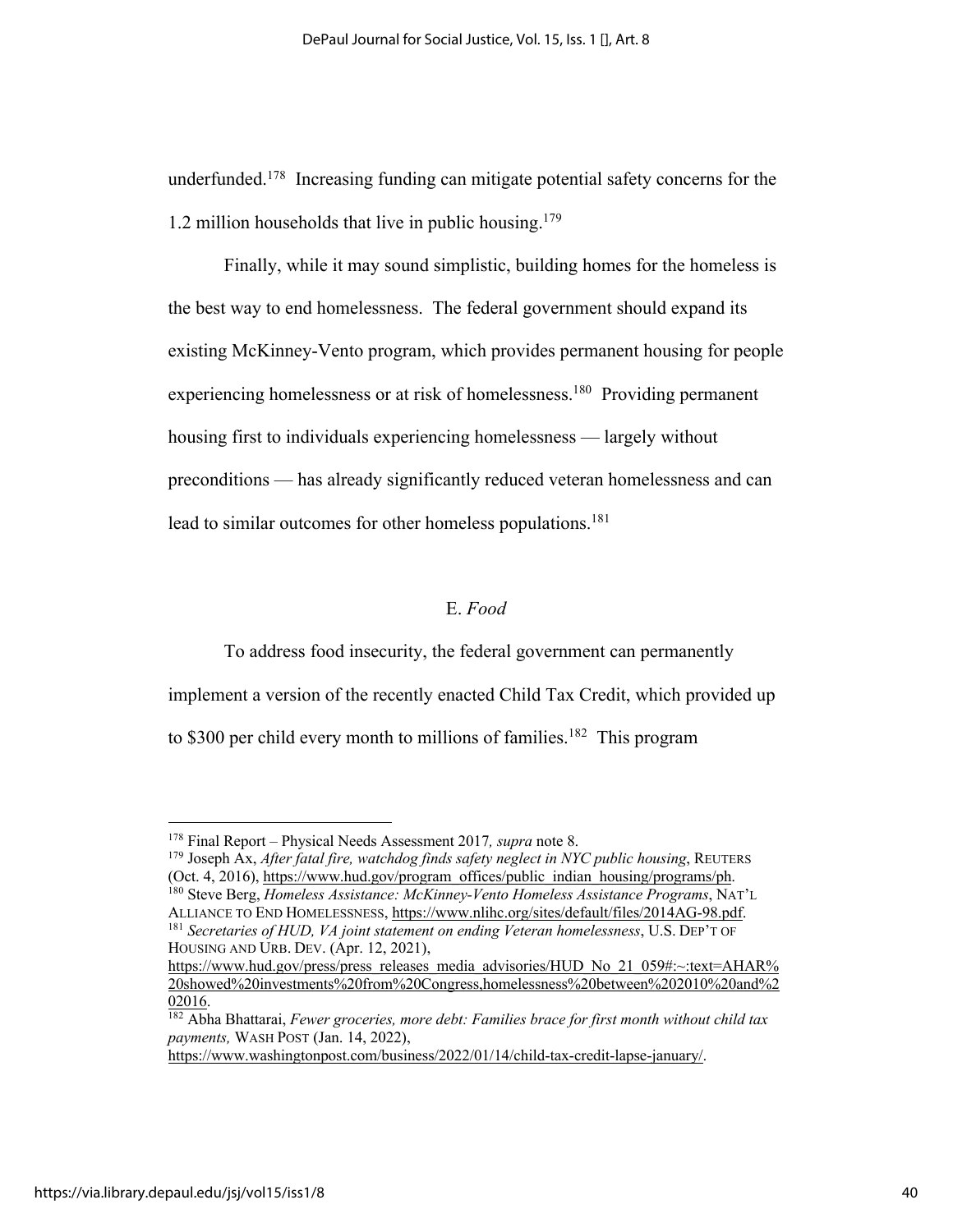immediately slashed child poverty rates by 30%.<sup>183</sup> Similarly, increasing the current Supplemental Nutrition Assistance Program maximum benefits by 20% would reduce food insecurity among recipients by nearly half,<sup>184</sup> resulting in almost 20 million<sup>185</sup> fewer hungry households.

To tackle food deserts, governments should incentivize healthier eating habits by taxing unhealthy foods. Indeed, "[o]ne thing that definitely does work is taxing unhealthy foods such as sugary drinks."<sup>186</sup> The federal government can promote a national solution by imposing a junk food excise tax on food manufacturers, rather than consumers, that incentivizes manufacturers to reformulate more nutritious food.187

Finally, the federal government should change the composition of its overall subsidy program. It spends far more subsidizing junk food ingredients than healthy foods like apples, creating "very strong perverse incentives

<sup>183</sup> *November Child Tax Credit payment kept 3.8 million children from poverty*, CTR ON POVERTY & SOC POL'Y AT COLUM U. (Dec. 15, 2021), https://www.povertycenter.columbia.edu/news-

<sup>&</sup>lt;sup>184</sup> Steven Carlson et. al., *More Adequate SNAP Benefits Would Help Millions of Participants Better Afford Food*, CTR. BUDGET AND POL'Y PRIORITIES (July 15, 2021),

https://www.cbpp.org/research/food-assistance/more-adequate-snap-benefits-would-help-millionsof-participants-better. 185 *The 42 Million Americans Who Receive SNAP Benefits Are Set To Get \$36 More A Month,*

NPR (Aug. 22, 2021), https://www.npr.org/2021/08/22/1030099959/the-42-million-americanswho-receive-snap-benefits-are-set-to-get-36-more-a-mont.

<sup>186</sup> James Devitt, *What Really Happens When a Grocery Store Opens in a 'Food Desert'?,* NYU NEWS (Dec. 10, 2019), https://www.nyu.edu/about/news-publications/news/2019/december/whatreally-happens-when-a-grocery-store-opens-in-a--food-desert.html.

<sup>187</sup> *Junk Food Tax is Legally and Administratively Viable, Finds New Analysis,* NYU NEWS (Jan. 10, 2018), https://www.nyu.edu/about/news-publications/news/2018/january/junk-food-tax-islegally-and-administratively-viable--finds-new-.html.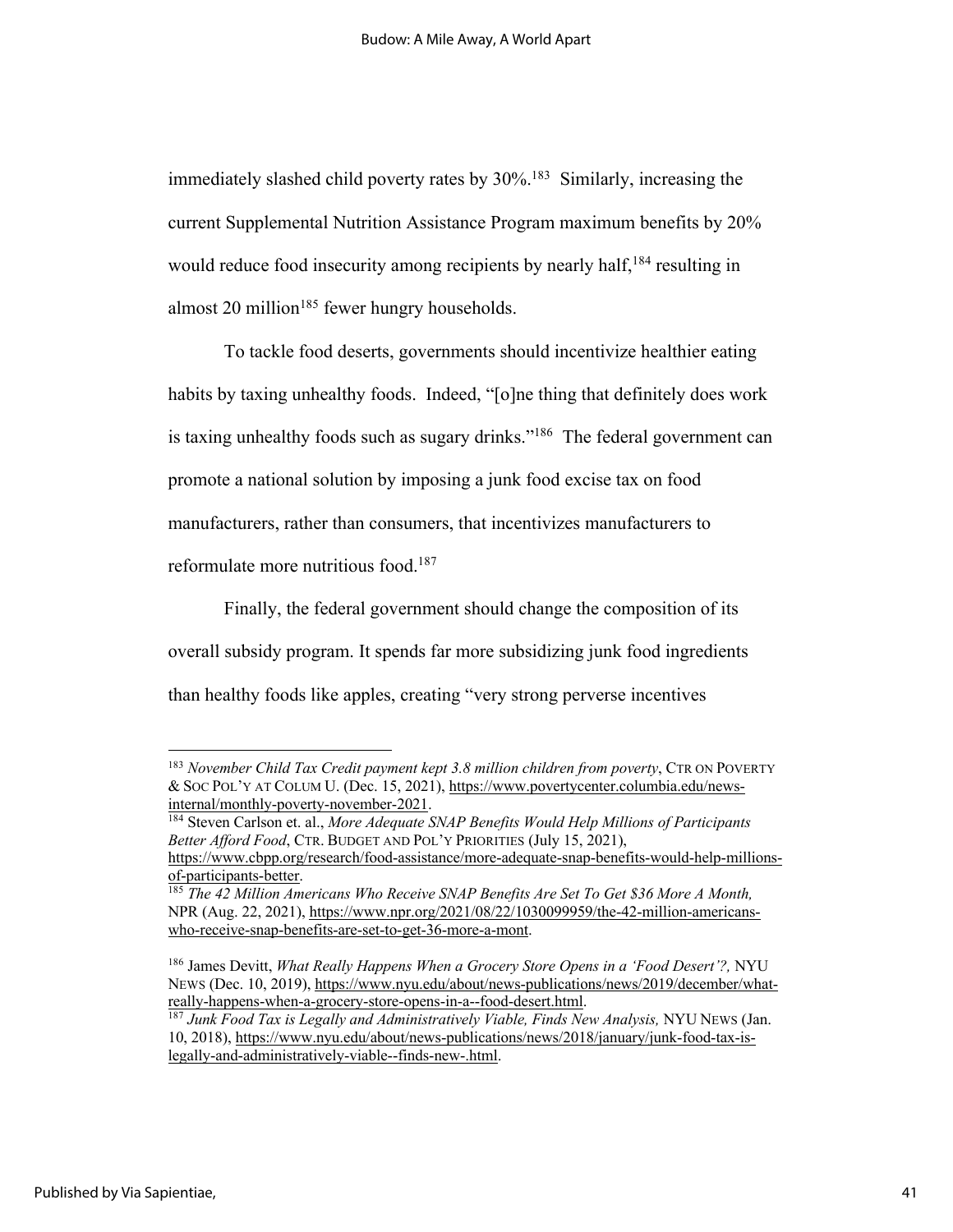discouraging farmers from growing fresh fruits and vegetables<sup>[1]"188</sup> Subsidizing healthy food and either eliminating or vastly reducing subsidies for unhealthy food may ultimately promote different dietary habits.

#### F. *Crime and the Criminal Justice System*

What causes crime generally is complicated. There are competing theories about why crime declines, and the answer involves many inter-related factors.<sup>189</sup> Mass incarceration played a limited role in reducing crime.<sup>190</sup> Nonetheless, much is unclear. For example, there is inconclusive, moderate evidence that indicates several common gun policies actually impact crime.<sup>191</sup>

The ways to reduce mass incarceration, however, are clearer. To address aggressive prosecutors, states and cities should provide adequate funding for public defenders, <sup>192</sup> who are notoriously underfunded.<sup>193</sup> This would equalize plea negotiations, allowing the attorney for the accused more time to adequately prepare due to reduced case load. More generally, the public needs to elect local

https://uspirg.org/sites/pirg/files/reports/Apples%20to%20Twinkies%20vUS\_2.pdf.

<sup>188</sup> *Apples to Twinkies,* U.S. PIRG EDUC. FUND (2012),

<sup>189</sup> Lauren-Brooke Eisen, *What Caused the Crime Decline?,* THE BRENNAN CENTER FOR JUSTICE (Feb. 12, 2015), https://www.brennancenter.org/our-work/research-reports/what-caused-crime- $\frac{\text{decline}}{190}$  *Id.* 

<sup>191</sup> *See How Gun Policies Affect Violent Crime,* THE RAND CORP. (Apr. 22, 2020), https://www.rand.org/research/gun-policy/analysis/violent-crime.html.

<sup>192</sup> Gopnik, *supra* note 119.

<sup>193</sup> Robert Bukaty, *Public Defenders Fight Back Against Budget Cuts, Growing Caseloads*, PEW (Nov. 21, 2017) https://www.pewtrusts.org/en/research-and-

analysis/blogs/stateline/2017/11/21/public-defenders-fight-back-against-budget-cuts-growingcaseloads.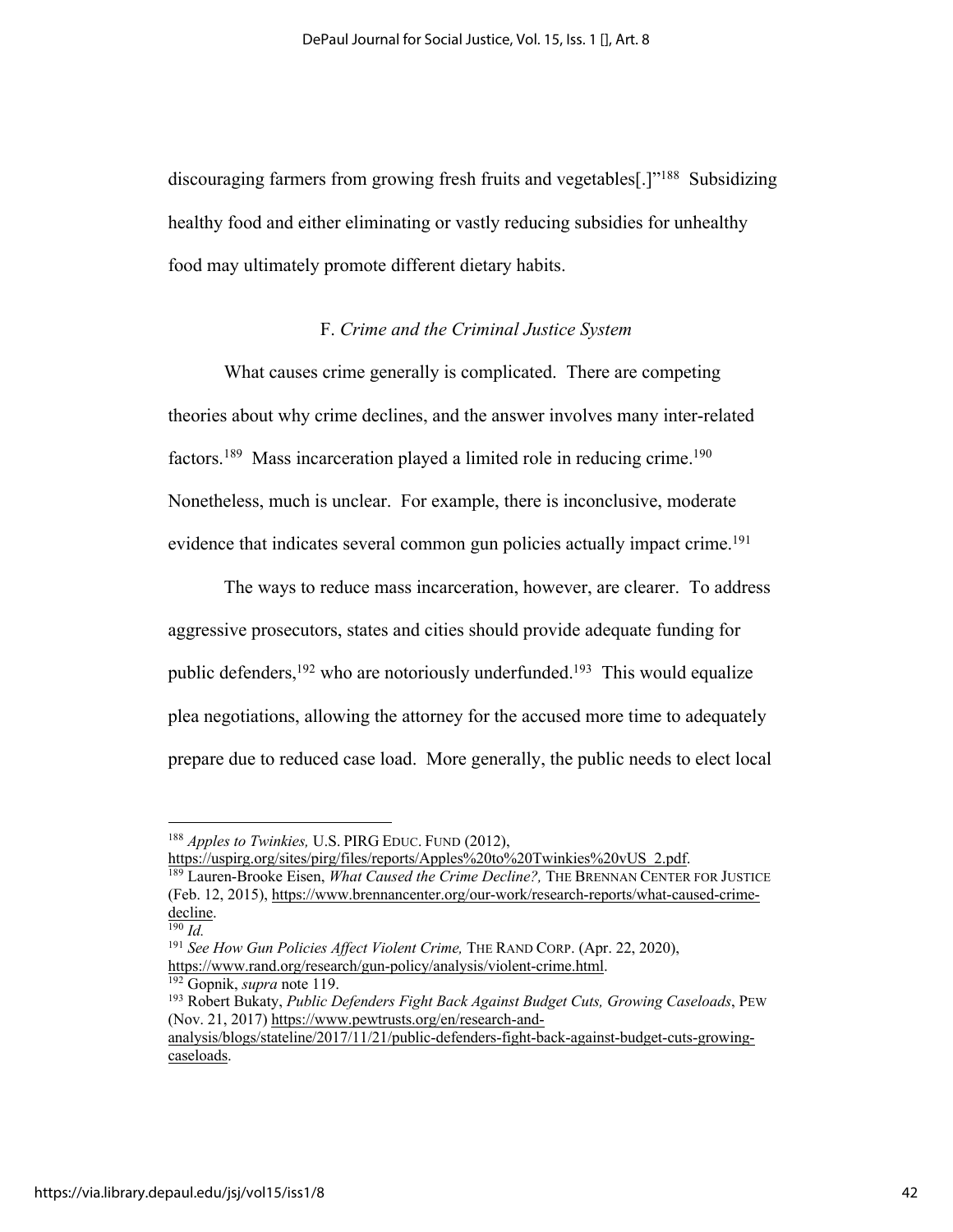prosecutors who pursue detention and incarceration for a more limited set of offenses.194

States and localities should also reconsider whether incarceration is necessary beyond a certain age. People generally age out of crime by their late 30s and 40s, <sup>195</sup> yet approximately 40% of state prisoners are 40 or older.196 States and localities should consider adopting presumptive releases beyond a certain age for most offenses, provided there is a minimum amount of time served. This would dramatically reduce the prison population, targeting those least likely to reoffend, while also permitting exceptions where the danger to public safety outweighs the benefits of release.

There are also ways to substantially limit the war on drugs. State and local governments can roll back mandatory minimum sentence laws, three strikes laws, and truth in sentencing laws, which extend prison sentences for many drugrelated offenders.<sup>197</sup> The federal government can also overturn the provisions of the Anti-Drug Abuse Act of 1986 that create huge disparities in sentencing

<sup>194</sup> This has started to occur in significant ways. *See e.g.,* Katie Meyer, *Philly DA Larry Krasner cruises to reelection victory* WHYY (Nov. 2, 2021), https://whyy.org/articles/philly-da-larrykrasner-cruises-to-reelection-victory/.

<sup>195</sup> Lopez, *supra* note 121.

<sup>196</sup> E. Ann Carson and William J. Sabol, *Aging of the State Prison Population,* 1993-2013, DEP'T OF JUSTICE (May 2016), https://bjs.ojp.gov/content/pub/pdf/aspp9313.pdf. https://www.rand.org/research/gun-policy/analysis/violent-crime.html.

<sup>&</sup>lt;sup>197</sup> THE NATIONAL ACADEMIES PRESS, THE GROWTH OF MASS INCARCERATION IN THE UNITED STATES 70 (2014). https://www.nap.edu/read/18613/chapter/5#72.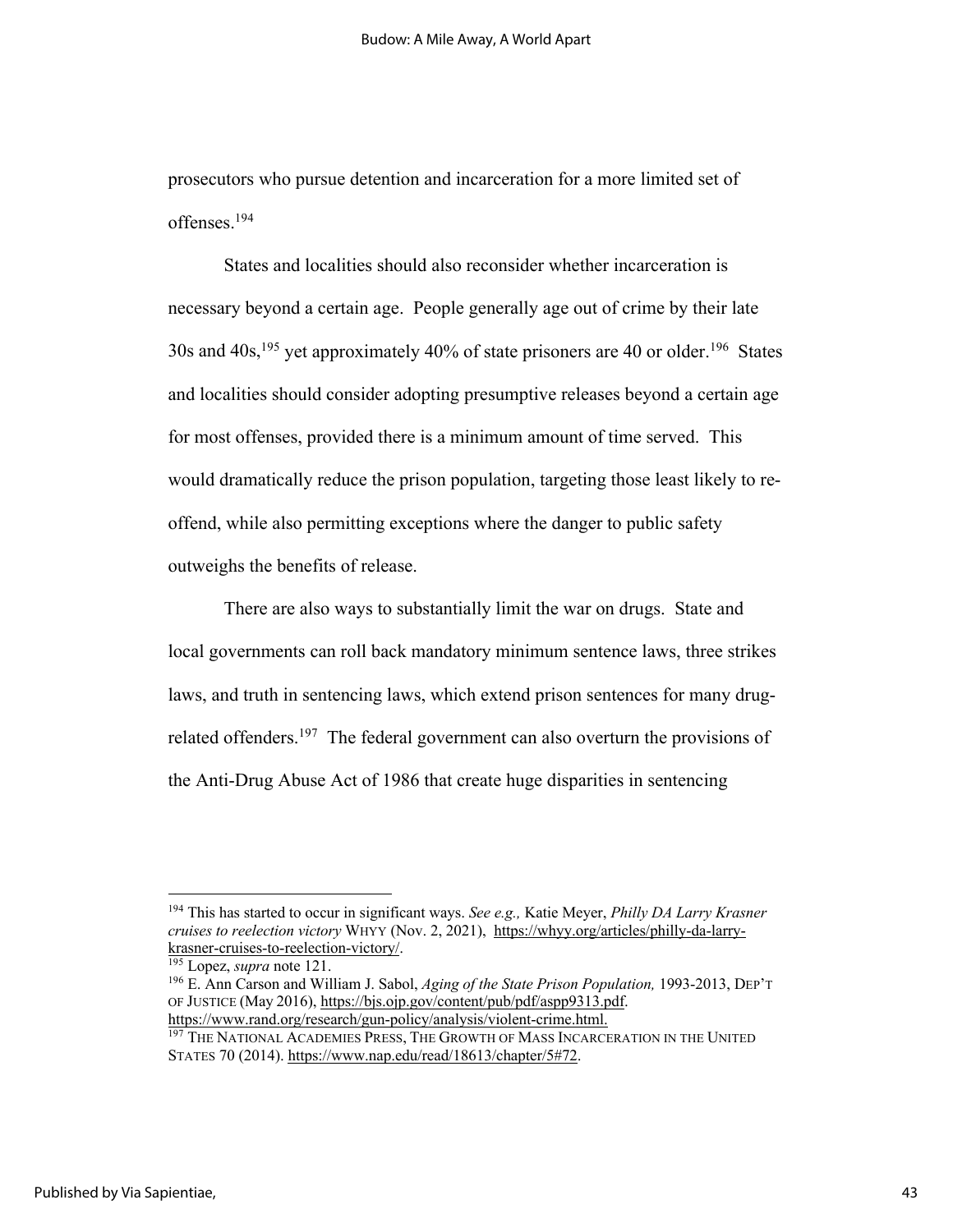between crack and powder cocaine.<sup>198</sup>

#### *G. Health Care*

Leading U.S. legislators have proposed that everyone be eligible for Medicare, rather than just those over 65, in order to expand access to health care.<sup>199</sup> States can also expand eligibility for Medicaid; the Affordable Care Act vastly expanded Medicaid eligibility, but the U.S. Supreme Court found that the manner in which it did so was unconstitutional.<sup>200</sup> Nonetheless, states retain the option of expanding access, and approximately 2.2 million people would gain coverage if the 14 remaining states expanded eligibility for Medicaid.<sup>201</sup>

To address cost — which also impacts health care access in practical terms — health care administration needs to be far simpler. The federal government should set standardized rules to reduce the unjustifiably expensive health care administration system.<sup>202</sup> In addition, states and/or the federal government should regulate medical costs.<sup>203</sup> Maryland already regulates costs for hospitals,<sup>204</sup> and

<sup>198</sup> Rashawn Ray and William Galston, *Did the 1994 crime bill cause mass incarceration?,* BROOKINGS (Aug. 28, 2020), https://www.brookings.edu/blog/fixgov/2020/08/28/did-the-1994 crime-bill-cause-mass-incarceration/.

<sup>199</sup> H.R.1976 - Medicare for All Act of 2021, U.S. CONGRESS,

https://www.congress.gov/bill/117th-congress/house-bill/1976/cosponsors?r=3&s=1.<br><sup>200</sup> Nat'l Fed'n of Indep. Bus. v. Sebelius, 567 U.S. 519 (2012).<br><sup>201</sup> Rachel Garfield et. al., *The Coverage Gap: Uninsured Poor Adults i* 

*Expand Medicaid,* KFF (Jan. 21, 2021), https://www.kff.org/medicaid/issue-brief/the-coveragegap-uninsured-poor-adults-in-states-that-do-not-expand-medicaid/. 202 David Cutler, *The World's Costliest Health Care,* HARVARD MAGAZINE (May-June 2020),

https://www.harvardmagazine.com/2020/05/feature-forum-costliest-health-care. 203 *Id.*

<sup>204</sup> *HSCRC Overview*, STATE OF MARYLAND, https://hscrc.maryland.gov/Pages/About-Us.aspx.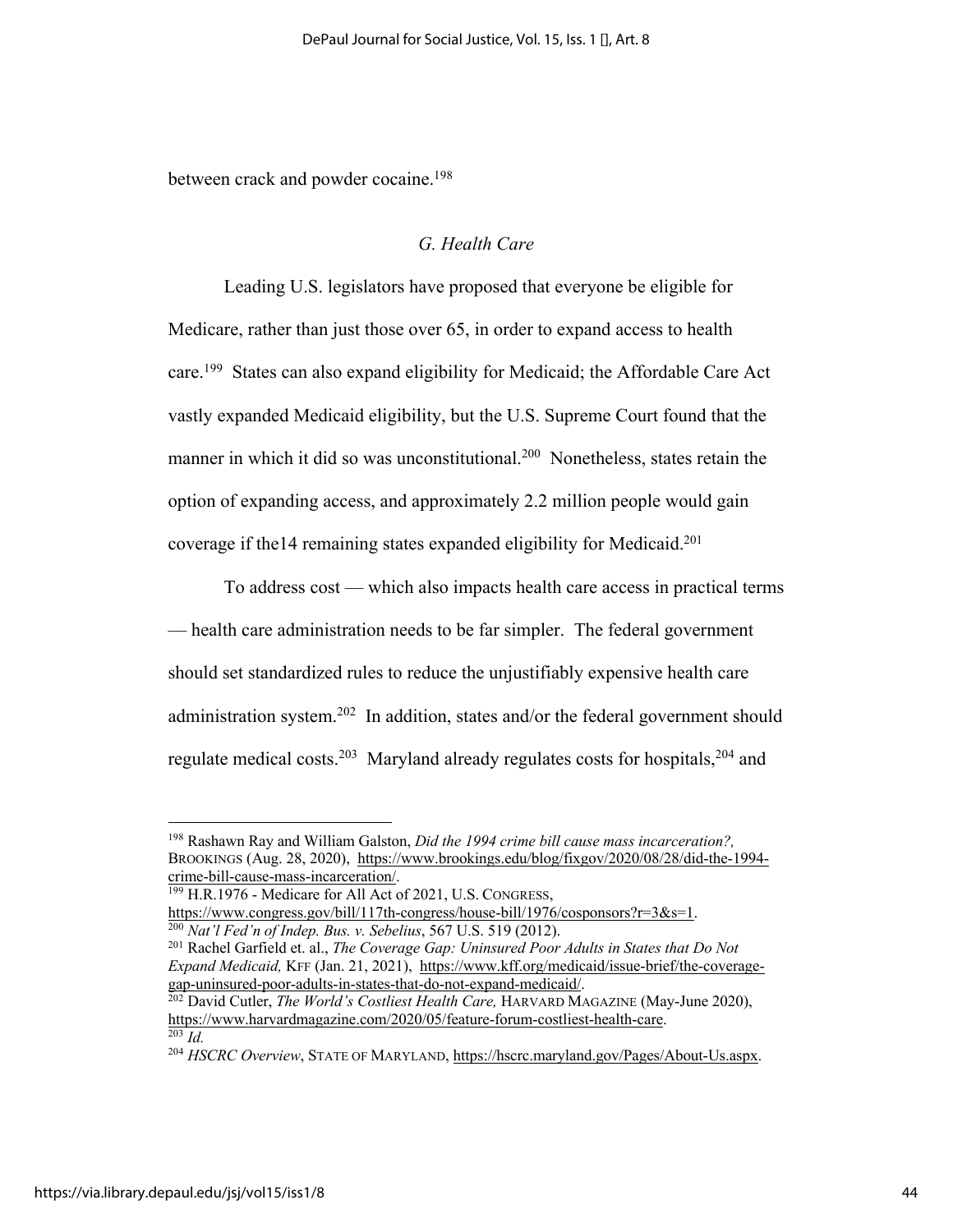many European countries regulate costs for pharmaceuticals.<sup>205</sup> There is no good reason for insulin to cost 10 times as much in the U.S. compared to Canada<sup>206</sup> or for hospital costs and common procedures to be far more expensive in the U.S. than in western European countries. $207$ 

#### VII. THE NEXT GREAT PUBLIC HEALTH ACHIEVEMENT IN THE UNITED STATES

Over the last century, scientists, researchers, doctors, epidemiologists, and public health authorities have achieved miracles once only imaginable.<sup>208</sup> These advances have collectively reduced suffering and increased life expectancy, granting grandparents more time with grandkids, spouses more time with each other, and individuals more time to spend with the people and passions they care most about. That rising tide has lifted all boats, but vast inequality of life expectancy persists. The degree of inequality is indefensible. Regardless of one's moral outlook, surely it is unacceptable for the top one percent to live approximately 12 years longer than the bottom one percent.<sup>209</sup>

<sup>205</sup> Cutler*, supra* note 202. 206 *Id.*

<sup>207</sup> *International Federation of Health Plans 2012 Comparative Price Report*, https://www.hushp.harvard.edu/sites/default/files/downloadable\_files/IFHP%202012%20Compara tive%20Price%20Report.pdf. 208 *Ten Great Public Health Achievements -- United States, 1900-1999,* CTR. FOR DISEASE

CONTROL AND PREVENTION (Apr. 2, 1999),

https://www.cdc.gov/mmwr/preview/mmwrhtml/00056796.htm.

<sup>209</sup> Raj Chetty et. al., *The Association Between Income and Life Expectancy in the United States, 2001–2014*, JAMA (Apr. 26, 2016),

https://www.ncbi.nlm.nih.gov/pmc/articles/PMC4866586/pdf/nihms783419.pdf.